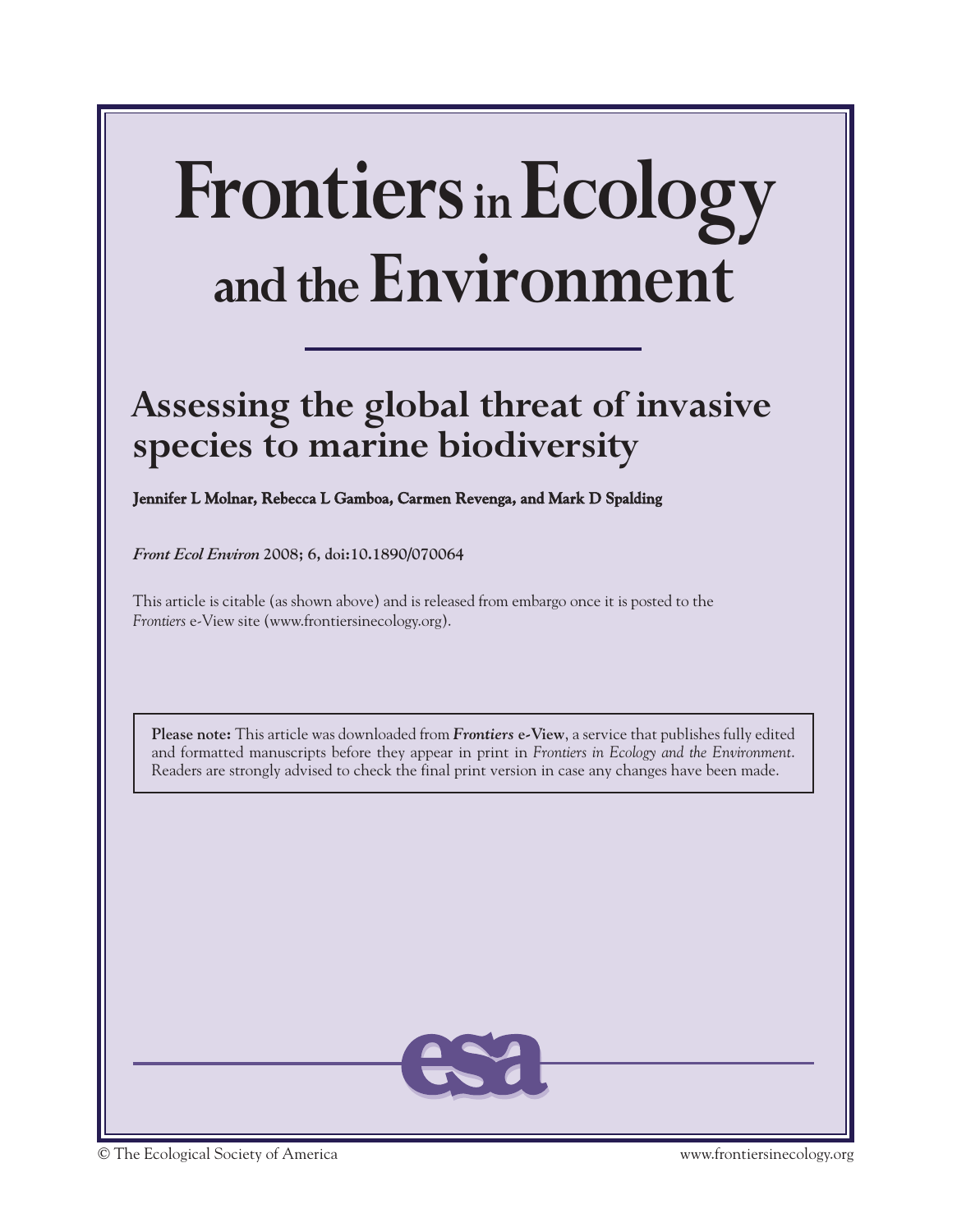# **Assessing the global threat of invasive species to marine biodiversity**

# **Jennifer L Molnar 1\* , Rebecca L Gamboa<sup>1</sup> , Carmen Revenga<sup>2</sup> , and Mark D Spalding<sup>3</sup>**

**Although invasive species are widely recognized as a major threat to marine biodiversity, there has been no quantitative global assessment of their impacts and routes of introduction. Here, we report initial results from the first such global assessment. Drawing from over 350 databases and other sources, we synthesized information on 329 marine invasive species, including their distribution, impacts on biodiversity, and introduction pathways. Initial analyses show that only 16% of marine ecoregions have no reported marine invasions, and even that figure may be inflated due to under-reporting. International shipping, followed by aquaculture, represent the major means of introduction. Our geographically referenced and publicly available database provides a framework that can be used to highlight the invasive taxa that are most threatening, as well as to prioritize the invasion pathways that pose the greatest threat.**

**Front Ecol Environ 2008; 6, doi:10.1890/070064**

Invasive species have transformed marine habitats<br>around the world. The most harmful of these invaders around the world. The most harmful of these invaders displace native species, change community structure and food webs, and alter fundamental processes, such as nutrient cycling and sedimentation. Alien invasives have damaged economies by diminishing fisheries, fouling ships' hulls, and clogging intake pipes. Some can even directly impact human health by causing disease (Ruiz *et al*. 1997). Although only a small fraction of the many marine species introduced outside of their native range are able to thrive and invade new habitats (Mack *et al*. 2000), their impact can be dramatic.

The impacts of invasions may be seen locally, but the drivers of biological invasion are, to an increasing degree, global. Unfortunately, there is a paucity of information on invasive species at the global scale. The Convention on Biological Diversity (CBD) has identified the need for "compilation and dissemination of

# **In a nutshell:**

- Marine invasive species are a major threat to biodiversity, and have had profound ecological and economic impacts
- Developing effective prevention strategies requires global information, but most datasets are local or regional
- A new database, containing a simple, quantified threat-scoring index and introduction pathways classification, provides a critical tool for objectively comparing marine invasions worldwide
- Initial results confirm earlier assessments of the primary importance of shipping and aquaculture as introduction pathways and of the high levels of invasion in the temperate regions of Europe, North America, and Australia

*1 The Nature Conservancy, Seattle, WA 98101 \* (jmolnar@tnc.org); 2 The Nature Conservancy, Arlington, VA 22203; <sup>3</sup> The Nature Conservancy, Newmarket CB8 8AW, UK*

information on alien species that threaten ecosystems, habitats, or species, to be used in the context of any prevention, introduction and mitigation activities" (CBD 2000). Most data have been compiled at local, national, or regional scales (Ricciardi *et al*. 2000). Data that do exist often do not have consistent formats or definitions, and are therefore not easily comparable (Crall *et al*. 2006). Many datasets also lack information regarding ecological and economic impacts, and are therefore unable to inform risk assessments or to catalyze effective policies across national borders.

Once alien species become established in marine habitats, it can be nearly impossible to eliminate them (Thresher and Kuris 2004). Interception or removal of pathways are probably the only effective strategies for reducing future impacts (Carlton and Ruiz 2005). With limited funds, establishing priorities is key, so that money allocated for prevention of invasions is well spent. Prioritizing actions requires knowing which species are likely to be most harmful to native ecosystems (Byers *et al*. 2002), current distributions of these species, and how they are likely to be transported to new regions.

This paper describes a new effort to quantify the geographic distribution of the threat of invasive species to marine biodiversity worldwide. We present an analytical framework that allows users to capitalize on existing information by: (1) integrating data from diverse sources in a uniform manner; (2) systematically scoring the threat of each alien species to native biodiversity; (3) collecting information by geographic units (marine ecoregions), so that data can be summarized and analyzed with other datasets at this scale; and (4) documenting introduction pathways for each species. Using the information compiled to date, we also present some initial findings from this dataset. This is not an exhaustive analysis, but illustrates the utility of the database, and provides some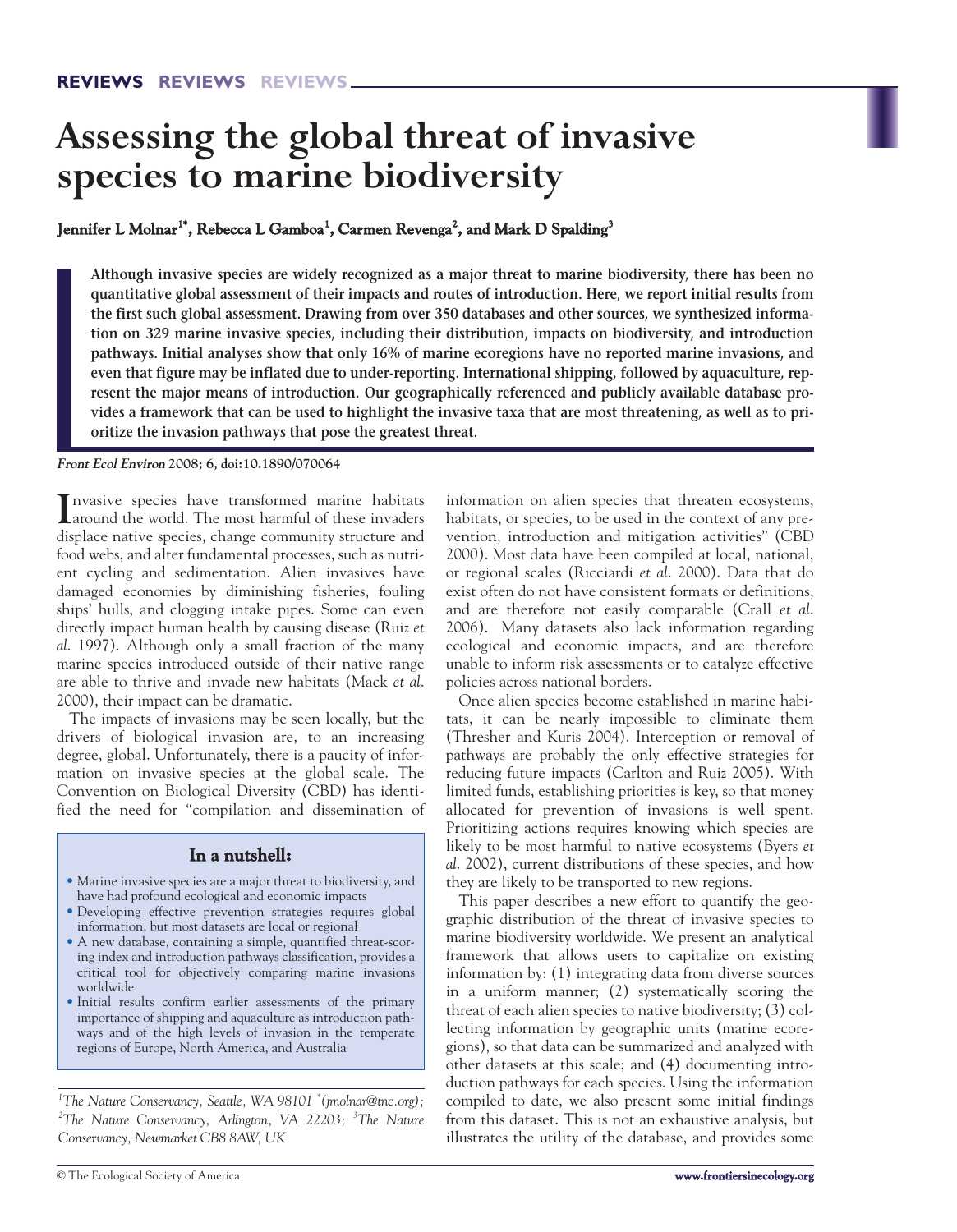new insight into patterns and processes of global marine invasions.

# **E** Scope of the assessment

This assessment is focused on the global distribution patterns and impacts of alien species on native species and habitats in the coastal marine environment. Species that primarily occur in and modify human-managed waters (eg aquaculture) have been included, but only their impacts on native biodiversity are documented.

There are multiple ways to define "invasive species" (Lodge *et al*. 2006). Recognizing the limitations and practical needs of a global study, we use a broad definition that includes any species reported to have become established outside of its native range (Richardson *et al*. 2000; Rejmánek *et al*. 2002). This differs from the narrower definition used for public policy purposes, which requires that the species cause negative economic, environmental, or public health impacts (eg US Federal Executive Order 13112 1999; McNeely *et al*. 2001), but it allows incorporation of information from a broader array of data sources. We devised a threat scoring system to indicate the magnitude of species' ecological impact and invasive potential within the global framework.

We report non-native occurrences by ecoregion, using a biogeographic classification recently developed for marine coastal environments (www.nature.org/MEOW; Spalding *et al*. 2007). Ecoregions are widely used for conservation planning and strategic analysis by major conservation NGOs (Olson *et al*. 2001). Marine ecoregions have been defined as "areas of relatively homogeneous species composition, quite clearly distinct from adjacent systems" (Spalding *et al*. 2007). They are contained within marine realms, which are defined as large areas of ocean in which biota share a similar evolutionary history due to isolation or other factors (Spalding *et al*. 2007). We selected these units of analysis because they are global in scale and commensurate with the resolution of the data in a way that is useful for ecologically guided, regional risk assessment. Additional research was often necessary to convert data reported by political units (eg countries, states) into biogeographic terms.

We developed our data collection methods to allow consistent documentation of information across taxa and habitats. Related ongoing assessments of terrestrial and freshwater invasive species will be reported elsewhere.

# $\blacksquare$  Database development

We collected information on marine invasive species from a variety of sources and compiled the information in a geographically referenced database. In addition to nonnative distributions by marine ecoregion, we documented habitat types, native distributions, and introduction pathways for each species. We also collected detailed information about the threat that each species posed to

native biodiversity, using the scoring system described below. A description of our data collection methods is provided in WebPanel 1.

Input data were restricted to published sources or otherwise highly credible, publicly available datasets, with a robust scientific framework; all sources are referenced in the database. We initially targeted datasets that covered broad spatial scales and taxonomic groups. Regional, national, and some sub-national datasets, along with literature and internet resources, were used to supplement data gaps and provide information at a finer scale. Data collection is ongoing. The database is available online (www.nature.org/marineinvasions) and will be updated periodically.

#### *Threat scoring system*

The number of alien species in a habitat does not indicate the level of threat posed to native biota or the damage already done. Many species establish in a new habitat with few disruptions, whereas others alter entire ecosystems or put native species at risk of extinction. We developed a threat-scoring system, based on several existing threat classification systems (Cal-IPC 2003; Salafsky *et al*. 2003; NatureServe 2004), to capture information on the threat posed by alien species.

Each invasive species was assigned a score (where data allowed) for the following categories: ecological impact, geographic extent, invasive potential, and management difficulty (Panel 1).

The "ecological impact" score measures the severity of the impact of a species on the viability and integrity of native species and natural biodiversity. For example, the green alga, *Caulerpa taxifolia*, was assigned the highest ecological impact score (4), based on its ability to outcompete native species and reduce overall biodiversity (Jousson *et al*. 2000). The sea slug, *Godiva quadricolor*, was conservatively assigned a lower score (2), because its only known impact is feeding on one taxon – other sea slugs – with no wider effects documented (Hewitt *et al*. 2002).

The ecological impact score was assigned globally for each species, not for specific occurrences. For consistency, this score reflects the most damaging documented impacts, although geographic variation and diversity of impacts were also noted where available. Where impact information was ambiguous, we were conservative and assigned a lower score. Because we are assessing the ecological impacts of invasive species, we have, to date, only included species for which we found documentation of ecological impacts, or lack thereof. We did not track how many species were excluded due to this criterion. We believe that the most harmful species are also the best documented, so that even at this stage, our work has a representative coverage of these most harmful species.

Species not captured in our database probably have relatively low ecological or economic impact and may include microorganisms whose introductions are largely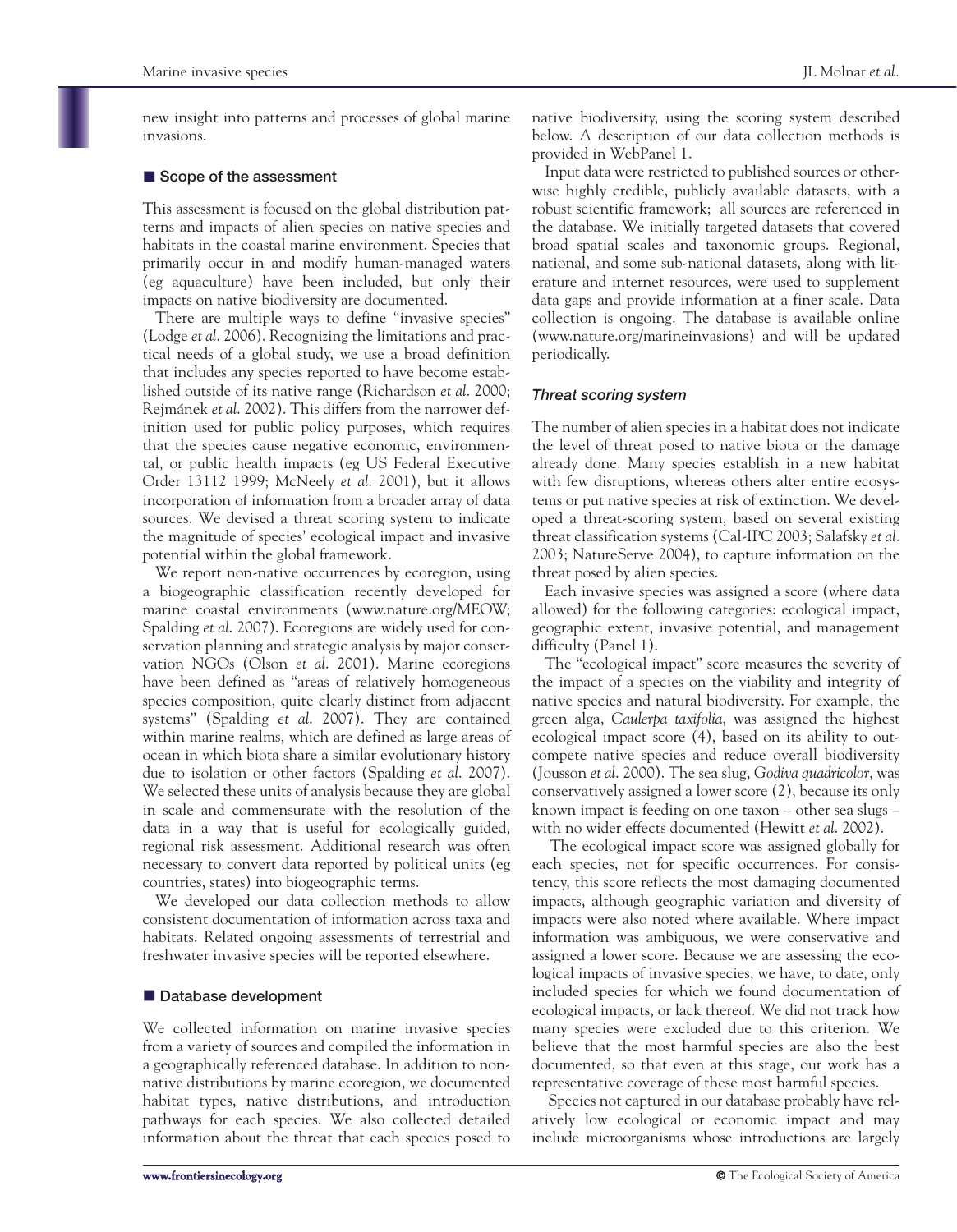unrecorded and whose impacts remain poorly understood (Drake *et al*. 2007). "Geographic extent" captured the scale of each species' invasive range. It was defined relative to ecoregion size, instead of by absolute units (eg area, length of coastline), to allow use across marine, freshwater, and terrestrial environments. "Invasive potential" is an estimate of the magnitude of the current or recent rate of spread and the potential for future spread after introduction to new habitats. The "management difficulty" score indicates the effort required to reverse the threat, remove the species, and/or manage its presence.

Threat scores were necessarily semiquantitative, but they correspond to categories that differ substantially in threat level, with clearly defined parameters for assigning individual scores (WebPanel 1). This enabled us to include a broad range of information and to use the same categorical scoring across marine, freshwater, and terrestrial habitats.

## *Pathways*

To consistently document introduction information in our database, we needed a classification of marine, terrestrial, and freshwater species pathways that would allow for the capture and summary of data with various levels of detail. We based our framework on the outline developed by the US National Invasive Species Council's Pathways Team (Campbell and Kriesch 2003; revised by Lodge *et al*. 2006). This team developed "a system for evaluating the significance of invasive species pathways" into and within the US, broadly

defining pathways as "any means that allows entry or spread of an invasive species" (Campbell and Kriesch 2003). Although this system includes routes of introduction that others may consider to be vectors (Carlton and Ruiz 2005) and categories are not always mutually exclusive, it allows the practical categorization of commonly reported information on pathways and vectors. We modified this system slightly, to better fit a global assessment and made category adjustments to allow effective gathering of data by species (Panel 2).

Using this framework, we documented all known and likely pathways for each species in our database. We only included pathways to new habitats, not methods for local dispersal. We were not geographically specific (eg we recorded that a particular species could be carried in ballast water, but not the specific ports between which it traveled). We documented additional introduction infor-

#### **Panel 1. Threat scoring system**

Each species in our assessment was assigned a score for each of the following categories (where data allowed), to indicate the magnitude of the threat it poses to native biodiversity. The scoring system was devised so that it could be applied consistently to different types of species and to those living in marine, freshwater, and terrestrial habitats.

#### **Ecological impact**

- 4 Disrupts entire ecosystem processes with wider abiotic influences
- 3 Disrupts multiple species, some wider ecosystem function, and/or keystone species or species of high conservation value (eg threatened species)
- 2 Disrupts single species with little or no wider ecosystem impact
- 1 Little or no disruption
- U Unknown or not enough information to determine score

#### **Geographic extent**

- 4 Multi-ecoregion
- 3 Ecoregion
- 2 Local ecosystem/sub-ecoregion
- 1 Single site
- U Unknown or not enough information to determine score

#### **Invasive potential**

- 4 Currently/recently spreading rapidly (doubling in <10 years) and/or high potential for future rapid spread
- 3 Currently/recently spreading less rapidly and/or potential for future less rapid spread
- 2 Established/present, but not currently spreading and high potential for future spread
- 1 Established/present, but not currently spreading and/or low potential for future spread
- U Unknown or not enough information to determine score

#### **Management difficulty**

- 4 Irreversible and/or cannot be contained or controlled
- 3 Reversible with difficulty and/or can be controlled with significant ongoing management
- 2 Reversible with some difficulty and/or can be controlled with periodic management
- 1 Easily reversible, with no ongoing management necessary (eradication)
- U Unknown or not enough information to determine score

mation, including whether the introduction of a species via a pathway was intentional or accidental.

# ■ Assessing the extent and impact of invasive **species**

We have compiled information from over 350 data sources. The database now includes 329 marine invasive species, with at least one species documented in 194 ecoregions (84% of the world's 232 marine ecoregions; Figure 1). The dominant groups of species in our database are crustaceans (59 species), mollusks (54), algae (46), fish (38), annelids (31), plants (19), and cnidarians (17).

We scored all 329 species for ecological impact and geographic extent. The mean ecological impact score was 2.55 (SD = 1.04) – halfway between "disrupts single species with little or no wider ecosystem impact" and "dis-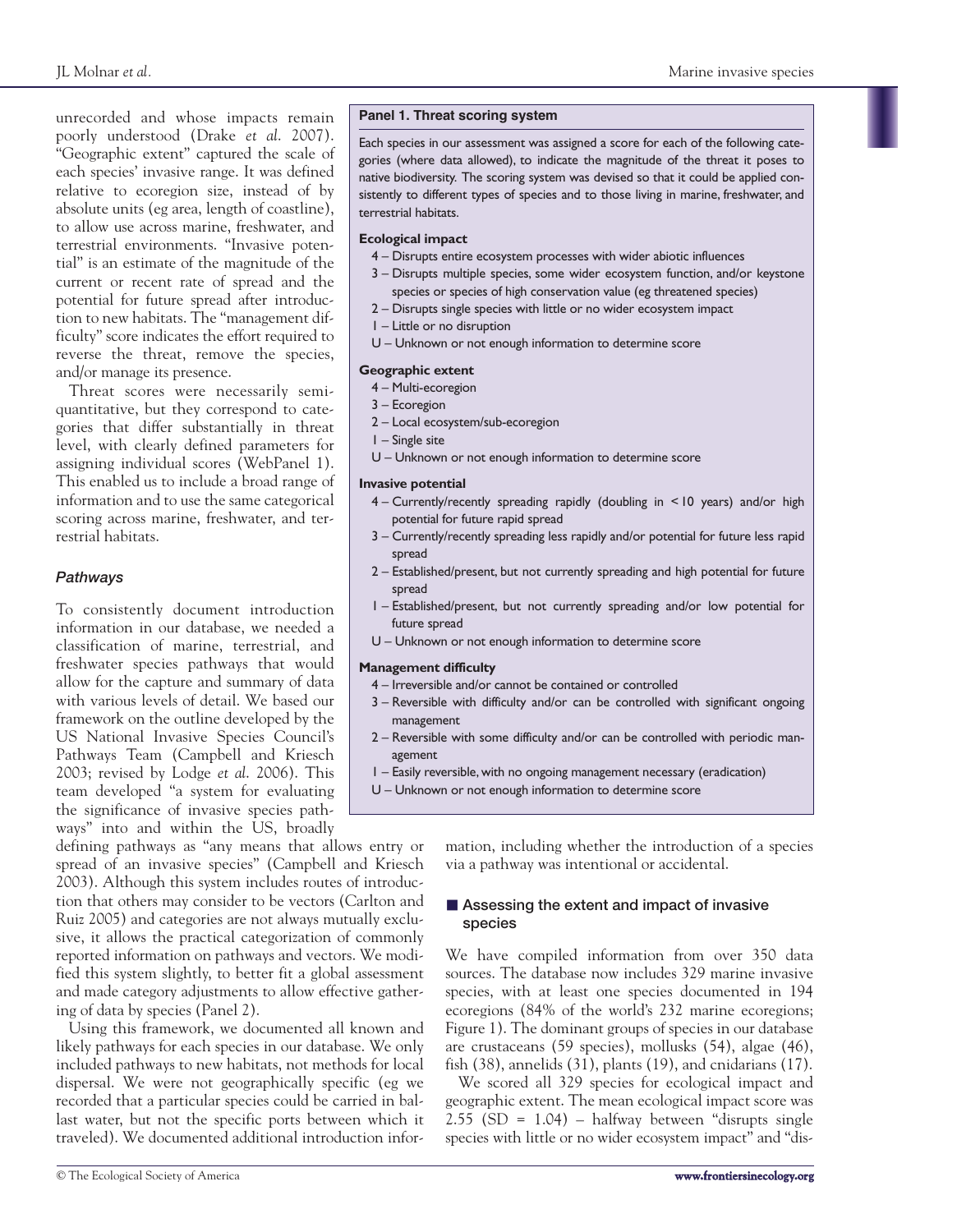#### **Panel 2. Pathways framework**

We used this framework to document known and likely pathways for each marine species in our assessment. It was adapted from the National Invasive Species Council Invasive Species Pathway Team,with "pathways" defined broadly as "any means that allows entry or spread of an invasive species" (Campbell and Kriesch 2003). This outline has been summarized to highlight sub-pathways for marine species; see WebPanel 2 for full outline with all sub-pathways.

#### **Transportation-related pathways**

- Modes of transportation
	- Air transportation
	- Freshwater/marine transportation
		- Ballast and/or fouling
			- Ballast water and sediments
			- Hull/surface fouling
		- Stowaways in holds
		- Superstructures/structures above the water line
		- Dredge spoil material
		- Canals that connect waterways
	- Land/terrestrial transportation
- Items used in shipping process
- Containers both exterior and interior
- Packing materials
- Tourism/travel/relocation
- Mail/internet/overnight shipping companies

#### **Commerce in living organisms pathways**

- Live seafood trade
- Livestock
- Aquaculture and mariculture activities • Enclosed facilities
	- Stocking in open water
- Pet, aquarium, and water garden trade
- Bait industry
- Biocontrol
- Nurseries/garden/landscaping
- Agricultural and forestry species trade
- Plants and plant parts as food
- Other animal trade
- Other plant trade

#### **Other human-assisted pathways**

- Ecosystem disturbance
- Climate change

#### **Natural spread**

rupts multiple species, some wider ecosystem function". Most species have been found in multiple ecoregions (mean geographic extent score of  $3.98$ , SD = 0.19). We scored 324 species for invasive potential, with a mean score of 2.05 (SD = 1.03; "established/present…high potential for future spread"). The 268 species scored for management difficulty had a mean of  $3.56$  (SD = 0.71), indicating that most are difficult if not impossible to remove or control.

ment was to provide a means of distinguishing relatively low-impact invasive species from those with potentially severe detrimental effects. We defined "harmful" invasive species as those having ecological impact scores of 3 or 4 (disrupting multiple species or wider ecosystems). Using this definition, 57% of species in our database are harmful, ranging from 47% of cnidarians to 84% of plants (Figure 2). The database also allows a geographic perspective; Figure 1 shows the number of harmful invasive

A primary driver for the development of this assess-



*Figure 1. Map of the number of harmful alien species by coastal ecoregion, with darker red shades indicating a greater number of species with high ecological impact scores (3 or 4). Ecoregions in which only less harmful species have been documented are shown in dark blue.*

species by ecoregion.

Our data reveal high levels of invasion in the following ecoregions: Northern California, including San Francisco Bay ( $n = 85$  species, 66% of which are harmful), the Hawaiian Islands (73, 42%), the North Sea (73, 64%), and the Levantine Sea in the eastern Mediterranean (72, 50%). Realms that feature the highest degree of invasion are the Temperate Northern Atlantic (240, 57%), Temperate Northern Pacific (123, 63%), and Eastern Indo-Pacific (76, 45%). The least invaded realms are the Southern and Arctic Oceans (1, 100%, and 9, 56%, respectively).

We documented known or likely pathways for all 329 marine invasive species, with a mean of 2.0 pathways per species  $(SD = 1.1)$ . More than 80% of species were introduced unin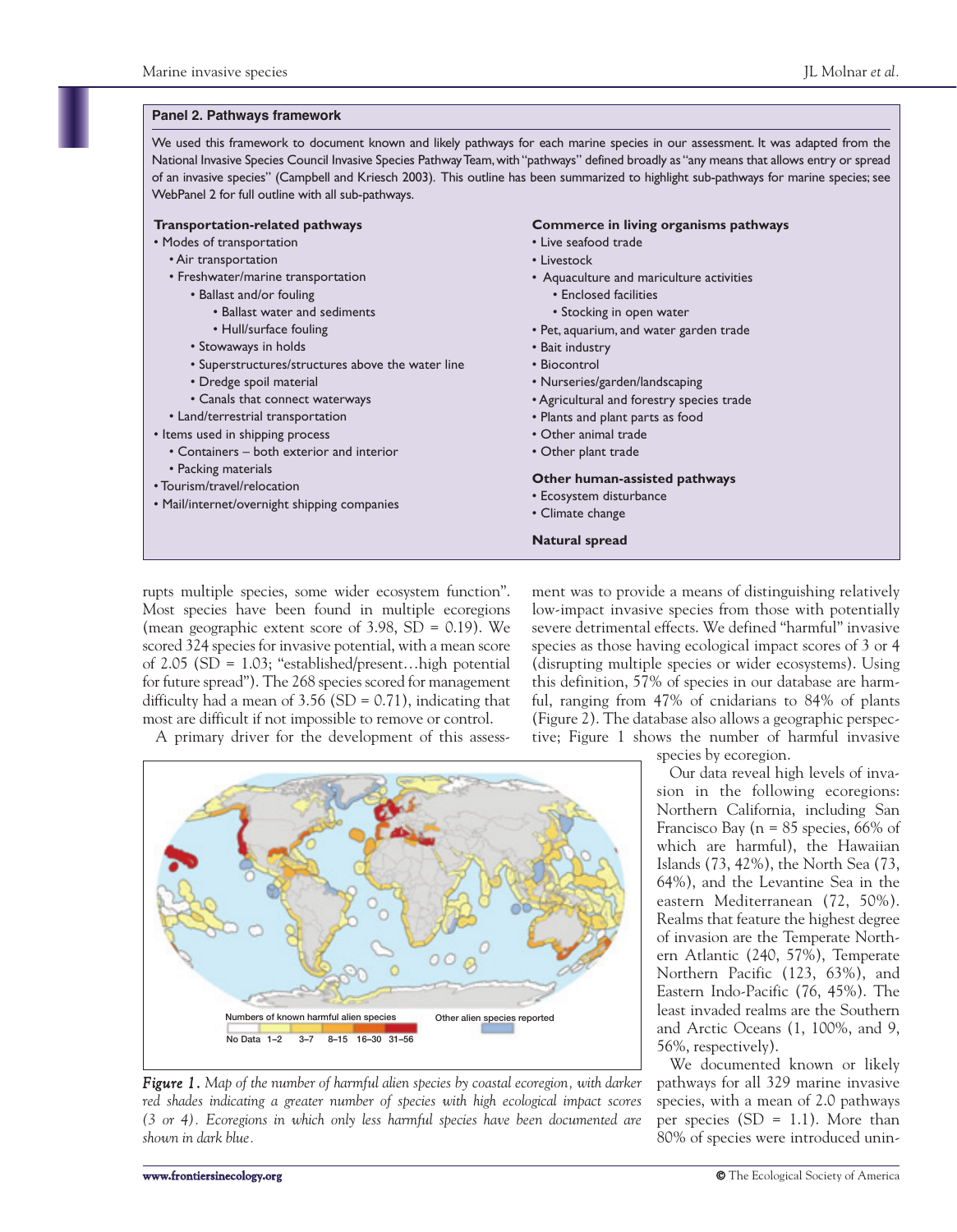tentionally. The most common pathway for marine species in the database was shipping (ballast and/or fouling; 228 species, 57% of which are harmful). Of the 205 species with more detailed shipping pathway information, 39% are known to have been, or are likely to have been transported only by ship fouling, 31% are transported only by ballast, and 31% are transported by either ship fouling or ballast. The aquaculture industry is the next most common pathway (134 species, 64% of which are harmful; Figure 3).

To demonstrate regional variation, key pathways into the most heavily invaded ecoregions were determined by aggregating the known and likely pathways of species recorded in those ecoregions (Table 1). While shipping pathways are generally dominant, aquaculture is an important conduit for invasions on the west coast of the US, while the Suez Canal is a key pathway into the eastern Mediterranean.

Among the 359 data sources compiled to date, 47% are from peer-reviewed literature, 33% are from other published reports, 11% are from existing databases and atlases, and 3% are from unpublished reports (a list of database sources is provided in WebPanel 3). Most species were initially entered into our database using other databases and atlases, which, in almost every case, were compiled from the peer-reviewed literature and/or by regional experts. Additional information was obtained from the literature and reports. The accuracy of the patterns we found is dependent, in part, on the



*Figure 3. Number of marine alien species known or likely to be introduced by the most common human-assisted pathways, with the proportion scored as high ecological impact (3 or 4) shown in a darker shade. Percent of total number of species in assessment (n = 329) is indicated.* 



*Figure 2. Number of species in the dominant groups that fall into the highest two categories (3 or 4) of each threat score.*

reliability of the data sources we used. Of course, even with reliable sources it is probable that, over time, corrections will be required. Necessary amendments may include incorporation of new studies or correction of errors from original field assessments, but environmental, evolutionary, or stochastic changes may also necessitate revision of the information in our database. For example, a heretofore benign, non-native species could invade a new niche and become a greater threat, or a native species could adapt to consume or out-compete an invader.

# $\blacksquare$  Identifying research and information **needs**

We documented more information on wellstudied regions (eg US, Europe, Australia) than on other areas. Regions with a small number of invasions reported may contain few, if any, invasive species, but it is likely that at least some of these gaps are the result of a lack of research, monitoring, and/or public reporting of information.

A large number of ecological and economic impacts of alien species have been documented by others in regions identified as highly invaded on our map (eg San Francisco Bay, Cohen and Carlton 1998; Hawaiian Islands, Smith *et al*. 2003; North Sea, Eno *et al*. 1997; Mediterranean Sea, Galil 2006). It is probable that alien species are also affecting regions that appear, on our map, to be less invaded. To see if shipping data could act as a proxy indicator for identifying areas where invasions may have gone undetected, we compared our data on harmful species introduced via shipping in well-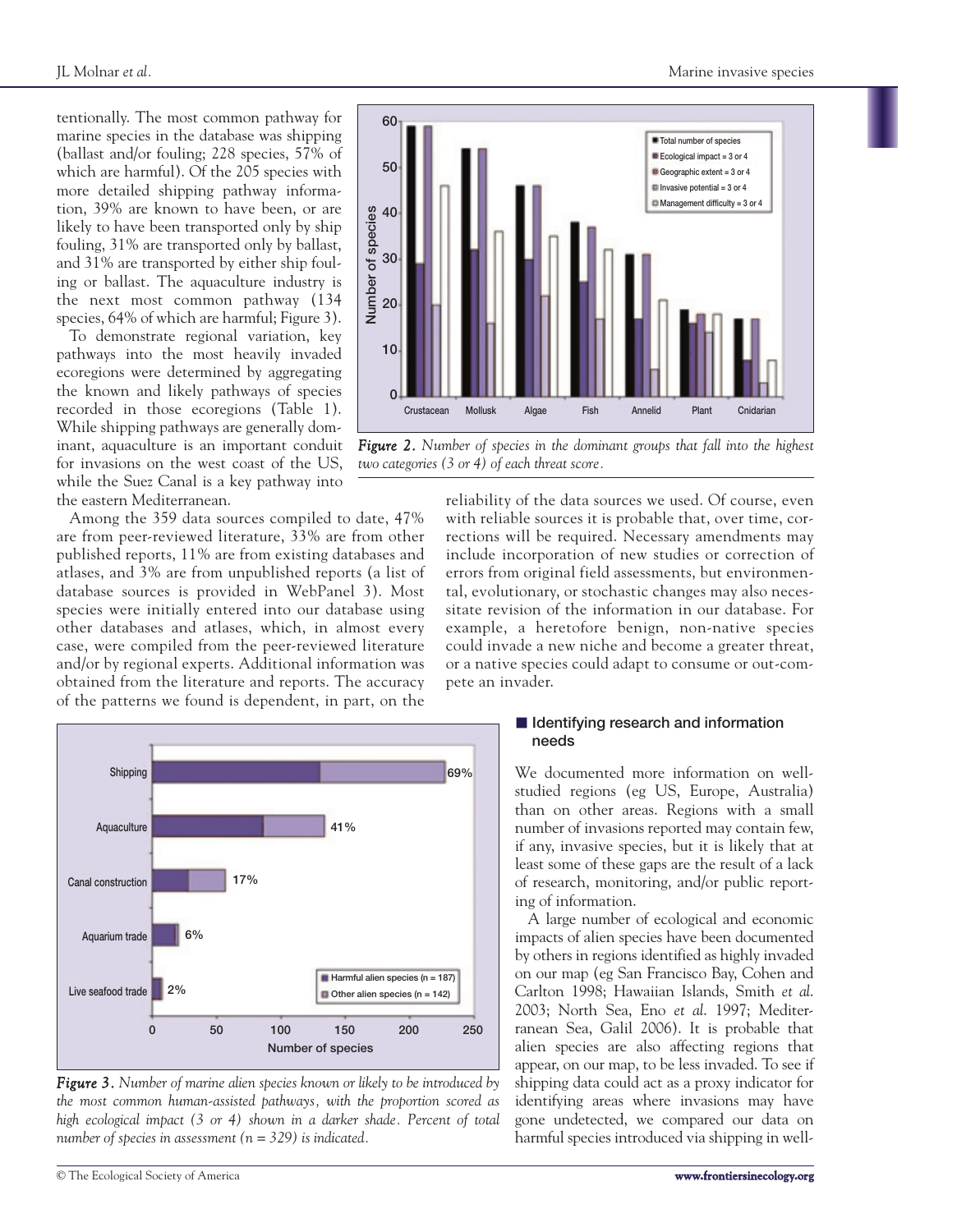| Table 1. Key pathways for most invaded ecoregions |                                           |                                              |  |  |  |  |
|---------------------------------------------------|-------------------------------------------|----------------------------------------------|--|--|--|--|
| Ecoregion                                         | Number of harmful<br>species (% of total) | Pathways (% of harmful species) <sup>*</sup> |  |  |  |  |
| Northern California                               | 56 (66%)                                  | Shipping (71%); aquaculture (71%)            |  |  |  |  |
| North Sea                                         | 47 (64%)                                  | Shipping (83%); aquaculture (57%)            |  |  |  |  |
| Western Mediterranean                             | 43 (66%)                                  | Shipping (77%); aquaculture (55%)            |  |  |  |  |
| Oregon, Washington, Vancouver                     | 41 (65%)                                  | Aquaculture (73%); shipping (68%)            |  |  |  |  |
| Levantine Sea                                     | 36 (50%)                                  | Canal (61%); shipping (58%)                  |  |  |  |  |
| Puget Trough/Georgia Basin                        | 35 (64%)                                  | Aquaculture (74%); shipping (69%)            |  |  |  |  |
| Celtic Seas                                       | 33 (66%)                                  | Shipping (76%); aquaculture (67%)            |  |  |  |  |
| Aegean Sea                                        | 31(53%)                                   | Shipping (55%); canal (52%)                  |  |  |  |  |
| Southern California Bight                         | 31 (72%)                                  | Shipping (81%); aquaculture (71%)            |  |  |  |  |
| Hawaiian Islands                                  | 31(42%)                                   | Shipping (68%); aquaculture (39%)            |  |  |  |  |

*\* Species may be known or likely to be transported via more than one pathway*

studied regions (US excluding Alaska, temperate Europe, Australia, New Zealand) with separate shipping indicators (number of ports and shipping cargo volume) in a recent year (2003) by ecoregion (Halpern unpublished). We found statistically significant correlations between these shipping indicators and the number of harmful species reported (using a generalized linear model for number of ports – number of harmful species:  $t = 6.94$ , SE  $= 0.0019$ , df  $= 32$ ; for shipping cargo volume – number of harmful species:  $t = 5.81$ ,  $SE = 5.2 \times 10^{-10}$ , df = 32). Thus, the magnitude of shipping activities could potentially predict the risk for harmful invasions. These shipping measures do not account for the origin of incoming ships, susceptibility to invasion, changes in shipping patterns and volume (Drake and Lodge 2004), or variation in quarantine standards and shipping operations. Should such refinements to shipping data become available, it is likely that even stronger relationships would be observed.

Given the correlation between shipping indicators and harmful invasions, regions with high port traffic but few reported invasions probably contain more marine invaders than we have documented. Notably, we would expect this to include east and southeast Asia. Data may not have been collected in these regions, or results may not be easily available to researchers in other parts of the world. It is our hope that the establishment of global data repositories or networks on invasive species (eg Global Invasive Species Information Network; www.gisinetwork.org) will encourage more detailed research and the release of additional information.

Together with more thorough geographic coverage, better reporting of ecological impacts would help to close the most substantial and immediate information gaps. Our database includes only those species with documented ecological impacts. Several hundred invasive species known to exist in places like the Mediterranean Sea (Mooney and Cleland 2001) and San Francisco Bay (Cohen and Carlton 1998) were excluded because impact information was not reported. These particular systems are already highly invaded, but a more complete assessment of impacts would improve understanding of

likely effects in other regions where those species are found. We are making our database freely available online, to encourage further submissions; this will improve reporting and refine our knowledge of global invasion patterns.

# **E** Conservation and policy **applications**

Using data collected in this assessment, we can identify global patterns and draw pre-

liminary conclusions that may be applied to conservation and policy efforts. Here, we discuss several ways in which our database could be used to inform policy decisions.

#### *Informing regional strategies*

The database allows us to examine patterns of the known presence of marine invasive species and the distribution of their threat. The number of harmful species in each ecoregion provides an indication of the level of degradation from past invasions as well as, perhaps, the pressure from future invasions. This information could help policy makers to understand the trade-offs as they choose how to implement decisions and invest resources.

#### *Prioritizing pathways for prevention efforts*

Identification of the most common pathways for introduction of harmful marine species (Figure 3) can inform and support international policies aimed at preventing such introductions. Our results, based on the largest dataset compiled to date, clearly confirm earlier studies (eg Ruiz *et al*. 1997; Minton *et al*. 2005) and point to shipping as a major global pathway. This provides a powerful, objective argument in support of ongoing efforts to improve ballast water management practices (eg International Maritime Organization's Ballast Water Convention and Management Programme; http://globallast.imo.org). Even so, the major impacts of ship-fouling species suggest that ballast water agreements alone may be insufficient. We also confirm earlier studies describing the role of aquaculture operations in marine invasions (eg Naylor *et al*. 2001). Stricter, industry-wide control measures could be developed and legal and enforcement structures strengthened to restrict intentional and accidental introductions of harmful species.

Our assessment data can also be used by policy makers in specific regions (Table 1). For example, in the two ecoregions that extend along the coastlines of Oregon and Washington State, including the Puget Sound, aquaculture is the most common pathway for introduction (71% of non-native marine species documented in these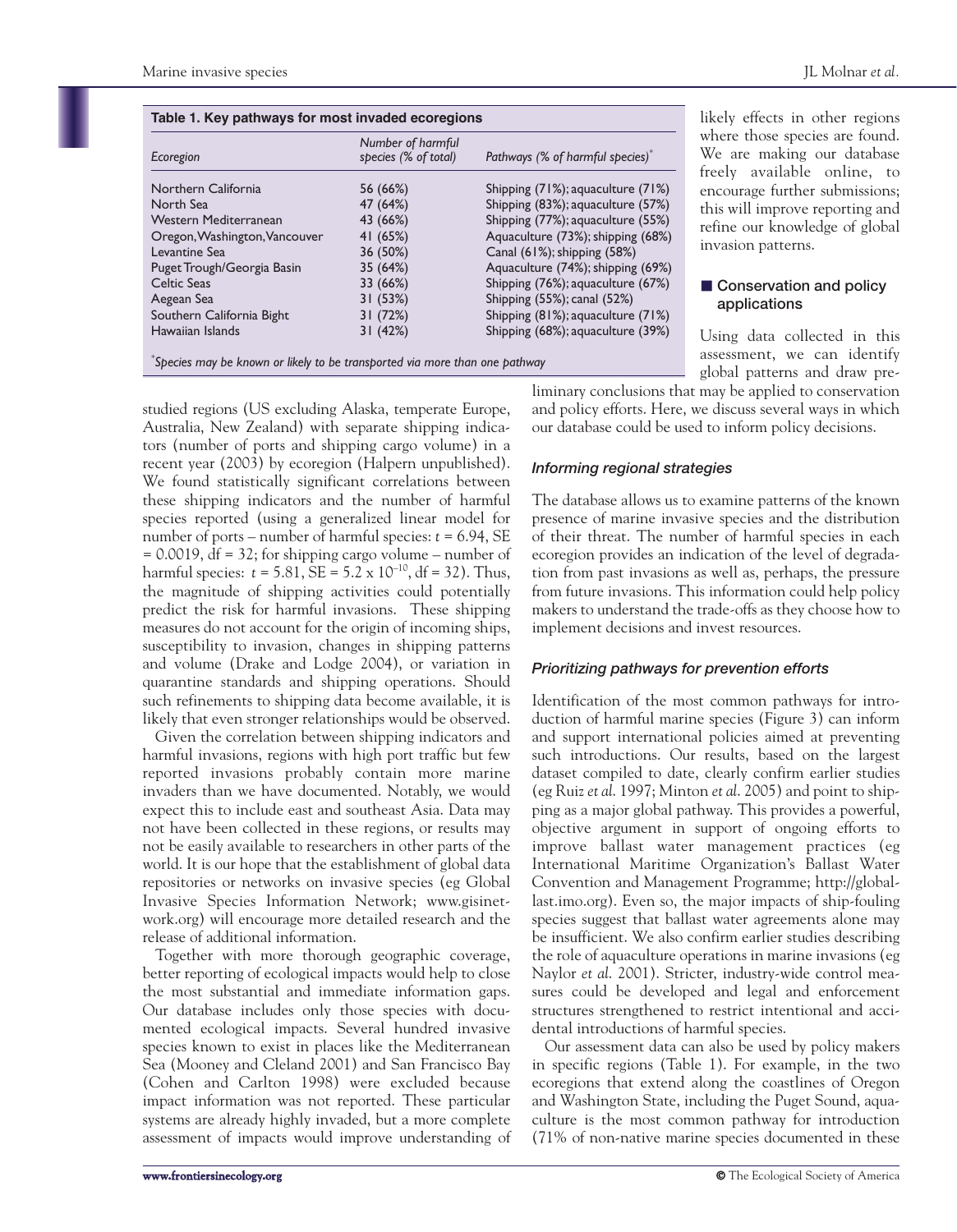ecoregions were introduced by aquaculture). Most of these introductions probably occurred accidentally, through oyster farming (with introduced species hitchhiking on shells or equipment). Of the 33 species known to be associated with oyster farming, 55% are harmful, and most are difficult if not impossible to remove or control (26 of 28 species scored for management difficulty received a score of 3 or 4). In this region, policy makers and conservation practitioners should be working with the aquaculture industry to prevent any future invasions, by improving practices and perhaps limiting new operations.

Our data could inform biosecurity measures by helping to identify species that have not yet invaded an ecoregion or realm but have had considerable impact in similar habitats elsewhere. Our use of biogeographic units will be of value in identifying "similar" vulnerable ecoregions, and more refined data about ship movements and habitat suitability would further support such work (see Hayes *et al*. 2002).

#### *Informing introduction decisions*

Species are often introduced to new habitats for their economic benefits or to meet development needs (eg aquaculture). There may be an initial economic gain, but if a species becomes invasive, it can cause serious, unforeseen economic and ecological damage. These risks of invasion have often not been factored into decisions on species introductions (Naylor *et al*. 2001).

Our impact scores offer guidance on the merits of these intentional introductions. For example, oysters have been deliberately introduced into coastal waters worldwide, to be cultured for food. One species in particular, *Crassostrea gigas*, has been introduced in at least 45 ecoregions (Figure 4). Its high ecological impact score (3) should cause decision makers and regulators to reconsider plans for introduction of this oyster into new areas. While its harvest brings economic gains, the ecological impact of introductions of this species are potentially dramatic. Oysters play a role in many estuarine ecosystem processes; altering their abundance or distribution causes complex changes. Furthermore, when oyster populations are supplemented with alien oysters, other alien species can piggyback on their shells (Ruesink *et al*. 2005). Global information about distribution and impacts could inform risk assessments and decisions about whether, and how, species should be introduced in the future.



*Figure 4. The Pacific oyster* (Crassostrea gigas) *has been intentionally released and cultured in coastal waters around the world. It can dominate native species and destroy habitat (ecological impact = 3). The map shows its distribution; its invasive range is indicated in red, its native range in blue.*

# **Conclusions**

The new invasive species database provides a powerful tool for understanding the patterns and processes of marine invasions. The current data holdings already represent the most comprehensive collection of information on marine invasions worldwide. By quantifying impacts and describing pathways of invasion, our data framework improves our ability to assess threats and impacts and allows valid and consistent assessments between locations, habitats, or taxonomic groups. Work is continuing to expand this assessment of marine invasive species and similar analyses are underway for terrestrial and freshwater species.

Initial findings confirm earlier studies and point to shipping and aquaculture as the most critical pathways for marine invasions globally. At the same time, regional differences in dominant pathways are highlighted.

The information we have compiled can begin to inform the large-scale strategies necessary to prevent future introductions. This global perspective allows researchers and regulators to better consider where and how invasive species are likely to be introduced and invade in the future. This can help to inform risk assessments and decisions about potential future introductions, as well as the development of species- and pathway-specific regulations and geographically targeted policies.

We have also identified some disparities in information resources on marine invasive species. In particular, there is clearly under-reporting of both microorganisms and low-impact invasive species, and there appears to be a geographic gap in our knowledge regarding large parts of east Asia, where invasions are highly likely, but little published information exists. We hope that these observations may catalyze and encourage efforts to make decentralized data available and direct future research efforts.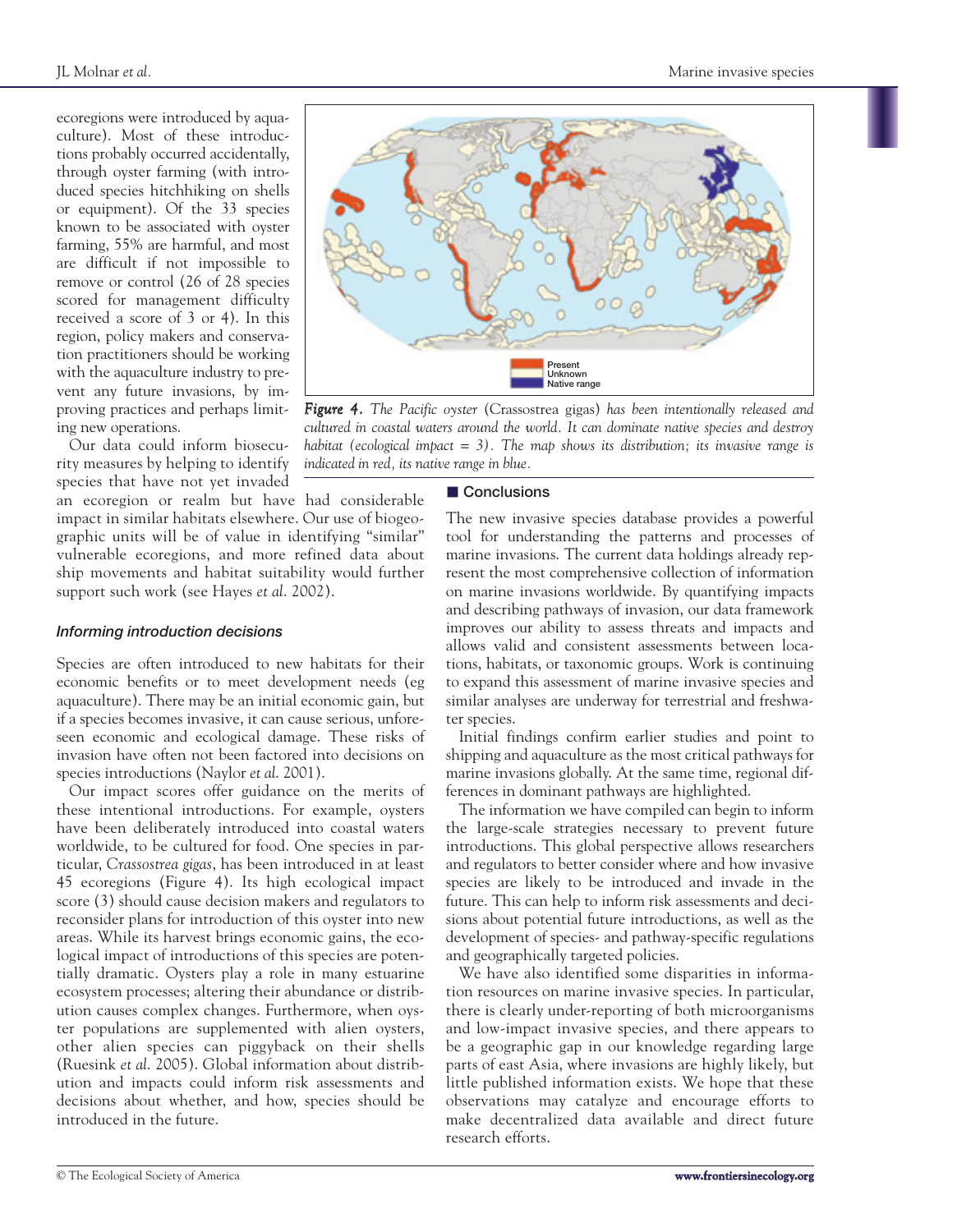# $\blacksquare$  Acknowledgements

The authors thank the following people for their help and advice: P Kareiva, JM Randall, EC Underwood, A Holt, FT Campbell, JM Hoekstra, MD Jennings, TM Boucher, and A Pierpoint. CD Canham and TH Tear provided useful feedback on an early draft. We also thank BS Halpern for the use of unpublished data and JC Robertson for creating the maps.

# $\blacksquare$  References

- Byers JE, Reichard S, Randall J, *et al*. 2002. Directing research to reduce the impacts of non-indigenous species. *Conserv Biol* **16**: 630–40.
- Cal-IPC (California Invasive Plant Council). 2003. Criteria for categorizing invasive non-native plants that threaten wildlands. www.cal-ipc.org/ip/inventory/pdf/Criteria.pdf. Viewed 23 Mar 2005.
- Campbell F and Kriesch P. 2003. Final report by the National Invasive Species Council's Invasive Species Pathways Team of the Prevention Working Group. www.invasivespeciesinfo.gov/ council/wrkgrps.shtml. Viewed 30 Aug 2006.
- Carlton JT and Ruiz GM. 2005. Vector science and integrated vector management in bioinvasion ecology: conceptual frameworks. In: Mooney HA, Mack RN, McNeely JA, *et al*. (Eds). Invasive alien species: a new synthesis. Washington, DC: Island Press.
- CBD (Convention on Biological Diversity). 2000. Alien species that threaten ecosystems, habitats or species, as adopted by Conference of the Parties 5 Decision V/8. http://cbd.int/decisions/cop-04.shtml?id=7150&lg=0&m=COP-04. Viewed 23 Feb 2007.
- Cohen AN and Carlton JT. 1998. Accelerating invasion rate in a highly invaded estuary. *Science* **279**: 555–58.
- Crall AW, Meyerson LA, Stohlgren TJ, *et al*. 2006. Show me the numbers: what data currently exist for non-native species in the USA? *Front Ecol Environ* **4**: 414–18.
- Drake JM and Lodge DM. 2004. Global hot spots of biological invasions: evaluating options for ballast-water management. *P Roy Soc Lond B Bio* **271**: 575–80.
- Drake LA, Doblin MA, and Dobbs FC. 2007. Potential microbial bioinvasions via ships' ballast water, sediment, and biofilm. *Mar Pollut Bull* **55**: 333–41.
- Eno NC, Clark RA, and Sanderson WG (Eds.) 1997. Non-native marine species in British waters: a review and directory. Peterborough, UK: Joint Nature Conservation Committee.
- Galil BS. 2006. Loss or gain? Invasive aliens and biodiversity in the Mediterranean Sea. *Mar Pollut Bull* **55**: 314–22.
- Hayes KR, McEnnulty FR, and Sliwa C. 2002. Identifying potential marine pests – an inductive approach. Final report for Environment Australia, National Priority Pests Project. www.issg.org/database/species/reference\_files/Hayes,%20K.R% 20et%20al.,%202002.pdf. Viewed 9 Jan 2007.
- Hewitt CL, Martin RB, Sliwa C, *et al*. (Eds). 2002. National Introduced Marine Pest Information System. http://crimp. marine.csiro.au/nimpis. Viewed 7 Jul 2005.
- Jousson O, Pawlowski J, Zaninetti L, *et al*. 2000. Invasive alga reaches California. *Nature* **408**: 157–58.
- Lodge DM, Williams S, MacIsaac HJ, *et al*. 2006. Biological invasions: recommendations for US policy and management. *Ecol Appl* **16**: 2035–54.
- Mack RN, Simberloff D, Lonsdale WM, *et al*. 2000. Biotic invasions: causes, epidemiology, global consequences, and control. *Ecol Appl* **10**: 689–710.
- McNeely JA, Mooney HA, Neville LE, *et al* (Eds). 2001. A global strategy on invasive alien species. Gland, Switzerland and Cambridge, UK: World Conservation Union.
- Minton MS, Verling E, Miller AW, and Ruiz GM. 2005. Reducing propagule supply and coastal invasions via ships: effects of emerging strategies. *Front Ecol Environ* **3**: 304–08.
- Mooney HA and Cleland EE. 2001. The evolutionary impact of invasive species. *P Natl Acad Sci USA* **98**: 5446–51.
- NatureServe. 2004. An invasive species assessment protocol: evaluating non-native plants for their impact on biodiversity. www.natureserve.org/library/invasiveSpeciesAssessment Protocol.pdf. Viewed 4 Aug 2005.
- Naylor RL, Williams SL, and Strong DR. 2001. Aquaculture a gateway for exotic species. *Science* **294**: 1655–56.
- Olson DM, Dinerstein E, Wikramanayake ED, *et al*. 2001. Terrestrial ecoregions of the world: a new map of life on earth. *BioScience* **51**: 933–38.
- Rejmánek M, Richardson DM, Barbour MG, *et al*. 2002. Biological invasions: politics and the discontinuity of ecological terminology. *Bull Ecol Soc Am* **83**: 131–33.
- Ricciardi A, Steiner WWM, Mack RN, and Simberloff D. 2000. Toward a global information system for invasive species. *BioScience* **50**: 239–44.
- Richardson DM, Pysek P, Rejmánek M, *et al*. 2000. Naturalization and invasion of alien plants: concepts and definitions. *Divers Distrib* **6**: 93–107.
- Ruesink JL, Lenihan HS, Trimble AC, *et al*. 2005. Introduction of non-native oysters: ecosystem effects and restoration implications. *Annu Rev Ecol Evol Syst* **36**: 643–89.
- Ruiz GM, Carlton JT, Grosholz ED, and Hines AH. 1997. Global invasions of marine and estuarine habitats by non-indigenous species: mechanisms, extent, and consequences. *Am Zool* **37**: 621–32.
- Salafsky N, Salzer D, Ervin J, *et al*. 2003. Conventions for defining, naming, measuring, combining, and mapping threats in conservation. Bethesda, MD: Foundations of Success. http://fosonline.org/images/Documents/Conventions\_for\_Threats\_in\_Con servation.pdf. Viewed 7 Sep 2004.
- Smith JE, Conklin EJ, Hunter CL, and Smith CM. 2003. The impact of invasive algae on biodiversity and coral cover in Hawaii. In: Pederson J and Moll R (Eds). Proceedings of the Third International Conference on Marine Bioinvasions. La Jolla, CA: California Sea Grant.
- Spalding MD, Fox HE, Allen GR, *et al*. 2007. Marine ecoregions of the world: a bioregionalization of coast and shelf areas. *BioScience* **57**: 573–83.
- Thresher RE and Kuris AM. 2004. Options for managing invasive marine species. *Biol Invas* **6**: 295–300.
- US Federal Executive Order 13112. 1999. Invasive species. 12 Apr 1999. http://frwebgate.access.gpo.gov/cgi-bin/getdoc.cgi?db name=1999\_register&docid=99-3184-filed.pdf. Viewed 21 Mar 2007.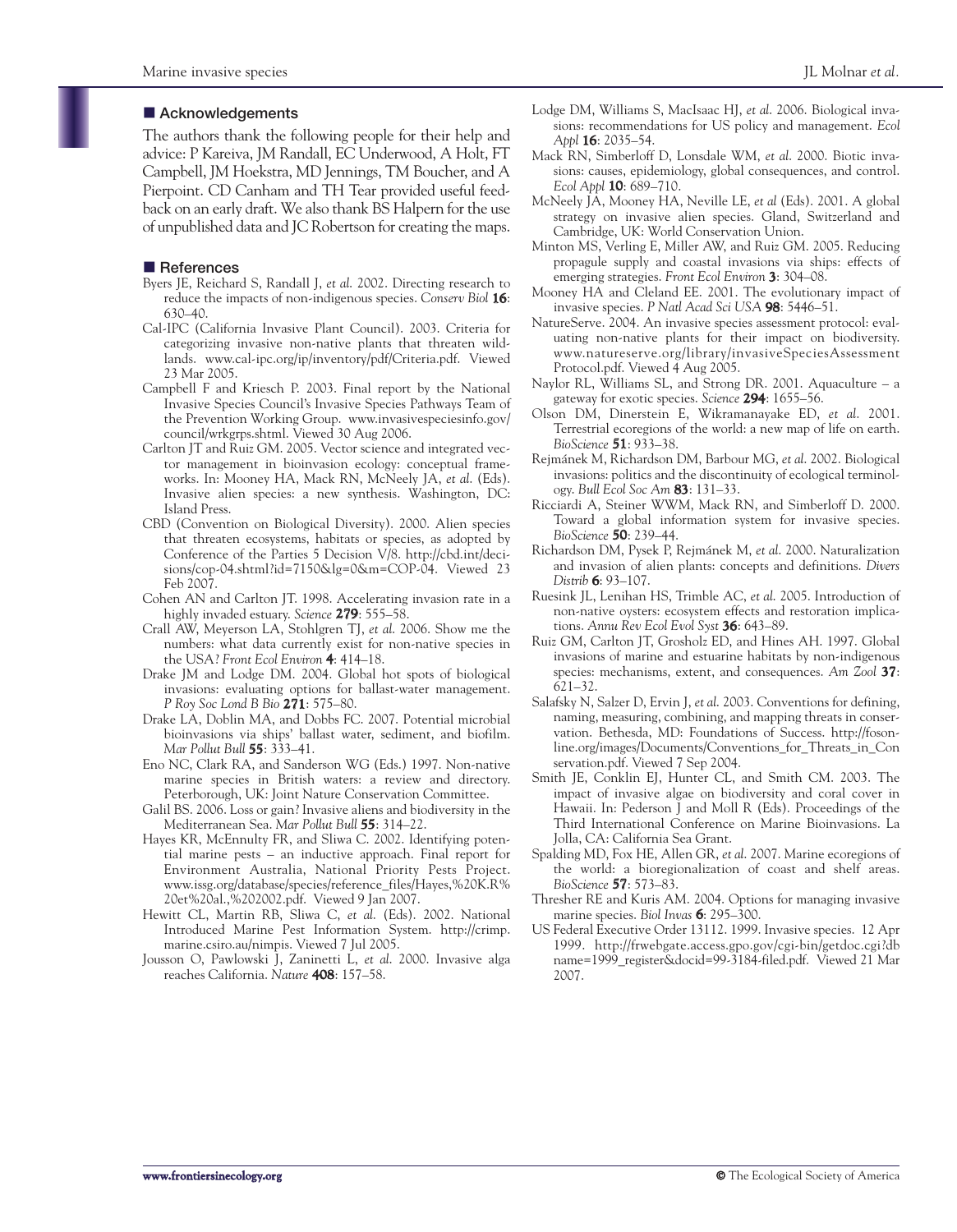# **JL Molnar** *et al.* **– Supplemental information**

#### **WebPanel 1. Data collection methods**

We have developed a data framework in which we document information about individual invasive species, including their non-native range extent, threat to native biodiversity, and introduction pathways. Building on existing datasets, we have integrated information from a wide variety of sources and developed a geographically referenced Microsoft Access database of marine invasive species.

Our aim was to enable efficient and consistent data collection through effective design of the database and criteria (described below). To aid in this, we used database fields common to other data collection efforts wherever possible (eg IUCN SSC's Global Invasive Species Database [GISD], www.issg.org/database).This allowed us to collect data from those sources more efficiently, and will make it easier for others to incorporate our data into their work.

We present data only on marine species in this publication, but we are collecting data on freshwater and terrestrial species in parallel efforts, using consistent methods.

Information about data collected in our database and how we made decisions on documenting information is provided below.The database is available at http://conserveonline.org/workspaces/global.invasive.assessment.

#### **General species information**

We collected data on species that are established outside of their native range and have the potential to impact native species and biodiversity. Species that occur in and impact human-dominated habitats (eg aquaculture) have been included, but only their impact on natural habitats and native biodiversity has been recorded.

We documented basic information about each species, including:

- Scientific name
- Common name
- Whether the species lives in marine, freshwater, and/or terrestrial habitats
- Higher taxonomic group (list based on "organism type" in GISD):
	- o Algae
	- o Ascidian
	- o Bacterium
	- o Bryozoan
	- o Ectoprocta
	- o Fungus
	- o Invertebrate annelid
	- o Invertebrate arthropod crustacean
	- o Invertebrate arthropod insect
- o Invertebrate arthropod other
- o Invertebrate cnidarian
- o Invertebrate ctenophore
- o Invertebrate echinoderm
- o Invertebrate mollusk
- o Invertebrate mollusk (snail)
- o Invertebrate platyhelminth
- o Invertebrate porifera (sponges)
- o Nematode
- o Plant
- o Protozoa
- o Tunicate
- o Vertebrate amphibian
- o Vertebrate bird
- o Vertebrate fish
- o Vertebrate mammal
- o Vertebrate reptile
- o Virus

#### **References**

In an index of references, we noted bibliographic citation information and the type of documentation for each source.

*Type of documentation* – measure of reliability of data used to score, based on Cal-IPC (2003)

- *Peer review (PR)* published, peer-reviewed scientific evidence or floras/faunas
- *Report (RE)* non-peer-reviewed, published documents and reports
- *Compilations (COMP PR/RE)* source that is a compilation of data from PR and RE sources (eg existing databases of invasive species)
- *Expert opinion (EO)* confirmed, unpublished observations by a qualified professional
- *Anecdotal (AN)* unconfirmed, anecdotal information

#### **Geography and habitat**

In addition to non-native occurrences by ecoregion (described below), we collected descriptive information about distribution and habitats for each species, where data allowed. References for these data were documented.

- *Origin* description of the native range of a species
- *First introduction* description of the first reported introduction for which we found evidence
- *Non-native distribution by country and other geographic units* – Our focus was on documenting non-native ranges by ecoregion, but many data sources reported distributions using different units. We have captured this information in text fields.
- *Habitat description* text field describing the habitats in which a species is found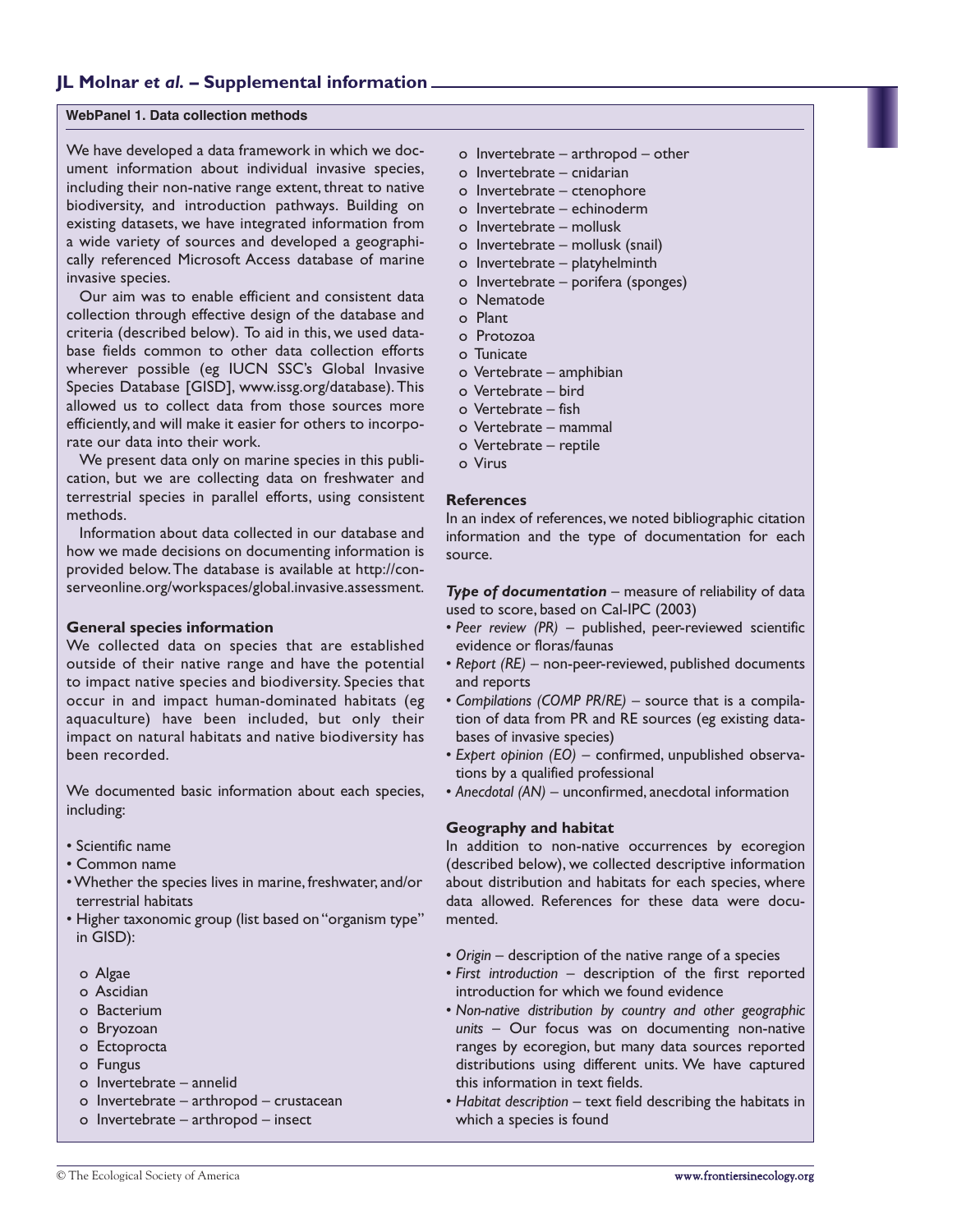#### **WebPanel 1. Data collection methods –** *Continued*

- *Habitat* Species were noted as living in one or more of the marine habitats in the following list. To maintain consistency with existing databases, we based it on the habitat list in the GISD and included some additional marine habitat classes. This is not a formal classification of marine or coastal habitats, and we would also point out that the habitat classes are not mutually exclusive – many are nested or overlapping. Where relevant we documented multiple habitats for species:
	- o Aquaculture facilities o Benthic
		-
	- o Brackish water o Canals o Coastland o Coral reefs
		-
	- o Estuaries/bays o Fouling communities
		-
	- o Intertidal zones o Mangroves
	- o Marine habitats o Rocky habitats
	- o Shallow lagoons o Wetlands
- 

#### **Non-native occurrence by ecoregion**

We have documented the non-native range of each species, defining non-native occurrences as ecoregions in which a species is established outside of its native range (marine ecoregions: www.nature.org/MEOW; Spalding *et al*. 2007). Reference(s) were included for each ecoregional occurrence.

As a rough indicator of the reliability of these data, we also noted whether an ecoregional occurrence was within the geographic scope of references used. For example, if a database of invasive species in the Mediterranean Sea states that a species is also found in the Philippines, we included that occurrence in the database, but noted that it was outside of the geographic scope of the data source (until we can confirm the occurrence with a source from that region).

#### **Threat scores**

Species were assigned a score for each of the following (where data allowed) to indicate the magnitude of the threat that it poses to native biodiversity: "ecological impact", "geographic extent", "invasive potential", and "management difficulty".

Our four threat scores are based on systems proposed by Salafksy *et al*. (2003), NatureServe (2004), and California Invasive Plant Council (Cal-IPC 2003).The following chart roughly compares the criteria of each to our scores:

The categories used to assign each score were devised so that they can be applied consistently to different types of species and to those living in marine, freshwater, and terrestrial habitats.

Scores were assigned globally for each species, not for specific occurrences. For consistency, we used the worst documented case to score a species. If data were ambiguous, we were conservative in assigning higher scores.

Below are descriptions of how we scored the threat of species and collected supporting data.

#### *Ecological impact*

Ecological impact measures the severity of the impact of a species on the viability and integrity of native species and natural biodiversity. The following information was captured in the database:

#### **Score**

- 4 Disrupts entire ecosystem processes with wider abiotic influences
- 3 Disrupts multiple species, some wider ecosystem function, and/or keystone species or species of high conservation value (eg threatened species)
- 2 Disrupts single species with little or no wider ecosystem impact
- 1 Little or no disruption
- U Unknown or not enough information to determine score

**Text Description** – succinct description to support score, including, if data allowed, description of the wider abiotic influences, ecosystem and species disruptions, and including geographic variation in impact if applicable

**Sources** – cited documentation for score and descriptive text

Species were scored based on the worst documented case, with conditions in that case noted in the text description field. Occurrences and conditions where there was less of an impact are described in the text description as well.

We were conservative in assigning higher scores when data were ambiguous. For example, if a species is known

|                                                | Salafsky et al.   | <b>NatureServe</b>                  | $Cal$ -IPC                            |
|------------------------------------------------|-------------------|-------------------------------------|---------------------------------------|
| <b>Ecological impact</b><br>Severity/synergism |                   | Ecological impact                   | Ecological impact                     |
| <b>Geographic extent</b>                       | Scope             | Current distribution and abundance  | Ecological amplitude and distribution |
| Invasive potential                             | Timing/likelihood | Trend in distribution and abundance | Invasive potential                    |
| <b>Management difficulty</b>                   | Reversibility     | Management difficulty               | na                                    |
| Type of documentation                          | na                | na                                  | Level of documentation                |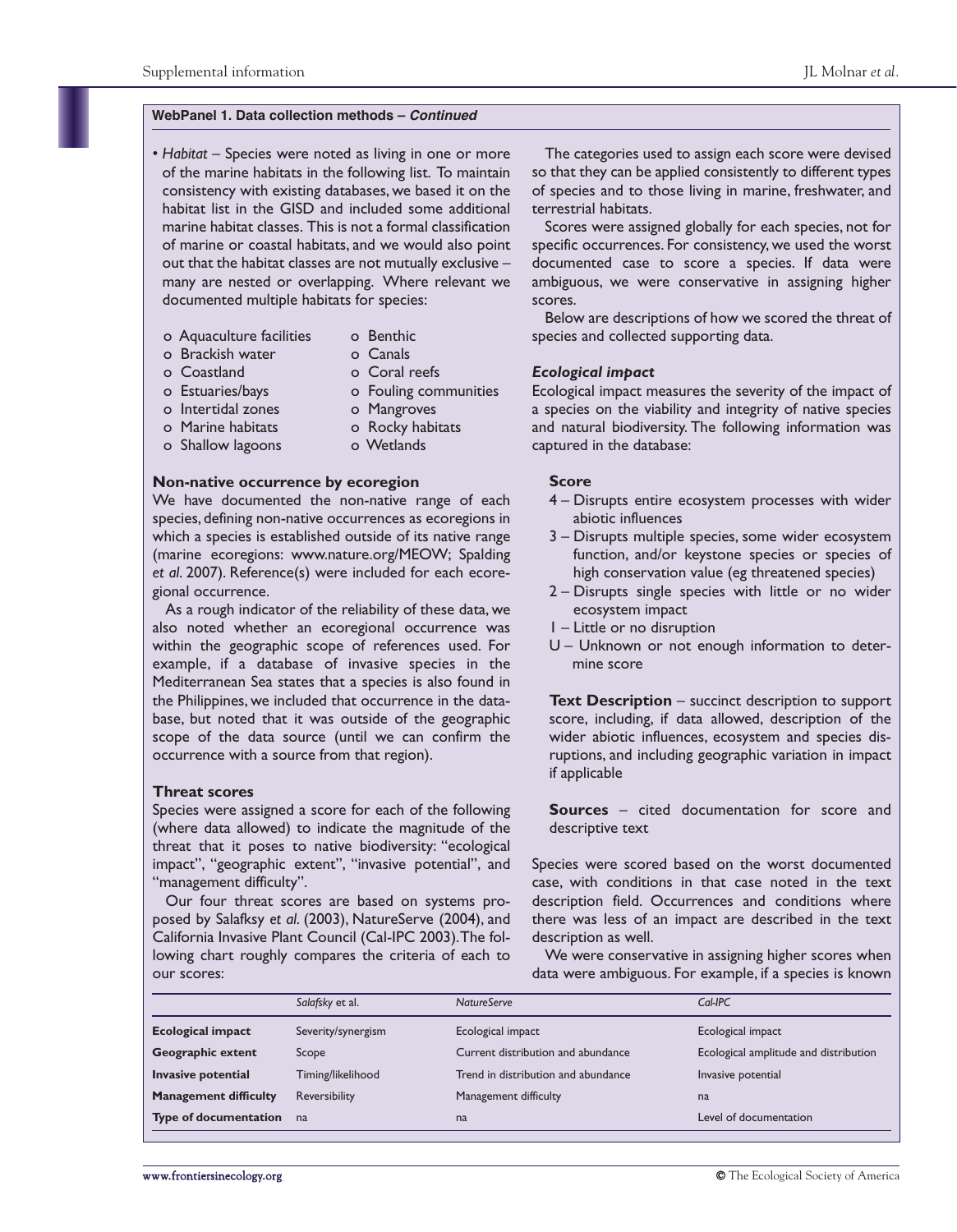to have economic impacts (eg fouling ship hulls), but its impacts in natural habitats have not been studied, we would assign it a low ecological impact score, pending more available data. Potential but unverified impacts were noted in the text description.

Some examples of the types of impacts that we assigned to each of the categories:

- 4 Causing large scale changes such as: altering community structure, causing localized to widespread extinctions, altering native level of activity (eg clogging waterways, altering natural topography)
- 3 Disrupting changes impacting more than a small number of species without causing localized extinctions, competition with threatened or keystone species, changing balance in ecosystem
- 2 Causing minor impact to a species or species group with no wider known impacts and without causing extinctions
- 1 Established, but little or no known impact; may be long-term resident, coexisting with native species

#### *Geographic extent*

Geographic extent measures the current extent of the species outside of its native range. The following information was captured in the database:

#### **Score**

- 4 Multi-ecoregion
- 3 Ecoregion
- 2 Local ecosystem/sub-ecoregion
- 1 Single site
- U Unknown or not enough information to determine score

**Distribution within non-native range** – locally patchy, locally pervasive, regionally patchy, regionally pervasive (approximate division between local/regional is ecoregion)

**Text description** – succinct description to support score

**Sources** – cited documentation for score and descriptive text

These categories were developed to indicate order of magnitude differences in non-native range, using a system that can be applied across marine, freshwater, and terrestrial habitats.We distinguished between the categories using the following criteria:

4 – Spans three or more ecoregions, cross continental, trans-oceanic

- 3 Established in no more than two adjoining ecoregions
- 2 More than one occurrence within one ecosystem
- 1 Single locality

As an additional description of the non-native distribution of a species, we noted the following, if data allowed:

- *Locally patchy* sightings or small communities established in localized area
- *Locally pervasive* dominant to similar flora/fauna in localized community
- *Regionally patchy* small, independent populations spanning two or more ecoregions
- *Regionally pervasive* dominant characteristics within all/most regional occurrences

#### *Invasive potential*

Invasive potential measures current/recent rate of spread and potential for future spread once introduced in a new habitat.The following information was captured in the database:

#### **Score**

- 4 Currently/recently spreading rapidly (doubling in < 10 years) and/or high potential for future rapid spreading
- 3 Currently/recently spreading less rapidly and/or potential for future, less rapid spreading
- 2 Established/present, but not currently spreading and high potential for future spreading
- 1 Established/present, but not currently spreading and/or low potential for future spreading
- U Unknown or not enough information to determine score

**Text description** – succinct description to support score and other information (eg description of dispersal methods, past invasions, and geographic variation)

**Sources** – cited documentation for score and descriptive text

We used both quantitative and qualitative descriptions of the spread of invasive species in a new habitat to assign a score.We distinguished between the categories using the following criteria:

- 4 Species has spread/invaded rapidly (doubling in < 10 years) after past introductions, indicating that it is likely to spread quickly after new invasions
- 3 Species has spread/invaded after past introductions and/or is likely to after new invasions, but not quickly enough to be scored a "4"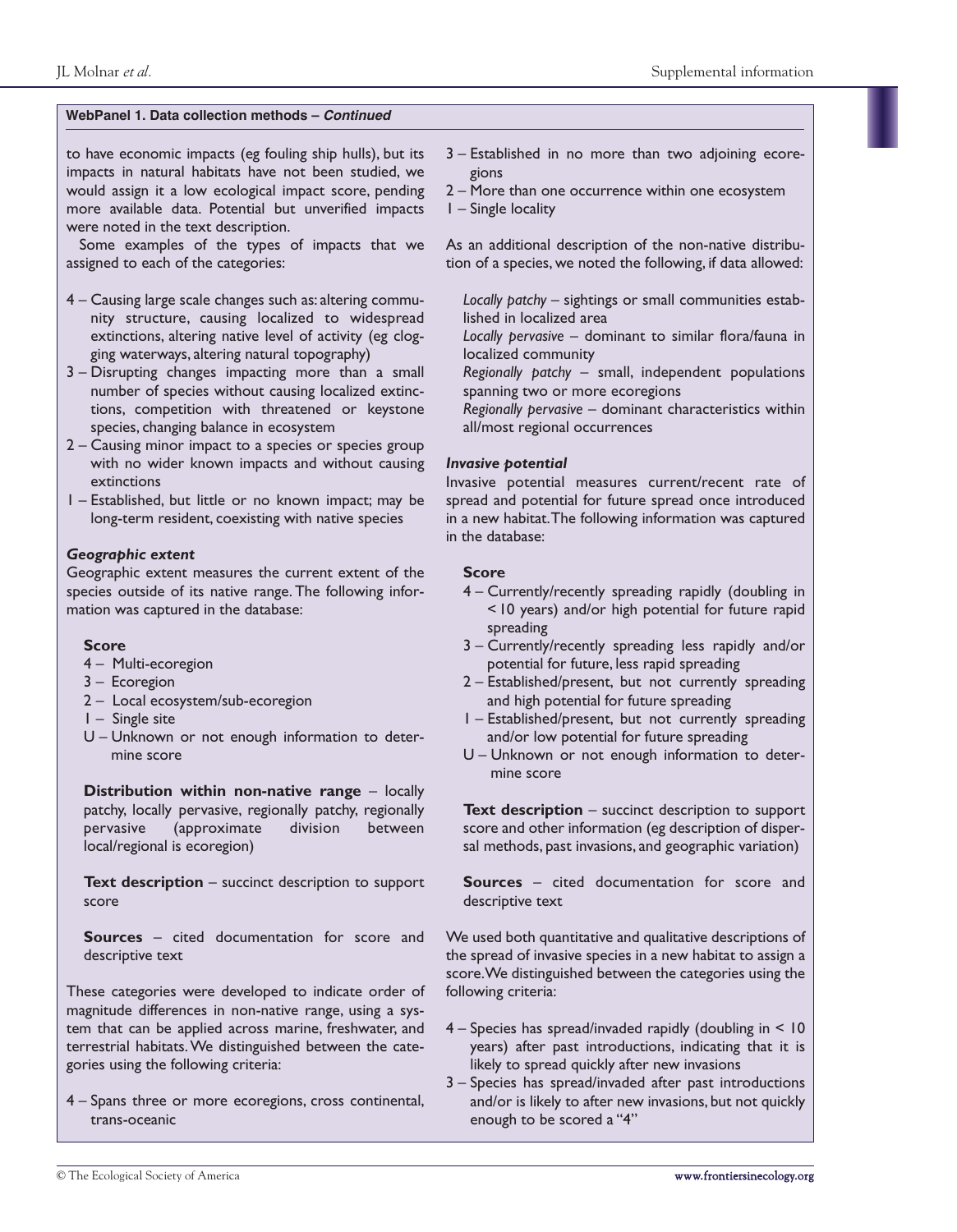#### **WebPanel 1. Data collection methods** *– Continued*

- 2 Species has not yet spread/invaded into the habitat in which it has been introduced, but it has characteristics/traits that indicate it is likely to spread/invade
- 1 Species has not and is not likely to in the future spread/invade once introduced

#### *Management difficulty*

Management difficulty measures effort required to reverse the threat and/or remove the species.The following information was captured in the database:

#### **Score**

- 4 Irreversible and/or can not be contained or controlled
- 3 Reversible with difficulty and/or can be controlled with significant ongoing management
- 2 Reversible with some difficulty and/or can be controlled with periodic management
- 1 Easily reversible, with no ongoing management necessary (eradication)
- U Unknown or not enough information to determine score

**Text description** – succinct description to support score

**Sources** – cited documentation for score and descriptive text

We used information about past or ongoing eradication and control efforts.We distinguished between the categories using the following criteria:

- 4 No known successful form of complete removal, eradication, or control
- 3 Removal and/or control require significant resources and effort; complete removal may require routine scheduled maintenance on regular basis
- 2 Removal and/or control do not require significant resources and effort, but seasonal controls and monitoring may be required
- 1 Known occurrences have been easily detected and eradicated; no recurrence or spread after eradication

#### **Pathways**

We documented all known and likely introduction pathways for each species in our database, adapting a list of "pathways" developed by the US National Invasive Species Council's Invasive Species Pathways Team (Campbell and Kriesch 2003; refined by Lodge *et al*. 2006).Their task was "developing a system for evaluating the significance of invasive species pathways" with

"pathways" defined broadly as "any means that allows entry or spread of an invasive species" (Campbell and Kriesch 2003). Although this system includes routes of introduction that are elsewhere classed as vectors (Carlton and Ruiz 2005) and categories are not always mutually exclusive, it allows the practical categorization of commonly reported information on pathways and vectors.We modified this system slightly, to better fit a global assessment and made category adjustments to allow effective gathering of data by species.

A summary of the marine pathways used is in Panel 2, and our full pathways list is provided in WebPanel 2.

The following information was captured in the database for each species:

*Pathway* – This field captured how a species is brought to new habitats (not local dispersal after it has been introduced).We documented all known and likely pathways for each species.The field was populated from the list of pathways described above (Panel 2,WebPanel 2)

For each pathway of a species, the following was also documented (as data allowed):

*Introduction* – describes the release itself (after a species travels on a pathway to a new habitat)

- Intentional deliberate release, authorized or not
- Accidental unintentional release, hitchhiker
- Not human assisted natural migration

*Documented* – this field allowed us to distinguish between pathways that are known for a species, and those that are likely (eg due to habitat, species vulnerabilities)

- Known documented case(s)
- Probable likely pathway for a species and/or for specific introduction
- Possible potential pathway (eg based on species physiology)

*Cause* – describes the driver of an invasion on a pathway (eg specific industries, food resource, ornamentation)

This type of field has been used in other databases to specifically describe the cause of one introduction, but it is difficult to repeat this level of detail in a global database. We are capturing typical/known modes of introduction, instead of the details of one introduction. For example,for the introduction of a diatom via the "ballast water" pathway, we usually can not get enough detailed information to narrow the cause to the type of ship/industry.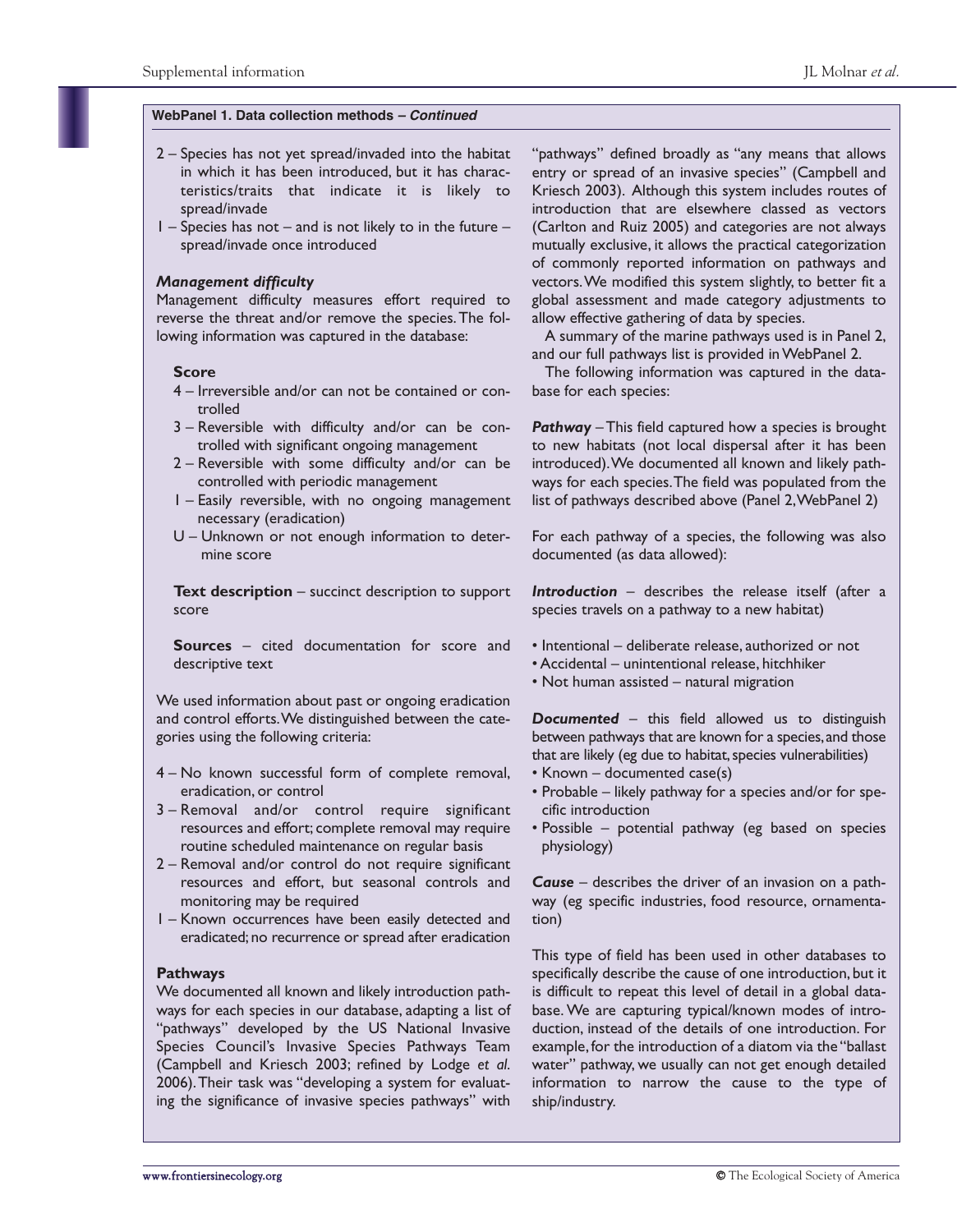#### **WebPanel 1. Data collection methods** *– Continued*

*Description* – text field to capture details about introductions (eg specific cases)

**References** – documented for each species' pathway

#### ■ **References**

- Cal-IPC (California Invasive Plant Council). 2003. Criteria for categorizing invasive non-native plants that threaten wildlands. www.cal-ipc.org/ip/inventory/pdf/Criteria.pdf. Viewed 23 Mar 2005.
- Campbell F and Kriesch P. 2003. Final report by the National Invasive Species Council's Invasive Species Pathways Team of the Prevention Working Group. www.invasivespeciesinfo.gov/ council/wrkgrps.shtml.Viewed 30 Aug 2006.
- Lodge DM, Williams S, MacIsaac HJ, *et al*. 2006. Biological invasions: recommendations for US policy and management. *Ecol Appl* **16**: 2035–54.
- NatureServe. 2004.An invasive species assessment protocol: evaluating non-native plants for their impact on biodiversity. www.natureserve.org/library/invasiveSpeciesAssessmentProt ocol.pdf. Viewed 4 Aug 2005.
- Salafsky N, Salzer D, Ervin J, *et al*. 2003. Conventions for defining, naming, measuring, combining, and mapping threats in conservation. Bethesda, MD: Foundations of Success. http://fosonline.org/images/Documents/Conventions\_for\_Threats\_in\_ Conservation.pdf. Viewed 7 Sep 2004.
- Spalding MD, Fox HE,Allen GR, et al. 2007. Marine ecoregions of the world: a bioregionalization of coast and shelf areas. *BioScience* **57**: 573–83.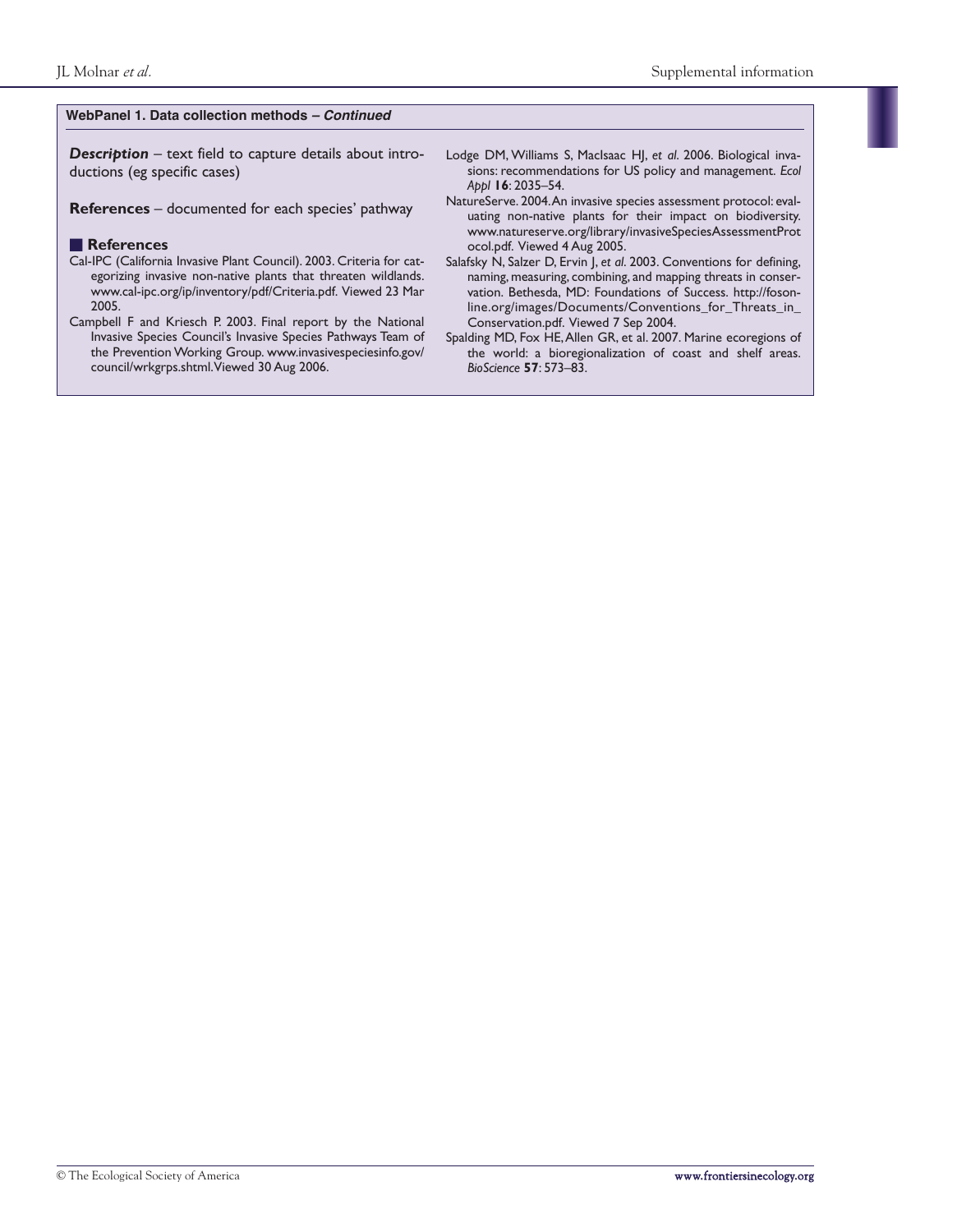| WebPanel 2. Alien species pathway framework                                              |  |  |  |  |  |  |  |  |
|------------------------------------------------------------------------------------------|--|--|--|--|--|--|--|--|
| Adapted from NISC Invasive Species Pathway Team's outline (Campbell and<br>Kriesch 2003) |  |  |  |  |  |  |  |  |
| I. Transportation-related pathways                                                       |  |  |  |  |  |  |  |  |
| A. Modes of transportation                                                               |  |  |  |  |  |  |  |  |
| I. Air transportation                                                                    |  |  |  |  |  |  |  |  |
| a) Wheel wells                                                                           |  |  |  |  |  |  |  |  |
| b) Cabin<br>c) Cargo holds                                                               |  |  |  |  |  |  |  |  |
| 2. Freshwater/marine transportation                                                      |  |  |  |  |  |  |  |  |
| a) Ballast and/or fouling                                                                |  |  |  |  |  |  |  |  |
| (1) Ballast water and sediments                                                          |  |  |  |  |  |  |  |  |
| (2) Hull/surface fouling                                                                 |  |  |  |  |  |  |  |  |
| b) Stowaways in holds                                                                    |  |  |  |  |  |  |  |  |
| c) Superstructures/structures above the waterline<br>d) Dredge spoil material            |  |  |  |  |  |  |  |  |
|                                                                                          |  |  |  |  |  |  |  |  |
| e) Canals that connect waterways<br>3. Land/terrestrial transportation                   |  |  |  |  |  |  |  |  |
| a) Cars, trucks, buses, ATVs, etc                                                        |  |  |  |  |  |  |  |  |
| b) Construction equipment and firefighting equipment                                     |  |  |  |  |  |  |  |  |
| c) Trains, subways, metros, monorails                                                    |  |  |  |  |  |  |  |  |
| d) Hikers, horses, pets                                                                  |  |  |  |  |  |  |  |  |
| B. Items used in shipping process                                                        |  |  |  |  |  |  |  |  |
| 1. Containers – both exterior and interior                                               |  |  |  |  |  |  |  |  |
| 2. Packing materials<br>a) Wood packing materials                                        |  |  |  |  |  |  |  |  |
| b) Seaweed                                                                               |  |  |  |  |  |  |  |  |
| c) Other plant materials                                                                 |  |  |  |  |  |  |  |  |
| d) Sand/earth                                                                            |  |  |  |  |  |  |  |  |
| C. Tourism/travel/relocation                                                             |  |  |  |  |  |  |  |  |
| 1. Travelers themselves                                                                  |  |  |  |  |  |  |  |  |
| 2. On baggage and gear                                                                   |  |  |  |  |  |  |  |  |
| 3. Transported pets/plants and animals transported for enter-                            |  |  |  |  |  |  |  |  |
| tainment<br>4. Travel consumables                                                        |  |  |  |  |  |  |  |  |
| D. Mail/internet/overnight shipping companies                                            |  |  |  |  |  |  |  |  |
| II. Commerce in living organisms pathways                                                |  |  |  |  |  |  |  |  |
| A. Live seafood trade                                                                    |  |  |  |  |  |  |  |  |
| <b>B.</b> Livestock                                                                      |  |  |  |  |  |  |  |  |
| C. Aquaculture and mariculture activities                                                |  |  |  |  |  |  |  |  |
| 1. Enclosed facilities                                                                   |  |  |  |  |  |  |  |  |
| 2. Stocking in open water                                                                |  |  |  |  |  |  |  |  |
| D. Pet, aquarium, and water garden trade<br>E. Bait industry                             |  |  |  |  |  |  |  |  |
| F.<br>Biocontrol                                                                         |  |  |  |  |  |  |  |  |
| G. Nurseries/garden/landscaping                                                          |  |  |  |  |  |  |  |  |
| 1. Whole plants                                                                          |  |  |  |  |  |  |  |  |
| 2. Plant parts                                                                           |  |  |  |  |  |  |  |  |
| H. Agricultural and forestry species trade                                               |  |  |  |  |  |  |  |  |
| 1. Whole plants                                                                          |  |  |  |  |  |  |  |  |
| 2. Plant parts<br>Plants and plant parts as food<br>ı.                                   |  |  |  |  |  |  |  |  |
| Other animal trade<br>J.                                                                 |  |  |  |  |  |  |  |  |
| K. Other plant trade                                                                     |  |  |  |  |  |  |  |  |
| I. Whole plants                                                                          |  |  |  |  |  |  |  |  |
| 2. Plant parts                                                                           |  |  |  |  |  |  |  |  |
| III. Other human-assisted pathways                                                       |  |  |  |  |  |  |  |  |

- A. Ecosystem disturbance
	- 1. Short-term disturbances that facilitate introduction
	- 2. Long-term disturbances that facilitate introduction
- B. Climate change
- **IV. Natural spread**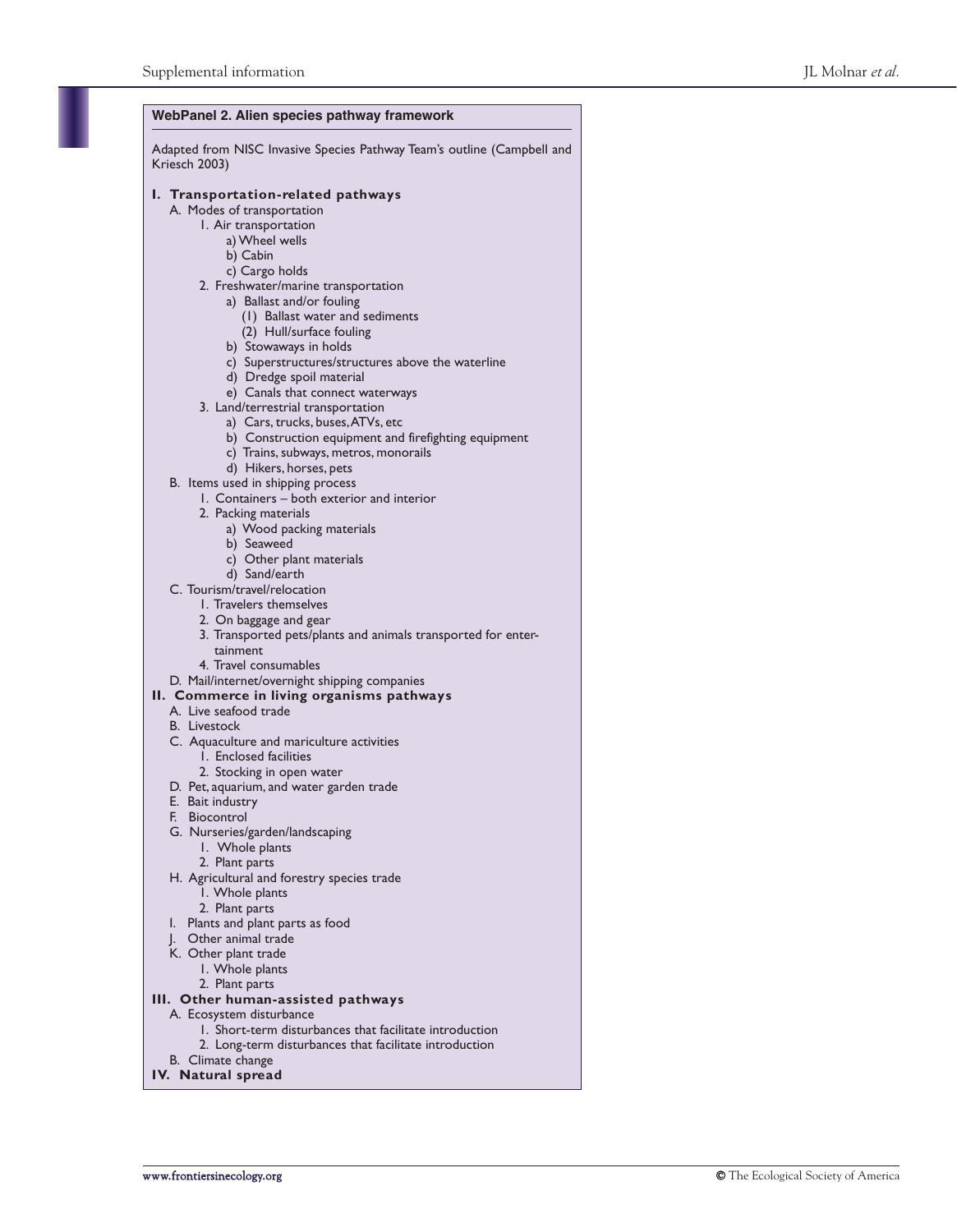#### **WebPanel 3. Marine data sources in database**

In general,"databases and atlases" were the initial sources of species that we included in our database.We then used "articles and reports" and "other web sources" to supplement species information on occurrences, pathways, and threat scoring. We have not included all the information available in each of the local datasets listed.

#### **Databases and atlases**

| Database/atlas name                                                    | Access information                                                       |
|------------------------------------------------------------------------|--------------------------------------------------------------------------|
| <b>IUCN-ISSG's Global Invasive Species Database</b>                    | www.issg.org/database                                                    |
| <b>FishBase</b>                                                        | www.fishbase.org                                                         |
| FIGIS: FAO's Fisheries Global Information System                       | www.fao.org/fi/figis/                                                    |
| Aqualnvader: Database of Aquatic Invasive Species of Europe            | www.zin.ru/rbic/projects/aquainvader/searchmain.asp                      |
| NAS: USGS's Nonindigenous Aquatic Species Database                     | http://nas.er.usgs.gov                                                   |
| NIMPIS: Australia's National Introduced Marine Pest Information System | www.marine.csiro.au/crimp/nimpis/                                        |
| CIESM Atlas of Exotic Species in the Mediterranean                     | www.ciesm.org/atlas/                                                     |
| NEMESIS: Smithsonian Environmental Research Center's National Exotic   |                                                                          |
| Marine and Estuarine Species Information System                        | http://invasions.si.edu/nemesis/                                         |
| NatureServe Explorer                                                   | www.natureserve.org/explorer/                                            |
| Australia Weed Database                                                | www.weeds.org.au                                                         |
| Invasive Plants of Canada Project                                      | www.plantsincanada.com/                                                  |
| CERC's Introduced Species Summary Project                              | www.columbia.edu/itc/cerc/danoff-burg/invasion_                          |
|                                                                        | bio/inv_spp_summ/invbio_plan_report_home.html                            |
| Gulf States Marine Fisheries Commission's Non-Native Aquatic           |                                                                          |
| <b>Species Summaries</b>                                               | http://nis.gsmfc.org/nis_alphabetic_list.php                             |
| Baltic Sea Alien Species Database                                      | www.ku.lt/nemo/alien_species_directory.html                              |
| Invasive species in the Pacific northwest                              | Boersma PD, Reichard SE, and Van Buren AN. 2006. Seattle, WA: University |
|                                                                        | of Washington Press                                                      |
| Intertidal Marine Invertebrates in the Puget Sound                     | www.nwmarinelife.com/                                                    |
| Exotic Aquatics on the Move: A Joint Project of National Sea Grant     |                                                                          |
| Network and Geographic Education Alliances                             | www.iisgcp.org/EXOTICSP/                                                 |
| Caspian Sea Biodiversity Database                                      | www.caspianenvironment.org/biodb/eng/main.htm                            |
| AlgaeBase                                                              | www.algaebase.org/                                                       |
| Belgian Forum on Invasive Species' Harmonia Database                   | http://ias.biodiversity.be                                               |
| APIRS Online: The Database of Aquatic, Wetland, and Invasive Plants    | http://plants.ifas.ufl.edu/search80/NetAns2/                             |
| Great Lakes Aquatic Nonindigenous Species List                         | www.glerl.noaa.gov/res/Programs/invasive/anscommon052703.html            |
| NOBANIS: North European and Baltic Network on Invasive Species         | www.nobanis.org/Factsheets.asp                                           |
| JNCC's Non-native marine species in British waters: a review and       |                                                                          |
| directory                                                              | www.jncc.gov.uk                                                          |
| MarLIN: The Marine Life Information Network for Britain and Ireland    | www.marlin.ac.uk/                                                        |
| Invasive Aliens in Northern Ireland                                    | www.habitas.org.uk/invasive                                              |
| Government of Western Australia - Dept of Fisheries: Introduced        |                                                                          |
| Marine Aquatic Invaders - A Field Guide                                | www.fish.wa.gov.au/docs/pub/IMPMarine/index.php?0506                     |
| Alien Species in Swedish Sea Areas / Frammande Arter / Svenska         |                                                                          |
| Hav – Sweden                                                           | www.frammandearter.se/                                                   |
| Alien and Invasive Algae in Hawai'i                                    | www.botany.hawaii.edu/GradStud/smith/websites/m-kupeke.htm               |
| Marine Algae of Hawai'i                                                | www.hawaii.edu/reefalgae/invasive_algae/                                 |
| Invasive Species of Long Island Sound                                  | www.seagrant.uconn.edu/INVID.HTM                                         |
| Harmful Plankton Project: The user-friendly guide to harmful phyto-    |                                                                          |
| plankton in EU waters                                                  | www.liv.ac.uk/hab/Data%20sheets/p_mini.htm                               |
| University of California-Davis, Agriculture and Natural Resources      |                                                                          |
| Database                                                               | http://ucce.ucdavis.edu/datastore/datareport.cfm?searcher=&survey        |
|                                                                        | number=182&reportnumber=42&Submit.x=58&Submit.y=13                       |
|                                                                        | (Continued)                                                              |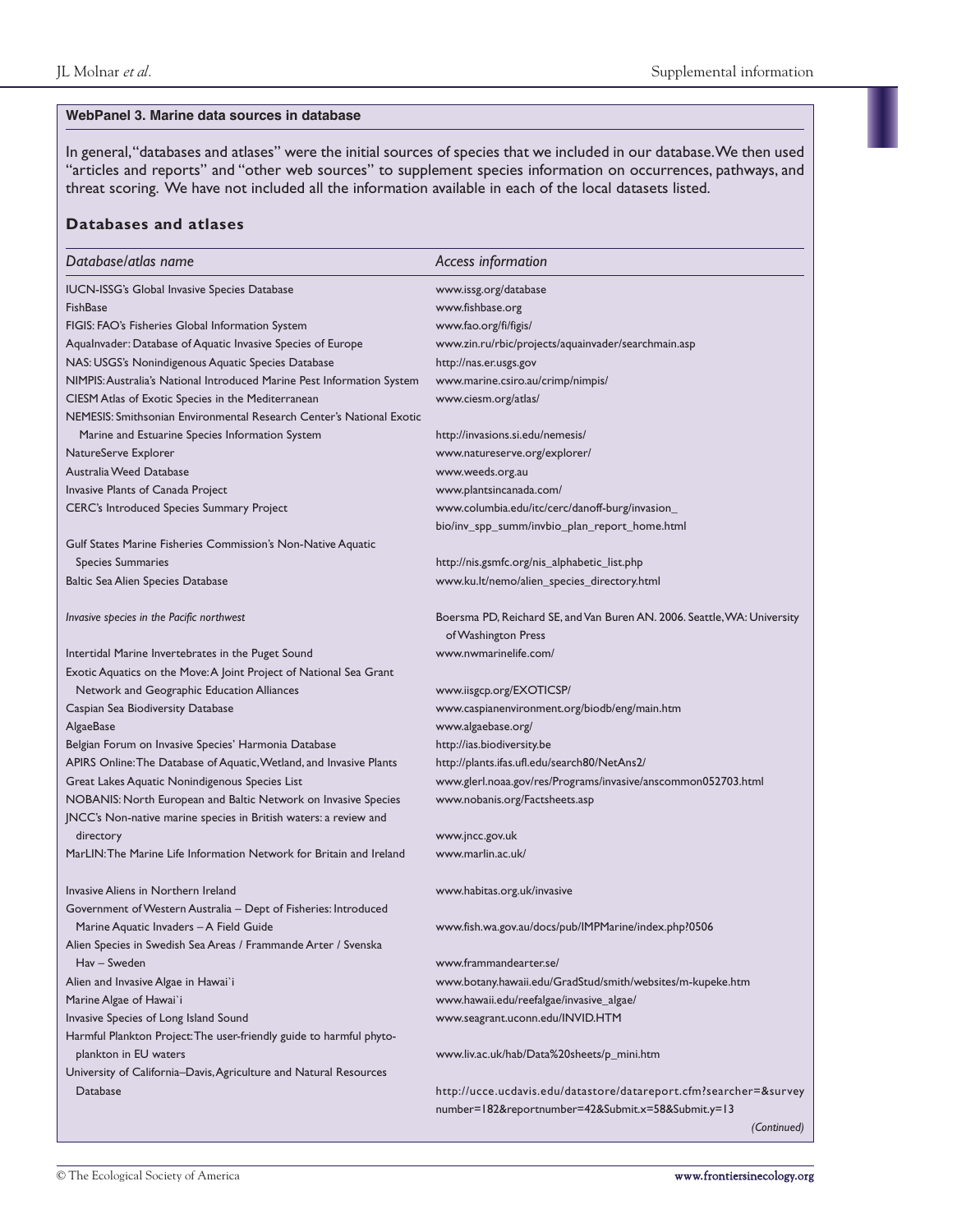| Author                    | Title                                                                                                                                                          | Year | Website                                                                                                                          | Journal/report information                                                 |
|---------------------------|----------------------------------------------------------------------------------------------------------------------------------------------------------------|------|----------------------------------------------------------------------------------------------------------------------------------|----------------------------------------------------------------------------|
| Ahyong S                  | Range extension of two invasive crab species<br>in eastern Australia: Carcinus maenas<br>(Linnaeus) and Pyromaia tuberculata<br>(Lockington)                   | 2005 |                                                                                                                                  | Mar Pollut Bull 50: 460–62                                                 |
| Ahyong ST et al.          | First Mediterranean record of the Indo-West<br>Pacific mantis shrimp, Clorida albolitura Ahyong<br>and Naiyanetr, 2000 (Stomatopoda, Squillidae)               | 2006 | www.aquaticinvasions.ru/2006/Al_<br>2006_1_3_Ahyong_Galil.pdf                                                                    | Aquatic Invasions 1:191-93                                                 |
| Akyol O et al.            | First confirmed record of Lagocephalus sceleratus<br>(Gmelin, 1789) in the Mediterranean Sea                                                                   | 2005 |                                                                                                                                  | J Fish Biol 66: 1183-86                                                    |
| Aligizaki K et al.        | The presence of the potentially toxic general<br>Ostreopsis and Coolia (Dinophyceae) in the<br>North Aegean Sea, Greece                                        | 2006 |                                                                                                                                  | Harmful Algae 5: 717-30                                                    |
| Andreakis N et al.        | Asparagopsis taxiformis and Asparagopsis<br>armata (Bonnemaisoniales, Rhodophyta): genetic<br>and morphological identification of<br>Mediterranean populations | 2004 |                                                                                                                                  | Eur   Phycol 39: 273-83                                                    |
| Andrews JD                | Effects of tropical storm Agnes on epifaunal<br>invertebrates in Virginia estuaries                                                                            | 1973 |                                                                                                                                  | Chesapeake Sci 14: 223-34                                                  |
| <b>Armonies W</b>         | What an introduced species can tell us about<br>the spatial extension of benthic populations                                                                   | 2001 | www.int-res.com/articles/meps/209/<br>m209p289.pdf                                                                               | Mar Ecol-Prog Ser 209:<br>289-94                                           |
| Ashton G et al.           | Global distribution of the alien marine<br>amphipod Caprella mutica                                                                                            | 2004 | http://66.165.102.189/pdf/24Friday/<br>A/fri_a_e_am/Gail_Ashton.pdf                                                              | 13th International Conference<br>on Aquatic Invasive Species               |
| Ashton G et al.           | Rapid assessment of the distribution of marine<br>non-native species in marinas in Scotland                                                                    | 2006 | www.aquaticinvasions.ru/2006/Al_<br>2006_1_4_Ashton_etal_1.pdf                                                                   | Aquatic Invasions 1: 209-13                                                |
| Avent SR                  | Distribution of Eurytemora americana<br>(Crustacea, Copepoda) in the Duwamish River<br>estuary, Washington                                                     |      | www.ocean.washington.edu/<br>people/oc549/savent/projects/<br>duwamish.htm                                                       | Unpublished report:<br>University of Washington,<br>School of Oceanography |
| Bachelet G et al.         | Invasion of the eastern Bay of Biscay by the<br>nassariid gastropod Cyclope neritea: origin and<br>effects on resident fauna                                   | 2004 | www.int-res.com/articles/meps2004/<br>276/m276p147.pdf                                                                           | Mar Ecol-Prog Ser 276:<br>$147 - 59$                                       |
| Bailey RJE et al.         | Predatory interactions between the invasive<br>amphipod Gammarus tigrinus and the native<br>opossum shrimp Mysis relicta                                       | 2006 |                                                                                                                                  | J North Am Benthol Soc 25:<br>393-405                                      |
| Bailey-Brock JH           | A new record of the polychaete Boccardia<br>proboscidea (Family Spionidae), imported to<br>Hawai'i with oysters                                                | 2000 | www.uhpress.hawaii.edu/journals/ps/<br>PS541.html                                                                                | Pac Sci 54: 27-30                                                          |
| Baker P et al.            | Nonindigenous marine species in the greater<br>Tampa Bay ecosystem                                                                                             | 2004 | http://dl.nwrc.gov/net_prod_download/ Tampa Bay Estuary Program<br>/public/gom_net_pub_products/DOC/<br>Tech-02-04-Invasives.pdf | <b>Technical Publication</b><br>$# 02-04$                                  |
| Bakir K et al.            | Contribution to the knowledge of alien<br>amphipods off the Turkish coast: Gammarposis<br>togoensis (Schellenberg, 1925)                                       | 2007 | www.aquaticinvasions.ru/2007/AI_<br>2007_2_1_Bakir_etal.pdf                                                                      | Aquatic Invasions 2:80-82                                                  |
| Ballesteros E et al.      | Mortality of shoots of Posidonia oceanica<br>following meadow invasion by the red alga<br>Lophocladia lallemandii                                              | 2007 |                                                                                                                                  | Bot Mar 50: 8-13                                                           |
| Band-Schmidt CJ<br>et al. | Culture studies of Alexandrium affine<br>(Dinophyceae), a non-toxic cyst forming<br>dinoflagellate from Bahia Concepcion, Gulf of<br>California                | 2003 |                                                                                                                                  | Bot Mar 46: 44-54                                                          |
|                           |                                                                                                                                                                |      |                                                                                                                                  | (Continued)                                                                |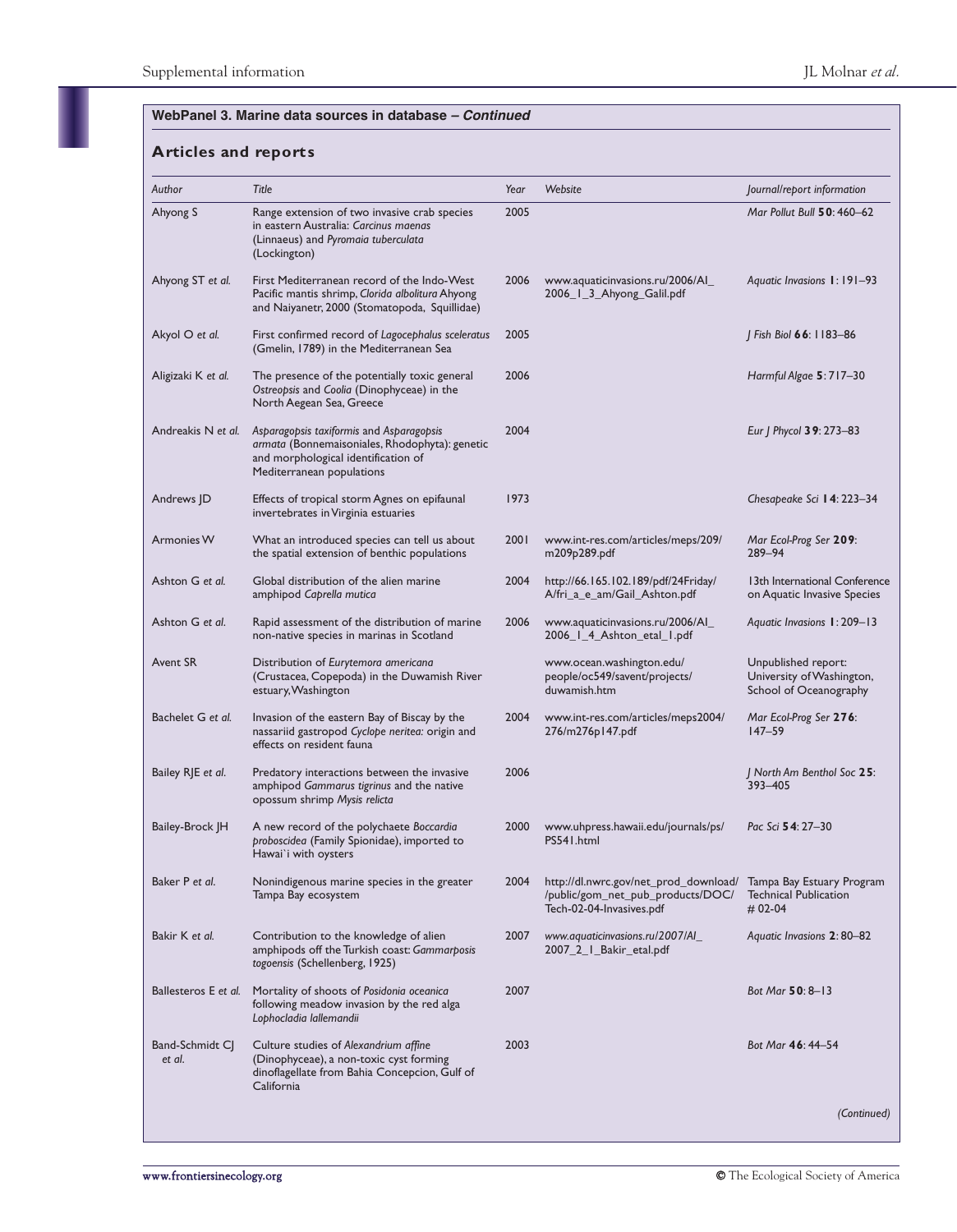| Author                           | Title                                                                                                                                                                                                              | Year | Website                                                                                                                                                         | Journal/report information                                                                                                          |
|----------------------------------|--------------------------------------------------------------------------------------------------------------------------------------------------------------------------------------------------------------------|------|-----------------------------------------------------------------------------------------------------------------------------------------------------------------|-------------------------------------------------------------------------------------------------------------------------------------|
| <b>Barse AM</b>                  | Distribution of the swim bladder nematode,<br>Anguillicola crassus, among Chesapeake Bay<br>American eels, Anguilla rostrata                                                                                       | 1999 | www.sdafs.org/meetings/99sdafs/<br>physio/barse I.htm                                                                                                           | From the 1999 Southern<br>Division of the American<br><b>Fisheries Society Midyear</b><br>Meeting held in<br>Chattanooga, Tennessee |
| Bellemo G et al.                 | First report of a filamentous species of<br>Desmarestia (Desmarestiaceae, Fucophyceae) in<br>the Lagoon of Venice (Italy, Mediterranean Sea)                                                                       | 2001 |                                                                                                                                                                 | Bot Mar 44: 541-45                                                                                                                  |
|                                  | Bij de Vaate A et al. Geographical patterns in range extension of<br>Ponto-Caspian macroinvertebrate species in<br>Europe                                                                                          |      | http://article.pubs.nrc-2002cnrc.gc.<br>ca/ppv/RPViewDoc?_handler_<br>=HandleInitialGet&journal=cjfas&<br>volume=59&calyLang=eng&articleFile<br>$=$ f02-098.pdf | Can   Fish Aquat Sci 59:<br>$1159 - 74$                                                                                             |
|                                  | Bilecenoglu M et al. Range extension of three lessepsian migrant<br>fish (Fistularia commersoni, Sphyraena<br>flavicauda, Lagocephalus suezensis) in the<br>Mediterranean Sea                                      | 2002 |                                                                                                                                                                 | J Mar Biol Ass UK 82:<br>$525 - 26$                                                                                                 |
|                                  | Bilecenoglu M et al. Range expansion of silverstripe blaasop,<br>Lagocephalus sceleratus (Gmelin 1789), to the<br>northern Aegean Sea                                                                              | 2006 |                                                                                                                                                                 | Aquatic Invasions 1: 289-91                                                                                                         |
| Bjaerke MR et al.                | Effects of temperature and salinity on growth,<br>reproduction and survival in the introduced red<br>alga Heterosiphonia japonica (Ceramiales,<br>Rhodophyta)                                                      | 2004 |                                                                                                                                                                 | Bot Mar 47: 373-80                                                                                                                  |
| Blua A                           | Caspian: influx of killer jellyfish threatens fish<br>stocks                                                                                                                                                       | 2004 | www.rferl.org/featuresarticle/2004/06/<br>d4beb0c9-eaec-4030-b330-e93fb<br>974c99f.html                                                                         | Radio Free Europe                                                                                                                   |
| <b>Bolch CJS</b>                 | A review of the molecular evidence for ballast<br>water introduction of the toxic dinaflagellates<br>Gymnodinium catenatum and the Alexandrium<br>"tamarensis complex" to Australia                                | 2007 |                                                                                                                                                                 | Harmful Algae 6: 465–85                                                                                                             |
| Bolton TF et al.                 | Chemical mediation of sperm activity and<br>longevity in the solitary ascidians Ciona<br>intestinalis and Ascidiella aspersa                                                                                       | 1996 | www.biolbull.org/cgi/reprint/190/<br>3/329.pdf                                                                                                                  | Biol Bull 190: 329-35                                                                                                               |
| Bosa CR et al.                   | Peracarids associated to worm reefs of<br>Phragmatopoma caudata (Kröyer) (Polychaeta,<br>Sabellariidae) from Caiobá beach, Matinhos,<br>Paraná                                                                     | 2002 |                                                                                                                                                                 | Rev Bras Zool 19: 135-47                                                                                                            |
| Branham JM et al.                | Coral-eating sea stars Acanthaster planci in Hawai'i                                                                                                                                                               | 97   |                                                                                                                                                                 | Science 172: 1155-57                                                                                                                |
| Bravo I et al.                   | Resting cysts of the toxigenic dinoflagellate genus 2006<br>Aledandrium in recent sediments from the<br>Western Mediterranean coast, including the first<br>description of cysts of A kutnerae and A<br>peruvianum |      |                                                                                                                                                                 | Eur   Phycol 4 1: 293-302                                                                                                           |
| Brock BJ                         | On some south Australian Caulerpa species                                                                                                                                                                          | 2005 | www.mlssa.asn.au/journals/2005<br>Journal.htm                                                                                                                   | Marine Life Society of South<br>Australia Inc 2005 Journal                                                                          |
| Brunetti R and<br>Mastrototaro F | The non-indigenous stolidobranch ascidian<br>Polyandrocarpa zorritensis in the Mediterranean:<br>description, larval morphology and pattern of<br>vascular budding                                                 | 2004 | www.mapress.com/zootaxa/2004f/<br>z00528f.pdf                                                                                                                   | Zootaxa 528: 1-8                                                                                                                    |
| <b>Burton D</b>                  | Control of colonial hydroid macrofouling by<br>free-field ultrasonic radiation                                                                                                                                     | 1984 |                                                                                                                                                                 | Science 223: 1410-11                                                                                                                |
|                                  |                                                                                                                                                                                                                    |      |                                                                                                                                                                 | (Continued)                                                                                                                         |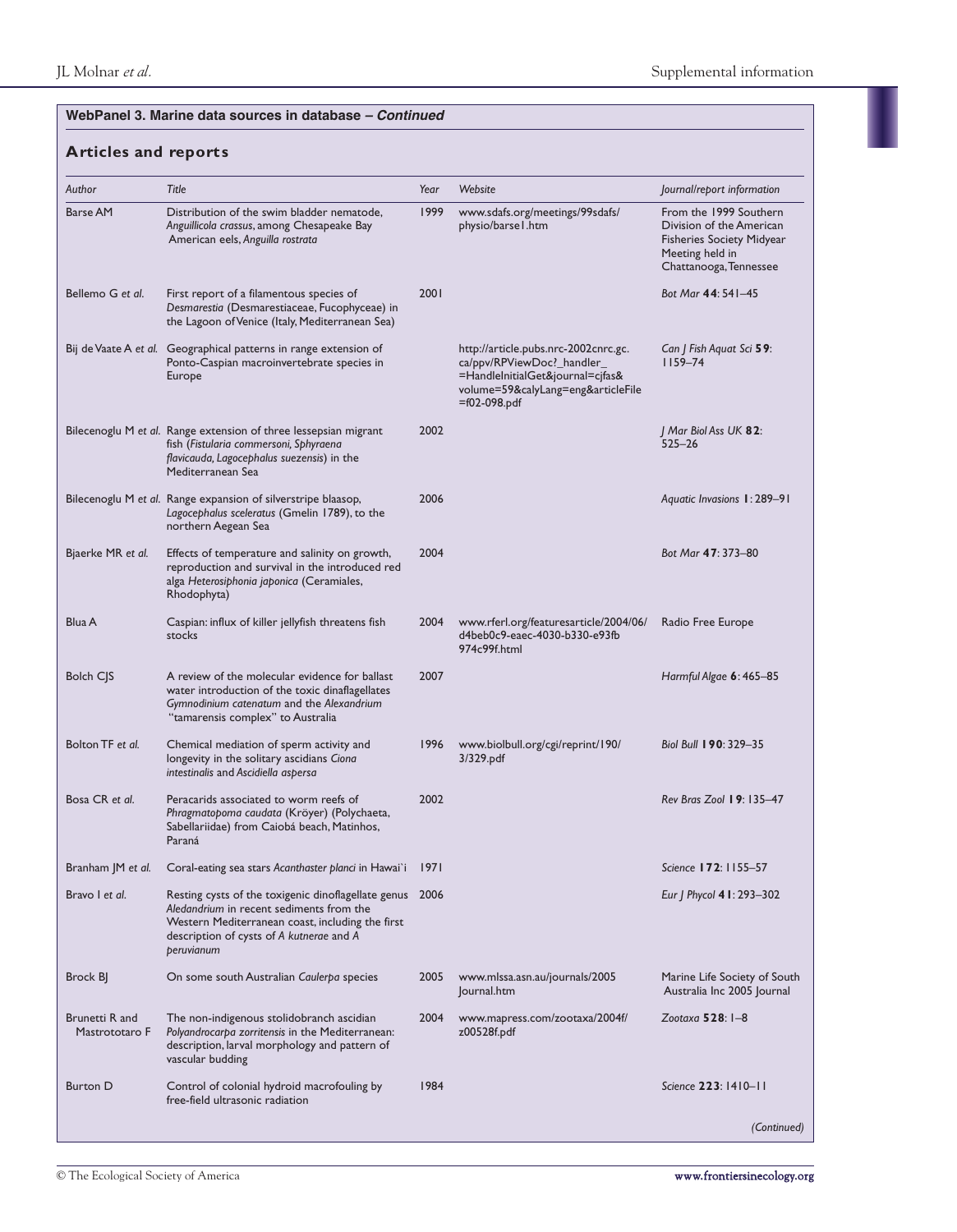| Author                                                                                       | Title                                                                                                                                                                                                    | Year | Website                                                                                                         | Journal/report information                                                     |
|----------------------------------------------------------------------------------------------|----------------------------------------------------------------------------------------------------------------------------------------------------------------------------------------------------------|------|-----------------------------------------------------------------------------------------------------------------|--------------------------------------------------------------------------------|
| <b>Bushek D</b>                                                                              | Seasonal abundance and occurrence of the Asian<br>isopod Synidotea laevidorsalis in Delaware Bay,<br><b>USA</b>                                                                                          | 2006 | www.hsrl.rutgers.edu/PDFs/Isopod.pdf                                                                            | Biological Invasions 00: 1-6                                                   |
| Calcinai B et al.                                                                            | Dispersal and association of two alien species<br>in the Indonesian coral reefs: the octocoral<br>Carijoa riisei and the demosponge<br>Desmapsamma anchorata                                             | 2004 |                                                                                                                 | Mar Biol Ass UK <b>84</b> :<br>$937 - 41$                                      |
| California Regional<br><b>Water Quality</b><br>Control Board:<br>San Francisco Bay<br>Region | Prevention of exotic species introductions to<br>the San Francisco Bay Estuary: a total<br>maximum daily load report to USEPA                                                                            | 2000 | www.swrcb.ca.gov/rwqcb2/download/<br>Tmdl.pdf                                                                   | California Regional Water<br>Quality Control Board San<br>Francisco Bay Region |
| Cannicci S                                                                                   | Racing across the Mediterranean – first record<br>of Percnon gibbesi (Crustacea: Decapoda:<br>Grapsidae) in Greece                                                                                       | 2006 | www.mba.ac.uk/jmba/pdf/5300.pdf                                                                                 | JMBA2 - Published online                                                       |
| Cardigos F et al.                                                                            | Non-indigenous marine species of the Azores                                                                                                                                                              | 2006 |                                                                                                                 | Helgol Mar Res 60: 160-69                                                      |
| Carlton JT                                                                                   | Introduced invertebrates of San Francisco Bay                                                                                                                                                            | 1979 | www.estuaryarchive.org/archive/<br>conomos_1979                                                                 | In: Conomos TJ (Ed) San<br>Francisco Bay: the urbanized<br>estuary             |
| $CarIton$ JT                                                                                 | Introduced marine and estuarine mollusks of<br>North America: an end-of-the-20th-century<br>perspective                                                                                                  | 1992 | www.sgnis.org/publicat/papers/jsrll<br>$\_$ 2.pdf                                                               | J Shellfish Res 11:489-505                                                     |
| Castilla JC et al.                                                                           | Recent introduction of the dominant tunicate,<br>Pyura praeputialis (Urochordata, Pyuridae) to<br>Antofagasta, Chile                                                                                     | 2002 |                                                                                                                 | Mol Ecol 11:1579-84                                                            |
| Castilla JC et al.                                                                           | Down under the southeastern Pacific: marine<br>non-indigenous species in Chile                                                                                                                           | 2005 | www.bio.puc.cl/caseb/pdf/prog6/Castilla Biol Invasions 7: 213–32<br>%20etal_Biological%20invasions_<br>2005.pdf |                                                                                |
| Cevik C et al.                                                                               | A new record of an alien jellyfish from the<br>Levantine coast of Turkey - Cassiopea<br>andromeda (Forsskal, 1775)                                                                                       | 2006 | www.aquaticinvasions.ru/2006/Al_<br>2006_1_3_Cevik_etal.pdf                                                     | Aquatic Invasions 1: 196-97                                                    |
| Ceviker D et al.                                                                             | Three alien molluscs from Iskenderun Bay<br>(SE Turkey)                                                                                                                                                  | 2006 | www.aquaticinvasions.ru/2006/Al_<br>2006_1_2_Ceviker_Albayrak.pdf                                               | Aquatic Invasions 1:76-79                                                      |
| Chase C et al.                                                                               | Marine bioinvasions fact sheet: New England<br>marine bioinvaders                                                                                                                                        |      | http://massbay.mit.edu/resources/pdf/<br>case-studies.pdf                                                       | Sea Grant Fact Sheet                                                           |
| <b>Chester RH</b>                                                                            | Destruction of Pacific coast corals by the<br>sea star Acanthaster planci                                                                                                                                | 1969 |                                                                                                                 | Science 165: 280-83                                                            |
| Cho TO et al.                                                                                | Antithamnion nipponicum (Ceramiaceae<br>Rhodophyta), incorrectly known as<br>A pectinatum in western Europe, is a recent<br>introduction along the North Carolina and<br>Pacific coasts of North America | 2007 |                                                                                                                 | Eur   Phycol 40: 323–35                                                        |
| <b>CIESM</b>                                                                                 | Alien marine organisms introduced by ships<br>in the Mediterranean and Black Seas                                                                                                                        | 2002 | hwww.ciesm.org/online/monographs/<br>lstanbul02.pdf                                                             | CIESM Workshop<br>Monographs n 20                                              |
| Çinar ME                                                                                     | Serpulid species (Polychaeta: Serpulidae) from<br>the Levantine coast of Turkey (eastern<br>Mediterranean), with special emphasis on<br>alien species                                                    | 2006 | www.aquaticinvasions.ru/2006/Al_                                                                                | Aquatic Invasions 1: 233-40                                                    |
|                                                                                              |                                                                                                                                                                                                          |      |                                                                                                                 |                                                                                |
|                                                                                              |                                                                                                                                                                                                          |      |                                                                                                                 | (Continued)                                                                    |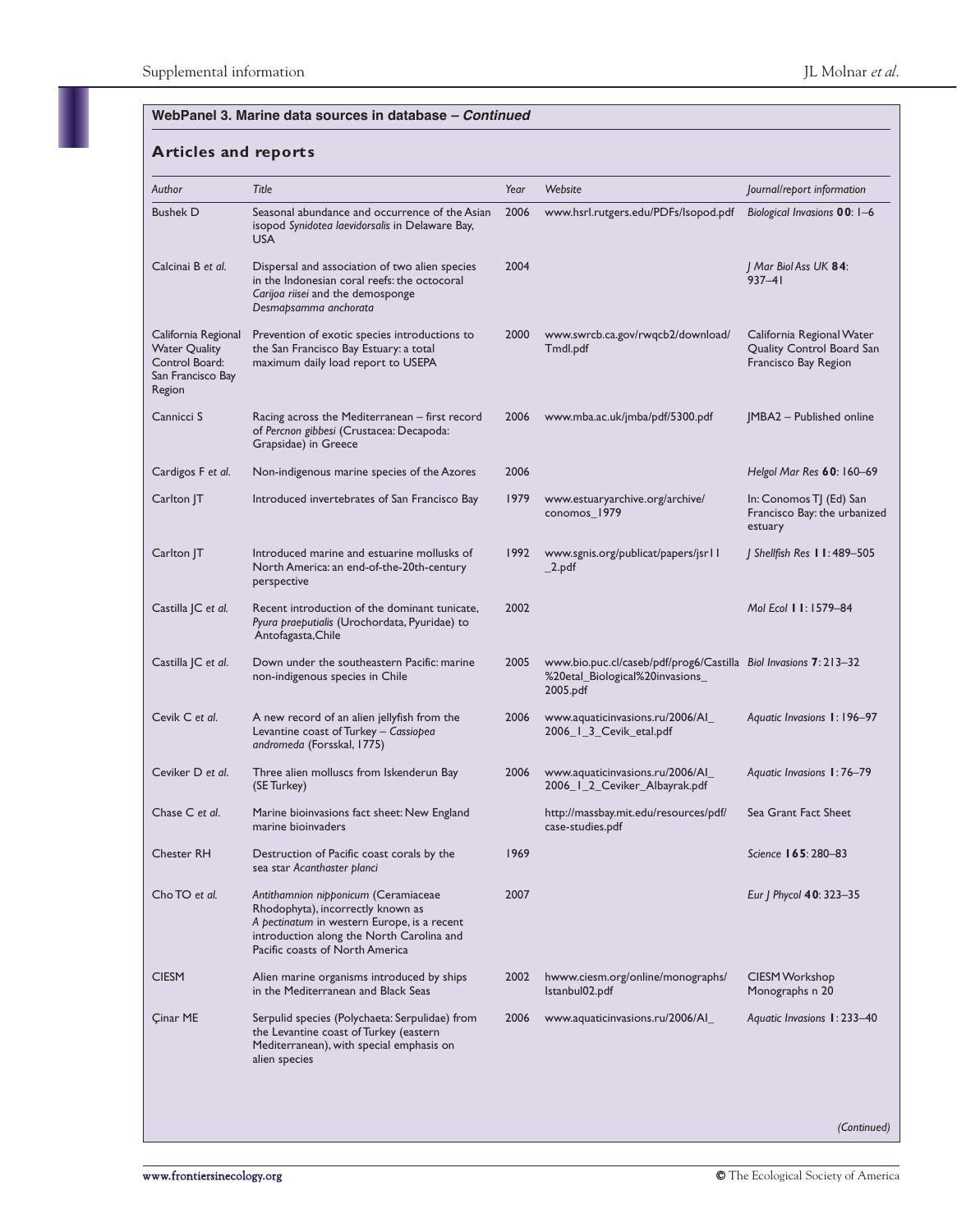|                   | Title                                                                                                                                                                             | Year | Website                                                                               | Journal/report information                                                                                                 |
|-------------------|-----------------------------------------------------------------------------------------------------------------------------------------------------------------------------------|------|---------------------------------------------------------------------------------------|----------------------------------------------------------------------------------------------------------------------------|
| Cinar ME et al.   | Temporal changes of soft-bottom zoobenthic<br>communities in and around Alsancak Harbor<br>(Izmir Bay, Aegean Sea), with special attention to<br>the autecology of exotic species | 2006 | www.blackwell-synergy.com/doi/abs/<br>10.1111/j.1439-0485.2006.00102.x                | Mar Ecol 27:229                                                                                                            |
| Cinar ME et al.   | New records of alien species on the Levantine<br>coast of Turkey                                                                                                                  | 2006 | www.aquaticinvasions.ru/2006/Al_2006 Aquatic Invasions 1:84-90<br>_1_2_Cinar_etal.pdf |                                                                                                                            |
| Cohen AN          | Nonindigenous aquatic species in a United States<br>estuary: a case study of the biological invasions<br>of the San Francisco Bay and Delta                                       | 1995 | www.anstaskforce.gov/Documents<br>/sfinvade.htm                                       | A report for the US Fish and<br>Wildlife Service and the<br>National Sea Grant College<br>Program Connecticut Sea<br>Grant |
| Cohen AN          | An exotic species detection program for<br><b>Puget Sound</b>                                                                                                                     | 2004 | www.sfei.org/bioinvasions/Reports/<br>2004-PugetSoundESDP380.pdf                      | Report for Puget Sound<br>Action Team, Olympia,<br>Washington                                                              |
| Cohen AN et al.   | Washington State Exotics Expedition 2000:<br>a rapid survey of exotic species in the shallow<br>waters of Elliott Bay, Totten and Eld Inlets, and<br>Willapa Bay                  | 2000 | http://faculty.washington.edu/cemills/<br>WSX2000.pdf                                 |                                                                                                                            |
| Cohen AN et al.   | A rapid assessment survey of exotic species<br>in sheltered coastal waters                                                                                                        | 2002 | www.sfei.org/bioinvasions/Reports/<br>2002-2000SoCalifsurvey_384.pdf                  | Project Report for the<br>Southern California Exotics<br><b>Expedition 2000</b>                                            |
| Coles SL et al.   | Nonindigenous species introductions on coral<br>reefs: a need for information                                                                                                     | 2002 | http://hbs.bishopmuseum.org/pdf/56<br>$(2)$ <sub>p</sub> $191-209$ .PDF               | Pac Sci 56: 191-209                                                                                                        |
| Collin R et al.   | Research note: Crepidula convexa Say, 1822<br>(Caenogastropoda: Calyptraeidae) in Washington<br>State, USA                                                                        | 2006 |                                                                                       | Am Malacol Bull 21: 113-16                                                                                                 |
| Colorni A et al.  | Fusariosis in the shrimp Penaeus semisulcatus<br>cultured in Israel                                                                                                               | 1989 |                                                                                       | Mycopathologia 108: 145-47                                                                                                 |
| Cook CDK et al.   | A revision of the genus Elodea (Hydrocharitaceae) 1985                                                                                                                            |      | http://el.erdc.usace.army.mil/aqua/apis/<br>plants/html/elodea_c.html                 | Aguat Bot 21: 111-56                                                                                                       |
| Cordell JR        | Asian copepods in Pacific Northwest estuaries                                                                                                                                     | 1998 | www.psat.wa.gov/Publications/psnotes<br>_pdf/psnote41.pdf                             | Puget Sound Notes No 41                                                                                                    |
| Cordell JR et al. | The invasive Asian copepod Pseudodiaptomus<br>inopinus in Oregon, Washington, and British<br>Columbia estuaries                                                                   | 1996 | www.sgnis.org/publicat/cordeljr.htm                                                   | <b>Estuaries 19:629–38</b>                                                                                                 |
| Corsini M et al.  | Lessepsian migrant Fistularia commersonii from<br>Rhodes marine area                                                                                                              | 2002 |                                                                                       | Fish Biol 6 1: 1061–62                                                                                                     |
| Corsini M et al.  | Lessepsian migration of fishes to the Aegean<br>Sea: first record of Tylerius spinosissimus<br>(Tetraodontidae) from the Mediterranean, and<br>six more fish records from Rhodes  | 2005 | http://elnais.ath.hcmr.gr/PDF/Corsini<br>$\_$ 2005.pdf                                | Cybium 29: 347-54                                                                                                          |
| Corsini M et al.  | On the occurrence of two brachyurans,<br>Myra subgranulata and Hebstia condyliata,<br>on Rhodes Island (SE Aegean Sea)                                                            | 2006 | http://elnais.ath.hcmr.gr/PDF/MYRA%<br>20SUBGRANULATA_HERBSTIA%20<br>CONDYLIATA.pdf   | Crustaceana 79: 167-74                                                                                                     |
| Corsini M et al.  | Three new exotic fish records from the SE<br>Aegean Greek waters                                                                                                                  | 2006 |                                                                                       | Sci Mar <b>70</b> : 319-23                                                                                                 |
| <b>CSIRO</b>      | Marine Pests Information Sheets                                                                                                                                                   | 2000 | www.marine.csiro.au/crimp/Marine_<br>pest_infosheets.html                             |                                                                                                                            |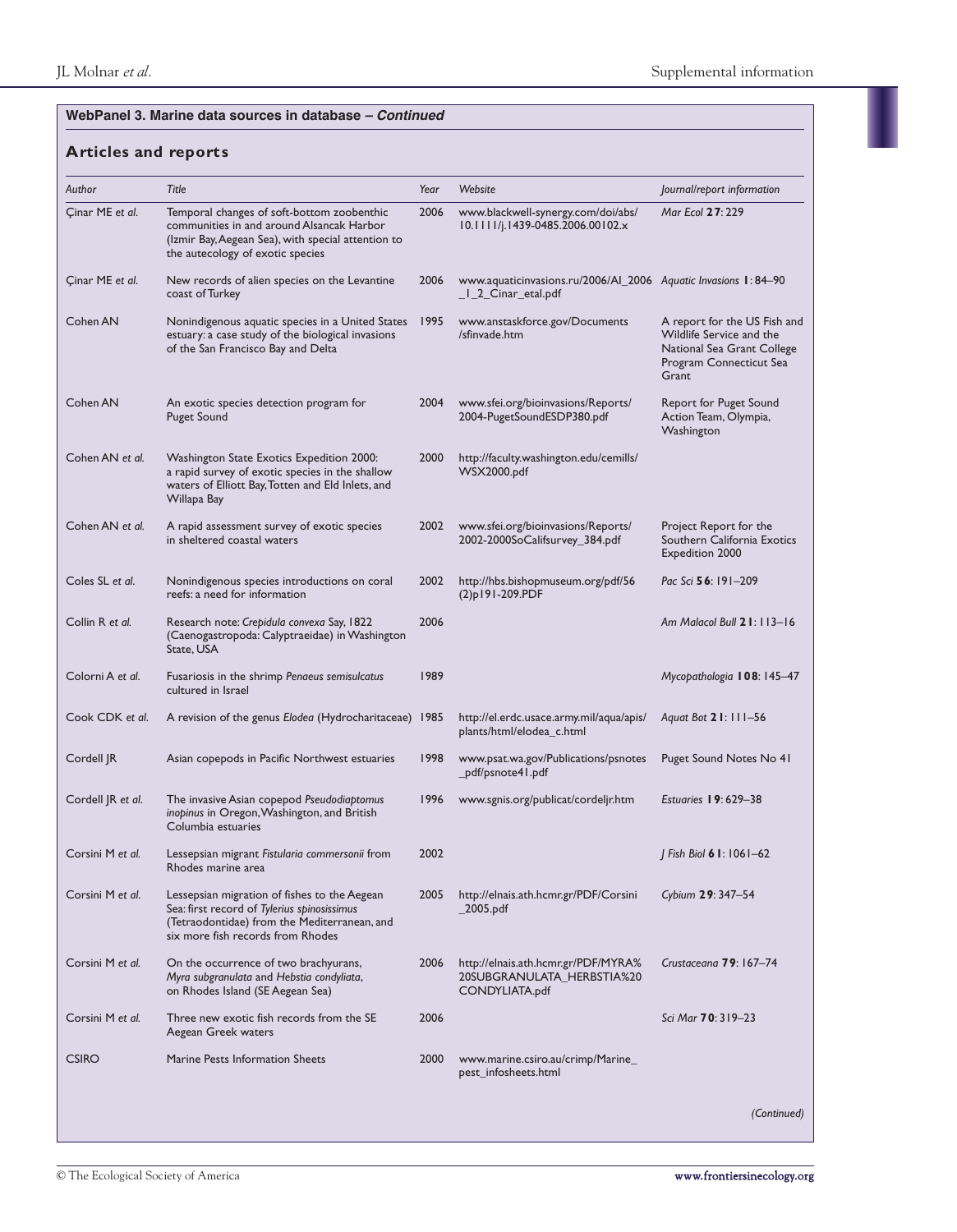| Author                     | Title                                                                                                                                                                    | Year      | Website                                                                                  | Journal/report information                                                                                                                                                            |
|----------------------------|--------------------------------------------------------------------------------------------------------------------------------------------------------------------------|-----------|------------------------------------------------------------------------------------------|---------------------------------------------------------------------------------------------------------------------------------------------------------------------------------------|
| Curiel D et al.            | First report of Polysiphonia morrowii Harvey<br>(Ceramiales, Rhodophyta) in the Mediterranean<br>Sea                                                                     | 2002      |                                                                                          | Bot Mar 45:66-70                                                                                                                                                                      |
| Currie DR                  | Changes to benthic communities over 20<br>years in Port Phillip Bay, Victoria, Australia                                                                                 | 1999      |                                                                                          | Mar Pollut Bull 38:36-43                                                                                                                                                              |
| Currie DR et al.           | Exotic marine pests in the Port of Geelong,<br>Victoria                                                                                                                  | 1998      |                                                                                          | Marine and Freshwater<br>Resource Institute Report<br>No 8                                                                                                                            |
|                            | da Rocha RM et al. Introduced ascidians in Paranagua Bay, Parana,<br>southern Brazil                                                                                     | 2005      | www.scielo.br/scielo.php?script=sci_<br>arttext&pid=S0101-81752005000400<br>052#fig08    | Rev Bras Zool 22: 1170-84                                                                                                                                                             |
| Dahlberg MD                | Toxicity of acrolein to barnacles<br>(Balanus eburneus)                                                                                                                  | 1971<br>L | http://estuariesandcoasts.org/cdrom/<br>CPSC1971_12_4_282_284.pdf                        | Chesapeake Sci 12: 282-84                                                                                                                                                             |
| D'Archino R et al.         | Invasive marine red algae introduced to New<br>Zealand waters: first record of Grateloupia<br>turuturu (Halymeniaceae, Rhodophyta)                                       | 2007      |                                                                                          | NZ   Mar Freshwat Res 41:<br>$35 - 42$                                                                                                                                                |
| Daunys D et al.            | Invasion of the North American amphipod<br>(Gammarus tigrinus Sexton, 1939) into the<br>Curonian Lagoon, Southeastern Baltic Sea                                         | 2006      | www.ekoi.lt/uploads/docs/2006_1_<br>20-26%20psl.pdf                                      | Acta Zool Lit 16: 20-26                                                                                                                                                               |
|                            | De Blauwe H et al. Extension of the range of the bryozoans<br>Tricellaria inopinata and Bugula simplex in<br>the north-east Atlantic ocean (Bryozoa:<br>Cheilostomatida) | 2001      |                                                                                          | Nederlandse Faunistische<br>Mededelingen 14: 103-12                                                                                                                                   |
| de la Cruz F et al.        | Lista actualizada de los gasteropodos de la<br>planicie del Arrecife Lobos, Veracruz, Mexico                                                                             | 2006      | www.udoagricola.150m.com/V6UDO<br>Ag/V6Vicencio128.pdf                                   | Revista UDO Agricola 6:<br>$128 - 37$                                                                                                                                                 |
| De Rincon O                | Studies on selectivity and establishment of<br>"Pelo de Oso" (Garveia franciscana) on<br>metallic and non-metallic materials submerged<br>in Lake Maracaibo, Venezuela   | 2003      |                                                                                          | <b>Anti-Corros Methods Mater</b><br>$50:17-24$                                                                                                                                        |
|                            | Det Norske Veritas Ballast Water Scoping Study                                                                                                                           | 2005      | www.defra.gov.uk/science/Project_<br>Data/DocumentLibrary/ME3113/<br>ME3113_3506_FRP.pdf | Project No 3120018                                                                                                                                                                    |
| Dijkstra JA et al.         | Distribution and ecology of four colonial<br>ascidians: Botryllus schlosseri, Botrylloides<br>violaceus, Diplosoma listerianum and<br>Didemnum sp in the Gulf of Maine   | 2005      | www.whoi.edu/page.do?pid=11421&<br>cid=16297&c=2                                         | 2005 International Invasive<br>Sea Squirt Conference<br><b>Presentation Abstract</b>                                                                                                  |
| Dulcic J                   | Northernmost occurrence of Sphoeroides<br>pachygaster (Tetraodontidae) in the Adriatic Sea                                                                               | 2002      |                                                                                          | Bull Mar Sci 70: 133-39                                                                                                                                                               |
| Dulcic J et al.            | First record of the marbled spinefoot Siganus<br>rivulatus (Pisces: Siganidae) in the Adriatic Sea                                                                       | 2004      |                                                                                          | J Mar Biol Ass UK <b>84</b> :<br>$1087 - 88$                                                                                                                                          |
| Dyrynda PE et al.          | The distribution, origins and taxonomy of<br>Tricellaria inopinata d'Hondt and Occhipinti<br>Ambrogi, 1985, an invasive bryozoan new to the<br>Atlantic                  | 2000      |                                                                                          | J of Nat Hist 34: 1993–2006                                                                                                                                                           |
| Edinger GJ et al.<br>(Eds) | Marine and estuarine                                                                                                                                                     | 2002      | www.dec.state.ny.us/website/dfwmr/<br>heritage/marine_estuarine.pdf                      | In: Ecological communities of<br>New York State, 2nd edn.A<br>revised and expanded<br>edition of Carol Reschke's<br>Ecological communities of<br>New York State (draft for<br>review) |
|                            |                                                                                                                                                                          |           |                                                                                          | (Continued)                                                                                                                                                                           |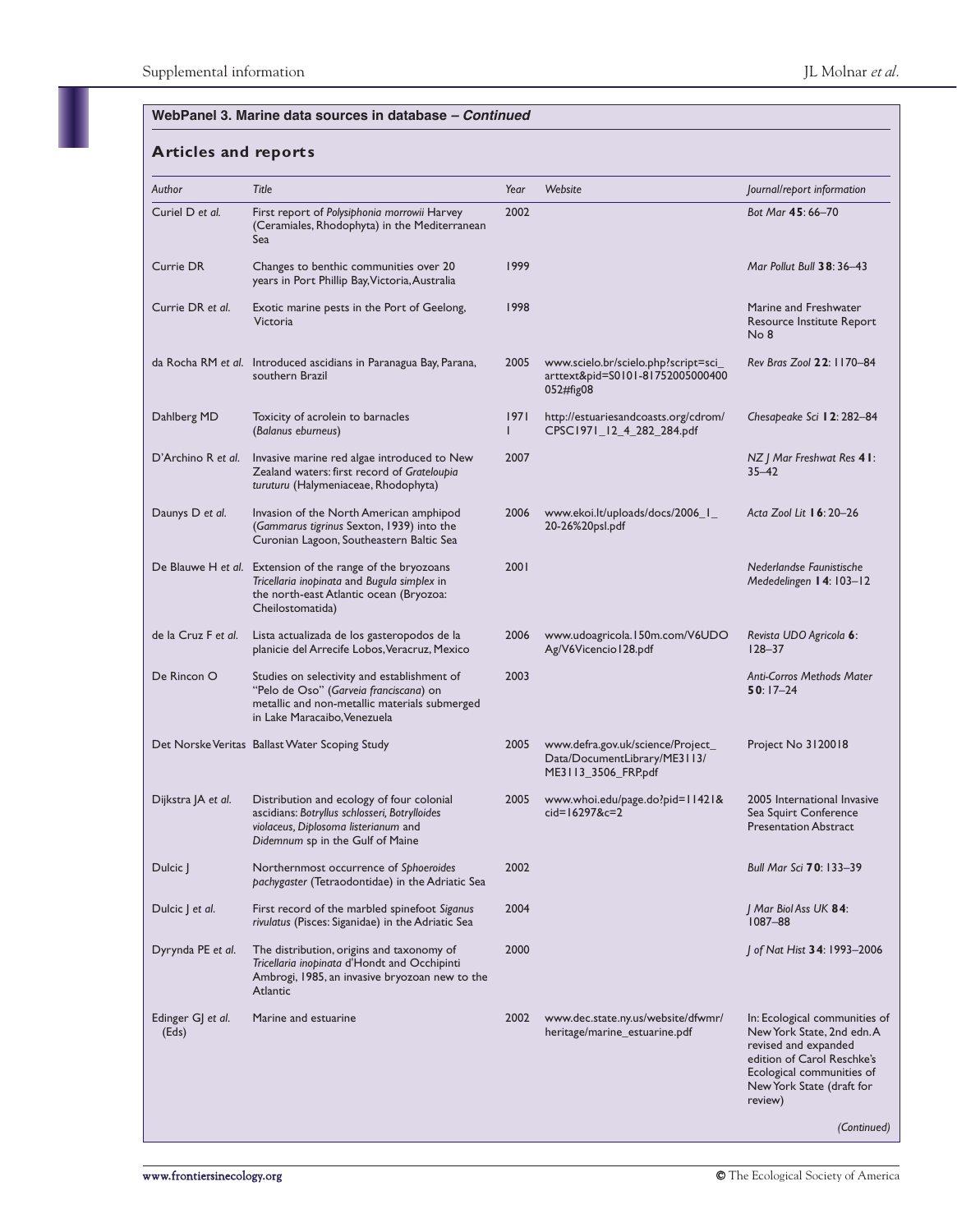| Author                            | Title                                                                                                                                                                                 | Year | Website                                                                                                      | Journal/report information                                                                                                 |
|-----------------------------------|---------------------------------------------------------------------------------------------------------------------------------------------------------------------------------------|------|--------------------------------------------------------------------------------------------------------------|----------------------------------------------------------------------------------------------------------------------------|
| Eldredge LG and<br>Smith CM (Eds) | A guidebook of introduced marine species<br>of Hawai'i                                                                                                                                | 2001 | www2.bishopmuseum.org/HBS/<br>invertguide/index.htm                                                          | <b>Bishop Technical Report 21</b>                                                                                          |
| Elsam                             | Elsam Offshore Wind Turbines - Horns Rev/<br>Annual status report for the environmental<br>monitoring programme                                                                       | 2004 | www.hornsrev.dk/Miljoeforhold/<br>miljoerapporter/HR_annual%20<br>report%202004%20version%20110<br>72005.pdf |                                                                                                                            |
| Epifanio CE                       | Transport of blue crab (Callinectes sapidus)<br>larvae in the waters off mid-Atlantic states                                                                                          | 1995 |                                                                                                              | Bull Mar Sci 57: 569-706                                                                                                   |
| Fashchevsky B                     | Human impact on rivers and fish in the Ponto-<br>Caspian Basin                                                                                                                        | 2003 | www.fao.org/docrep/007/ad525e/ad<br>525e0d.htm                                                               | FAO – Proceedings of the<br>second international sympo-<br>sium on the management of<br>large rivers for fisheries         |
| Fenner D                          | Biogeography of three caribbean corals<br>(Scleractinia) and the invasion of Tubastraea<br>coccineg into the Gulf of Mexico                                                           | 2001 |                                                                                                              | Bull Mar Sci 69: 1175-89                                                                                                   |
|                                   | Fernandes LF et al. The recently established diatom Coscinodiscus<br>wailesii (Coscinodiscales, Bacillariophyta) in<br>Brazilian waters. I: remarks on morphology<br>and distribution | 2001 |                                                                                                              | Phycol Res 49: 89-96                                                                                                       |
| Flimlin G et al.                  | Major predators of cultured shellfish                                                                                                                                                 | 1993 | http://aquanic.org/publicat/usda_rac/<br>efs/nrac/nbull18.pdf                                                | Northeastern Regional<br>Aquaculture Center Bulletin<br>No 180-1993                                                        |
| Flores AAV et al.                 | Postlarval stages and growth patterns of the<br>spider crab Pyromaia tuberculata (Brachyura,<br>Majidae) from laboratory-reared material                                              | 2002 |                                                                                                              | J Crust Biol 22: 314-27                                                                                                    |
| Foster BA et al.                  | Foreign barnacles transported to New Zealand<br>on an oil platform                                                                                                                    | 1979 |                                                                                                              | $N Z$ / Mar Freshw Res 13:<br>$143 - 49$                                                                                   |
| Foulquie M et al.                 | Regional project for the development of marine<br>and coastal protected areas in the<br>Mediterranean region (MedMPA)                                                                 | 2002 | http://medmpa.rac-spa.org/pdf/Rapports/<br>Syrie/Report_Field%20survey%20Nov.%<br>202002%20ENG.pdf           |                                                                                                                            |
| Galil BS                          | Biodiversity and invasion – how resilient is the<br>Levant Sea?                                                                                                                       | 1997 | www.sviva.gov.il/Enviroment/Static/<br>Binaries/Articals/bio_inv_1.doc                                       | <b>Israel Environ Bull 30</b>                                                                                              |
| Galil BS                          | Loss or gain? Invasive aliens and biodiversity in<br>the Mediterranean Sea                                                                                                            | 2006 |                                                                                                              | Mar Pollut Bull 55: 314–22                                                                                                 |
| Galil BS                          | Shipping impacts on the biota of the<br>Mediterranean Sea                                                                                                                             | 2006 | http://ec.europa.eu/maritimeaffairs/<br>contributions_post/18bella_galil.pdf                                 |                                                                                                                            |
| Galil BS et al.                   | A sea change $-$ exotics in the eastern<br>Mediterranean                                                                                                                              | 2002 | www.biomareweb.org/downloads/<br>exotic_med.pdf                                                              | In: Leppakoski E et al. (Eds).<br>Invasive aquatic species of<br>Europe. Netherlands: Kluwer<br><b>Academic Publishers</b> |
| Garci ME et al.                   | Xenostrobus securis (Lamarck, 1819) (Mollusca:<br>Bivalvia): first report of an introduced species<br>in Galacian waters                                                              | 2007 |                                                                                                              | Aquacult Int 15:19-24                                                                                                      |
| Garono RJ                         | Addendum to the Deschutes River Estuary<br><b>Restoration Study</b>                                                                                                                   | 2007 | www.earthdesign.com/deschutes/<br>Deschutes-Inv-Jan-2007_final.pdf                                           | Deschutes River Estuary<br>Restoration Feasibility Study                                                                   |
| Gaudet D                          | Atlantic Salmon: a white paper                                                                                                                                                        | 2002 | www.adfg.state.ak.us/special/as/docs/as<br>_white2002.pdf                                                    | Report to Alaska Depart-<br>ment of Fish and Game                                                                          |
|                                   |                                                                                                                                                                                       |      |                                                                                                              | (Continued)                                                                                                                |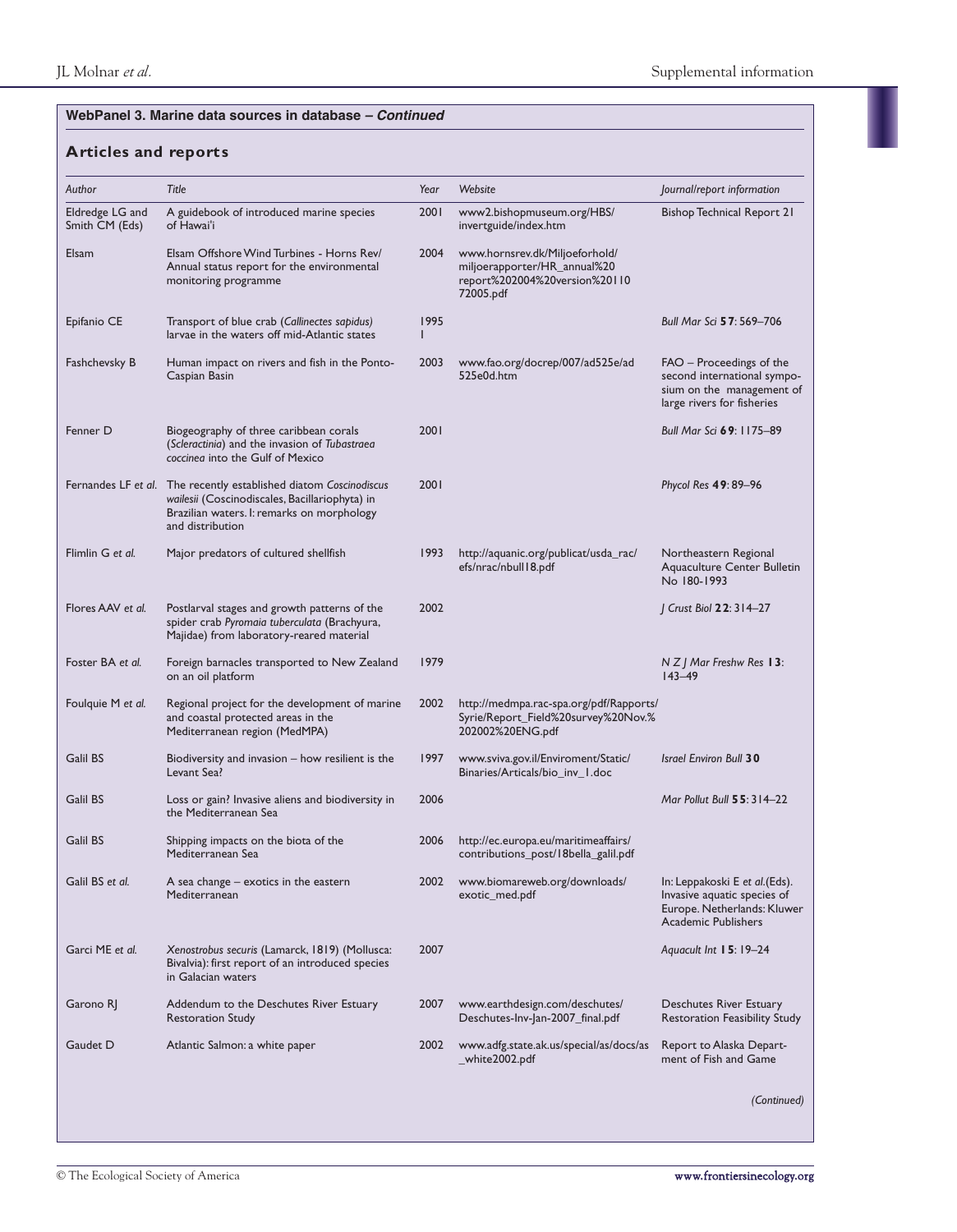| Author                         | Title                                                                                                                                              | Year | Website                                                                                                                                                                                | Journal/report information                                                         |
|--------------------------------|----------------------------------------------------------------------------------------------------------------------------------------------------|------|----------------------------------------------------------------------------------------------------------------------------------------------------------------------------------------|------------------------------------------------------------------------------------|
| Gavio B et al.                 | Grateloupia turuturu (Halymeniaeae, Rhodophyta)<br>is the correct name of the non-native species in<br>the Atlantic known as Grateloupia doryphora | 2002 | http://72.14.253.104/search?q=cache:<br>V3py0_0gfYQJ:morayeel.louisiana.edu/<br>SeaweedsLab/Fredericq/Grateloupia%<br>2520turuturu.pdf+Grateloupia+turuturu<br>&hl=en&ct=clnk&cd=2≷=us | Eur   Phycol 37: 349-59                                                            |
|                                | Giacobbe MG et al. Recurrent high-biomass blooms of Alexandrium<br>taylorii (Dinophyceae), a HAB species expanding<br>in the Mediterranean         | 2007 |                                                                                                                                                                                        | Hydrobiologia 580: 125-33                                                          |
| Godwin S et al.                | Reducing potential impact of invasive marine<br>species in the northwestern Hawaiian Islands<br>Marine National Monument                           | 2005 | http://cramp.wcc.hawaii.edu/Down/<br>loads/TR_Godwin_et_al%20_Invasives<br>Final%20Draft.pdf                                                                                           | Hawaiian Coral Reef<br><b>Assessment and Monitoring</b><br>Program                 |
| Gofas S et al.                 | Exotic molluscs in the Mediterranean Basin:<br>current status and perspectives                                                                     | 2003 |                                                                                                                                                                                        | Oceanogr Mar Biol Ann Rev<br>41:237-77                                             |
| Gokoglu M and<br>Kaya Y        | First record of Melicertus hathor (Penaeidae)<br>from the Gulf of Antalya (Mediterranean Sea)                                                      | 2005 | www.mba.ac.uk/jmba/pdf/5177.pdf                                                                                                                                                        | JMBA2 - Biodiversity<br>Records                                                    |
| Golani D                       | Impact of Red Sea fish migrants through the<br>Suez Canal on the aquatic environment of the<br>eastern Mediterranean                               | 1998 | http://environment.yale.edu/documents/<br>downloads/0-9/103golani.pdf                                                                                                                  | Yale School of Forestry and<br><b>Environmental Studies</b><br><b>Bulletin 103</b> |
| Golani D                       | First record of the bluespotted cornetfish from<br>the Mediterranean Sea                                                                           | 2000 |                                                                                                                                                                                        | J Fish Biol 56: 1545-47                                                            |
| Golani D                       | The Indo-Pacific striped eel catfish, Plotosus<br>lineatus (Thunberg, 1787), (Osteichtyes:<br>Siluriformes) a new record from the<br>Mediterranean | 2002 |                                                                                                                                                                                        | Sci Mar 66: 321-23                                                                 |
| Goren M et al.                 | A review of changes in the fish assemblages of<br>Levantine inland and marine ecosystems<br>following the introduction of non-native fishes        | 2005 |                                                                                                                                                                                        | J Appl Ichthyol 2 I: 364-70                                                        |
| Grabowski M                    | Rapid colonization of the Polish Baltic Coast by<br>an Atlantic palaemonid shrimp Palaemon<br>elegans Rathke, 1938                                 | 2006 | www.aquaticinvasions.ru/2006/Al_<br>2006_1_3_Grabowski.pdf                                                                                                                             | Aquatic Invasions 1: 116-23                                                        |
| Gribble KE et al.              | Distribution and toxicity of Alexandrium<br>ostenfeldii (Dinophyceae) in the Gulf of Maine,<br><b>USA</b>                                          | 2005 | www.whoi.edu/redtide/labweb/<br>publications/Gribble_etal_2005_SI.pdf                                                                                                                  | Deep-Sea Re (2 Top Stud<br>Oceanogr) 52: 2754-63                                   |
| Haahti H and<br>Kangas P (Eds) | State of the Gulf of Finland in 2004                                                                                                               | 2006 | www.itameriportaali.fi/en/tietoa/<br>itamerentila/vuosiraportit/2004/en<br>_GB/state_of_the_gulf_of_finland_<br>in_2004/                                                               | MERI – Report Series of the<br>Finnish Institute of Marine<br>Research No 55       |
| Hadfield MG et al.             | Metamorphic competence, a major adaptive<br>convergence in marine invertebrate larvae                                                              | 2001 |                                                                                                                                                                                        | Am Zool 41: 1123-31                                                                |
| Haque A                        | Macrobenthic assemblages inhabiting mangrove<br>forests and adjacent mudflats                                                                      | 2003 | www.eicc.bio.usyd.edu.au/pubs/?DB=<br>pubs&id=356                                                                                                                                      | MSc thesis, University of<br>Sydney                                                |
| Harmelin-Vivieni<br>ML et al.  | The littoral fish community of the Lebanese rocky 2005<br>coast (eastern Mediterranean Sea) with emphasis<br>on Red Sea immigrants                 |      |                                                                                                                                                                                        | Biol Invasions $7:625-37$                                                          |
| Hart T                         | Maine's marine invaders                                                                                                                            | 2005 | www.seagrant.umaine.edu/documents/<br>pdf/MMI05.pdf                                                                                                                                    | Sea Grant Fact Sheet                                                               |
| Hayward BW                     | Faunal changes in Waitemata Harbour sediments, 1997<br>1930s-1990s                                                                                 |      |                                                                                                                                                                                        | J R Soc NZ 27: 1-20                                                                |
|                                |                                                                                                                                                    |      |                                                                                                                                                                                        | (Continued)                                                                        |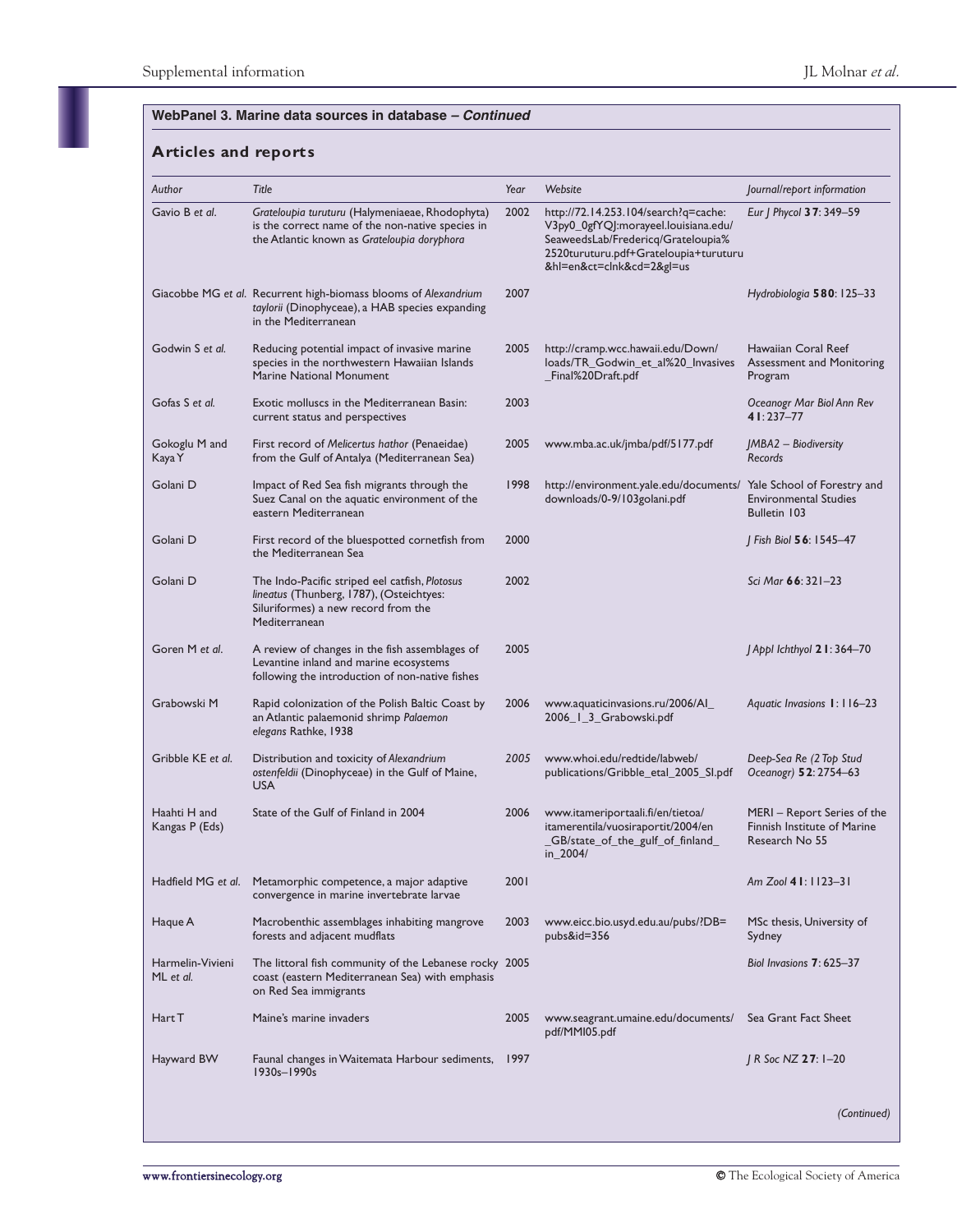| Author                                                                     | Title                                                                                                                                                                         | Year | Website                                                                                                                                                                                                          | <i>lournal/report information</i>                                                         |
|----------------------------------------------------------------------------|-------------------------------------------------------------------------------------------------------------------------------------------------------------------------------|------|------------------------------------------------------------------------------------------------------------------------------------------------------------------------------------------------------------------|-------------------------------------------------------------------------------------------|
| Herkül K et al.                                                            | Distribution and population characteristics of<br>the alien talitrid amphipod Orchestia cavimana in<br>relation to environmental conditions in the<br>northeastern Baltic Sea | 2006 |                                                                                                                                                                                                                  | Helgol Mar Res 60: 121-26                                                                 |
|                                                                            | Hickerson EL et al. The state of coral reef ecosystems of the<br>Flower Garden Banks, Stetson Bank, and other<br>banks in the northwestern Gulf of Mexico                     | 2005 | http://ccma.nos.noaa.gov/ecosystems/<br>coralreef/coral_report_2005/FGB_<br>Ch8_C.pdf                                                                                                                            |                                                                                           |
| Hoagland KE                                                                | Range extensions of teredinids (shipworms)<br>and polychaetes in the vicinity of a temperate-<br>zone nuclear generating station                                              | 1980 |                                                                                                                                                                                                                  | Mar Biol 58:55-64                                                                         |
| Hoffmeyer MS                                                               | Decadal change in zooplankton seasonal<br>succession in the Bahía Blanca estuary, Argentina                                                                                   | 2004 |                                                                                                                                                                                                                  | J Plankton Res 26: 181-89                                                                 |
| Hoffmeyer MS<br>et al.                                                     | Eurytemora americana Williams, 1906, not<br>Eurytemora affinis (Poppe, 1880), inhabits the<br>Bahia Blanca estuary, Argentina*                                                | 2000 | www.icm.csic.es/scimar/PDFs/<br>sm64n1111.pdf                                                                                                                                                                    | Sci Mar 64: 111-13                                                                        |
| Holdich D et al.                                                           | The invasive Ponto-Caspian mysid, Hemimysis<br>anomala, reaches the UK                                                                                                        | 2006 | www.aquaticinvasions.ru/2006/Al_2006 Aquatic Invasions 1:4-6<br>_I_I_Holdich_etal.pdf                                                                                                                            |                                                                                           |
| Hovel KA et al.                                                            | Planktivory as a selective force for reproductive<br>synchrony and larval migration                                                                                           | 1997 | www.int-res.com/articles/meps/157/<br>m157p079.pdf.                                                                                                                                                              | Mar Ecol-Prog Ser 157:79-95                                                               |
| <b>ICES:</b> International<br>Council for the<br>Exploration of the<br>Sea | Report of the Working Group on Introductions<br>and Transfers of Marine Organisms (WGITMO)                                                                                    | 2007 | www.ices.dk/reports/ACME/2007/<br>WGITMO07.pdf                                                                                                                                                                   | <b>ICES WGITMO Report 2007</b>                                                            |
| Council for the<br>Exploration of the<br>Sea                               | ICES: International ICES Working Group on Introductions and<br>Transfers of Marine Organisms Report 200                                                                       | 2006 | www.ices.dk/reports/ACME/2006/<br>WGITMO06.pdf                                                                                                                                                                   | <b>ICES CM 2006/ACME:05</b>                                                               |
| <b>Marine</b><br>Organizations                                             | IMO: International Alien invaders - putting a stop to the ballast<br>water hitch-hikers                                                                                       | 1999 | http://72.14.253.104/search?q=cache:<br>mevKIw5iG4MJ:www.imo.org/includes/<br>blastData.asp/doc_id%3D420/BALLAST%<br>2520Alien%2520invaders%25201999.pdf+<br>Antithamnion+nipponicum&hl=en&ct=<br>clnk&cd=23≷=us |                                                                                           |
| Inglis G et al.                                                            | <b>Gulf Harbour Marina</b>                                                                                                                                                    | 2005 | www.maf.govt.nz/mafnet/publications/<br>biosecurity-technical-papers/2005-12-<br>gulf-harbour-marina.pdf                                                                                                         | Baseline survey for non-<br>indigenous marine species<br>(Research Project<br>ZBS2000/04) |
| Inglis G et al.                                                            | Opua Marina - baseline survey for non-<br>indigenous marine species (Research Project<br>ZBS 2000/04)                                                                         | 2005 | www.maf.govt.nz/mafnet/publications/<br>biosecurity-technical-papers/2005-14-<br>opua-marina.pdf                                                                                                                 | Biosecurity New Zealand<br>Technical Paper No: 2005/14                                    |
| Inglis G et al.                                                            | Dunedin Harbour (Port Otago and Port<br>Chalmers) - baseline survey for non-<br>indigenous marine species (Research Project<br>ZBS2000/4)                                     | 2005 | www.maf.govt.nz/mafnet/publications/<br>biosecurity-technical-papers/2005-10-<br>port-of-otago.pdf                                                                                                               | Biosecurity New Zealand<br>Technical Paper No: 2005/14                                    |
| Inglis G et al.                                                            | Port of Lyttelton – baseline survey for non-<br>indigenous marine species (Research Project<br>ZBS2000/04)                                                                    | 2006 | www.maf.govt.nz/mafnet/publications/<br>biosecurity-technical-papers/2005-01-<br>port-of-lyttelton.pdf                                                                                                           | <b>Biosecurity New Zealand</b><br>Technical Paper No: 2005/01                             |
| Janas U                                                                    | Distribution and individual characteristics of<br>the prawn Palaemon elegans (Crustacea,<br>Decapoda) from the Gulf of Gdansk and the<br>Dead Vistula River                   | 2005 | http://aliens.ocean.univ.gda.pl/obce/<br>Baltic_Aliens/Janas.pdf                                                                                                                                                 | Oceanological and<br><b>Hydrobiological Studies</b><br>$\mathbf{XXXIV}: 83 - 91$          |
|                                                                            |                                                                                                                                                                               |      |                                                                                                                                                                                                                  | (Continued)                                                                               |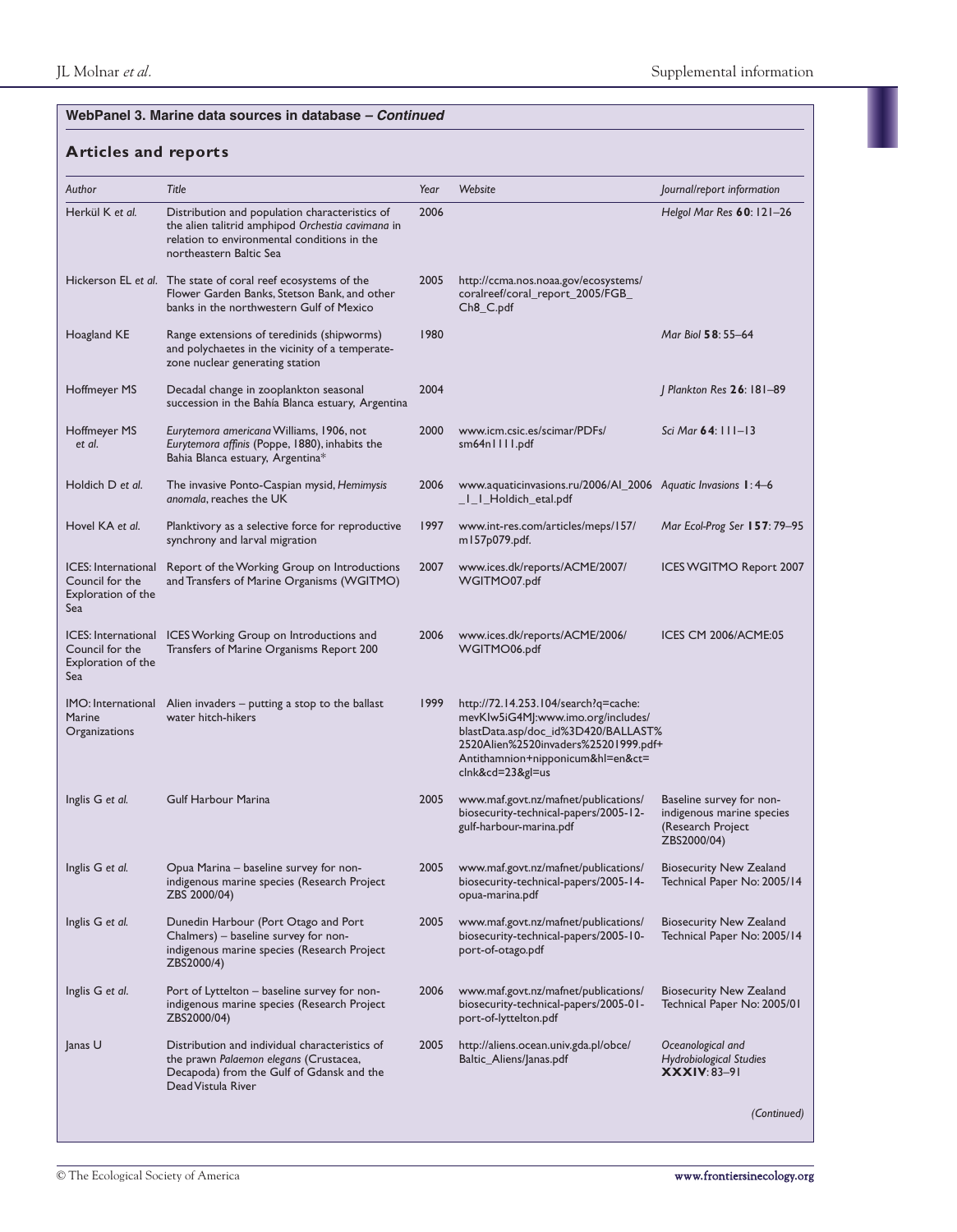| Author                        | Title                                                                                                                                                                         | Year | Website                                                                                            | Journal/report information                                                                                                       |
|-------------------------------|-------------------------------------------------------------------------------------------------------------------------------------------------------------------------------|------|----------------------------------------------------------------------------------------------------|----------------------------------------------------------------------------------------------------------------------------------|
| Jones JB and<br>Franklin A    | Monitoring and surveillance of non-radioactive<br>contaminants in the aquatic environment and<br>activities regulating the disposal of wastes at sea,<br>1995 and 1996        | 1998 | www.cefas.co.uk/Publications/aquatic/<br>aemr51.pdf                                                | Science Series: Aquatic<br><b>Environment Monitoring</b><br>Report No 51                                                         |
| Jørgensen LL and<br>Sundet JH | Introduction, spread and potential impact of the<br>recently introduced Red King Crab, Paralithodes<br>camtschaticus, in coastal subarctic Norway                             | 2003 | www.sgnis.org/publicat/jorgsund.htm                                                                | Proceedings of the Third<br>International Conference on<br>Marine Bioinvasions; La Jolla,<br>California; 2003 March<br>$16 - 19$ |
| Karako S et al.               | Asterina burtoni (Asteroidea; Echinodermata)<br>in the Mediterranean and the Red Sea: does<br>asexual reproduction facilitate colonization?                                   | 2002 |                                                                                                    | Mar Ecol-Prog Ser 234:<br>$139 - 45$                                                                                             |
| Katagan T et al.              | An Indo-Pacific stomatopod from the Sea of<br>Marmara: Erugosquilla massavensis (Kossmann,<br>1880)                                                                           | 2004 |                                                                                                    | Crustaceana 77: 381-83                                                                                                           |
| Kennedy VS et al.             | Maryland's oysters – research and management                                                                                                                                  | 1981 | http://nsgd.gso.uri.edu/aqua/mdut<br>81003.pdf                                                     | Maryland Sea Grant –<br>Publication No UM-SG-TS-<br>$81 - 04$                                                                    |
| Kenny R                       | Effects of temperature, salinity and substrate on<br>distribution of Clymenella torquata (Leidy),<br>Polychaeta                                                               | 1969 | http://links.jstor.org/sici?sici=0012-<br>9658%28196907%2950%3A4%3C624<br>%3AEOTSAS%3E2.0.CO%3B2-0 | Ecology $50:624-31$                                                                                                              |
| Kideys AE et al.              | Prelimlinary report: laboratory studies on the<br>Beroe ovata and Mnemiopsis leidi in the<br>Caspian Sea Water                                                                | 2002 | www.caspianenvironment.org/<br>mnemiopsis/mnemmenu6.htm                                            | Caspian Environment<br>Program                                                                                                   |
| Kim M-S et al.                | Recent introduction of Polysiphonia morrowii<br>(Ceramiales, Rhodophyta) to Punta Arenas, Chile                                                                               | 2004 |                                                                                                    | Bot Mar 47: 389-94                                                                                                               |
| Knight-Jones et al.           | Sabelliform polychaetes, mostly from Turkey's<br>Aegean coast                                                                                                                 | 1991 |                                                                                                    | J of Nat Hist 25: 837–55                                                                                                         |
| Kornfield IL et al.           | Likely pre-Suez occurrence of a Red Sea fish<br>(Aphanius dispar) in the Mediterranean                                                                                        | 1976 | www.nature.com/nature/journal/<br>v264/n5583/abs/264289a0.html                                     | Nature 264: 289-91                                                                                                               |
|                               | Kozhova OM et al. Spread of Elodea canadensis in Lake Baikal                                                                                                                  | 2004 |                                                                                                    | Hydrobiologia 259: 203-11                                                                                                        |
| Krakae M et al.               | Native parasites adopt introduced bivalves of<br>the North Sea                                                                                                                | 2006 |                                                                                                    | Biol Invasions 8: 919-25                                                                                                         |
| Kufel L                       | Chara beds acting as nutrient sinks in shallow<br>lakes — a review                                                                                                            | 2002 |                                                                                                    | Aguat Bot <b>72</b> : 249-60                                                                                                     |
| Lavie B et al.                | Genetic diversity of marine gastropods:<br>contrasting strategies of Cerithium rupestre and<br>C scabridum in the Mediterranean Sea                                           | 1986 |                                                                                                    | Mar Ecol-Prog Ser 28:<br>$99 - 103$                                                                                              |
| Leone D                       | Sponge threatens coral in bay                                                                                                                                                 | 2005 | http://starbulletin.com/2005/12/10/<br>news/story03.html                                           | Star Bulletin 10 (44)                                                                                                            |
| Levin LA                      | Drift tube studies of bay-ocean water exchange<br>and implications for larval dispersal                                                                                       | 1983 |                                                                                                    | Estuaries 6: 364-71                                                                                                              |
| Ligal MZ et al.               | Bioaccumulation of some heavy metals (Cd, Fe,<br>Zn, Cu) in two bivalvia species (Pinctada radiata,<br>Leach 1814 and Brachidontes pharaonis Fischer,<br>1870)                | 2005 |                                                                                                    | Turk   Vet Anim Sci <b>29</b> : 89–93                                                                                            |
| Lilly EL et al.               | Paralytic shellfish poisoning toxins in France<br>linked to human-introduced strain of<br>Alexandrium catenella from western Pacific:<br>evidence from DNA and toxin analysis | 2002 |                                                                                                    | Plankton Res 24: 443-52                                                                                                          |
|                               |                                                                                                                                                                               |      |                                                                                                    | (Continued)                                                                                                                      |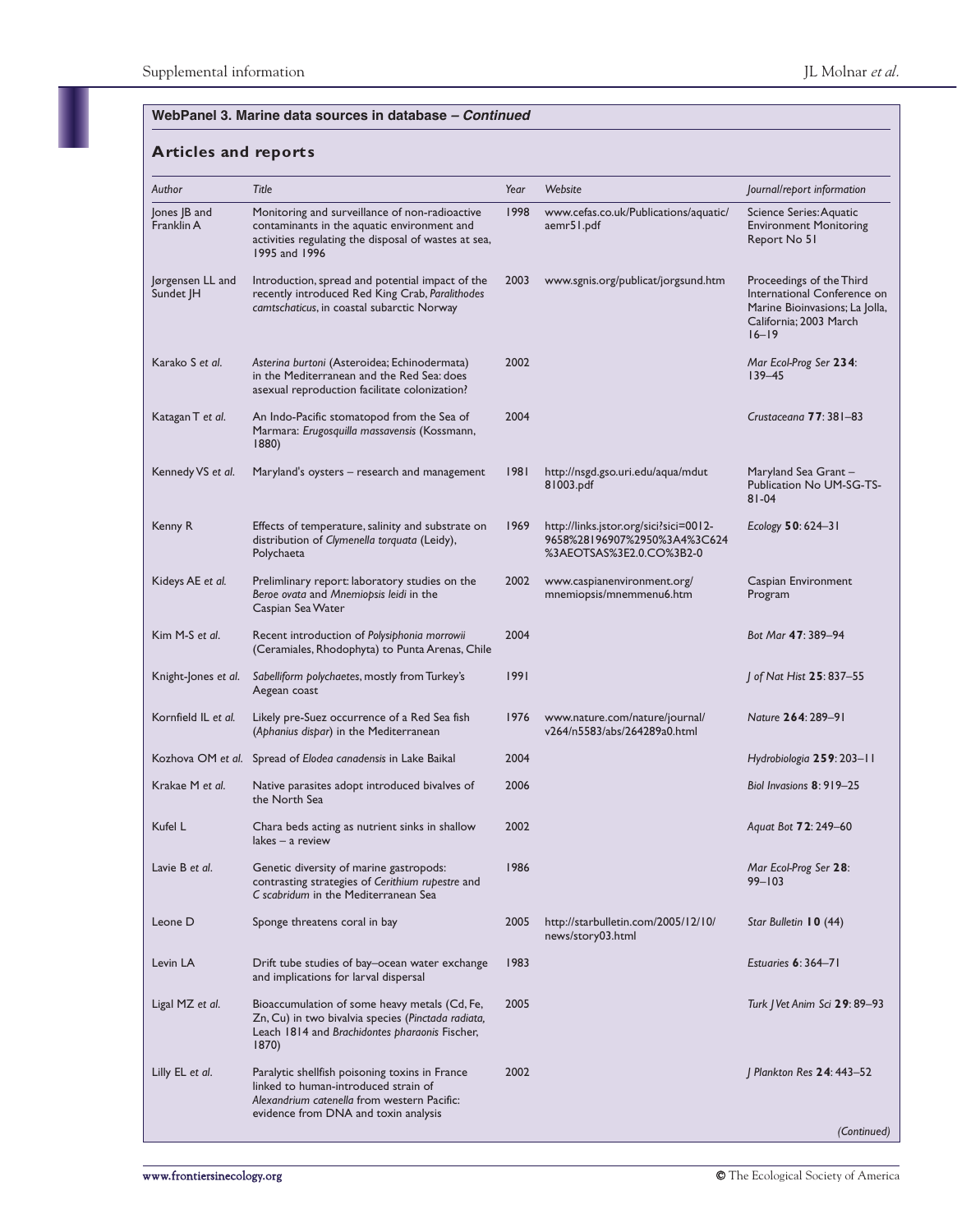| Author                                                              | Title                                                                                                                                                                                                            | Year | Website                                                                                          | Journal/report information                                                                           |
|---------------------------------------------------------------------|------------------------------------------------------------------------------------------------------------------------------------------------------------------------------------------------------------------|------|--------------------------------------------------------------------------------------------------|------------------------------------------------------------------------------------------------------|
| Lim PT et al.                                                       | First report of Alexandrium taylori and<br>Alexandrium peruvianum (Dinophyceae) in<br>Malaysian waters                                                                                                           | 2005 |                                                                                                  | Harmful Algae 4: 391-400                                                                             |
| Littler DS et al.                                                   | Report: Bonaire National Marine Park - algal<br>survey and inventory                                                                                                                                             | 2006 | www.mina.vomil.an/welcome/islands/<br>downloads/Bonairealgalsurveyreport.pdf                     |                                                                                                      |
| Lopez V and<br>Krauss U                                             | National and regional capacities and experiences<br>on marine invasive species, including ballast<br>waters, management programmes in the wider<br>Caribbean Region: a compilation of current<br>information     | 2006 | www.cep.unep.org/newsandevents<br>news/2006/report-on-marine-invasive<br>species/                | <b>UNEP Caribbean</b><br><b>Environment Programme</b><br>Report on Marine Invasive<br><b>Species</b> |
| Lotan A et al.                                                      | Synchronization of the life cycle and dispersal<br>pattern of the tropical invader scyphomedusan<br>Rhopilema nomadica is temperature dependent                                                                  | 1994 | www.int-res.com/articles/meps/109/m<br>109p059.pdf                                               | Mar Ecol-Prog Ser 109<br>$59 - 65$                                                                   |
|                                                                     | Maldonado M et al. Effects of physcial factors on larval behavior,<br>settlement and recruitment of four tropical<br>demosponges                                                                                 | 1996 | www.int-res.com/articles/meps/138/m<br>138p169.pdf                                               | Mar Ecol-Prog Ser 138:<br>$169 - 80$                                                                 |
| Martel C et al.                                                     | Invasion of the marine gastropod Ocinebrellus<br>inornatus on the French Atlantic coast                                                                                                                          | 2004 |                                                                                                  | Mar Ecol-Prog Ser 273:<br>$163 - 72$                                                                 |
| Martin A et al.                                                     | The fauna of anfipodos (Crustacea: Amphipoda)<br>of coastal waters of the eastern region of<br>Venezuela                                                                                                         | 2003 |                                                                                                  | Bulletin, Spanish Institute of<br>Oceanography 1:327-44                                              |
| Martin G et al.                                                     | Recent changes in distribution pattern of<br>introduced charophyte species Chara<br>Connivens in Estonian coastal waters of the<br><b>Baltic Sea</b>                                                             | 2003 | www.sgmeet.com/mb/viewabstract2<br>asp?AbstractID=136&SessionID=28                               | Poster Abstract: Third<br>International Conference on<br>Marine Bioinvasions                         |
| Mastitsky SE et al.                                                 | The gravel snail, Lilthoglyphus naticoides<br>(Gastropoda:Hydrobiidae), a new Ponto-<br>Caspian species in Lake Lukomskoe (Belarus)                                                                              | 2006 | www.aquaticinvasions.ru/2006/AI_2006 Aquatic Invasions 1:161-70<br>_1_3_Mastitsky_Samoilenko.pdf |                                                                                                      |
| Mavruk S et al.                                                     | Non-native fishes in the Mediterranean from<br>the Red Sea, by way of the Suez Canal                                                                                                                             | 2007 | www.springerlink.com/content/462t52<br>It02lw8532/?p=e67e9b1bd2a64d22<br>abacae9ab50e8a45π=3     | Reviews in Fish Biology and<br>Fisheries (early online<br>publication)                               |
| Maximov AA et al.                                                   | Invasion by oligochaete Tubificoides<br>pseudogaster alters soft-bottom community<br>structure and function in the eastern Gulf of<br>Finland                                                                    | 2006 | www.msi.ttu.ee/files/0/GoFSeminar<br>2006Abstracts.pdf                                           | Gulf of Finland Seminar -<br>Abstracts                                                               |
| McGann M et al.                                                     | Invasion by a Japanese marine microorganism<br>in western North America                                                                                                                                          | 2000 |                                                                                                  | Hydrobiologia 421: 25-30                                                                             |
| McGann M et al.                                                     | Arrival and expansion of the invasive<br>foraminifer Trochammina hadai Uchio in<br>Padilla Bay, Washington: a new geologic datum                                                                                 | 2007 | gsa.confex.com/gsa/2007CD/final<br>program/abstract_121069.htm                                   | Cordilleran Section - 103rd<br>Annual Meeting; 2007 May<br>$4 - 6$                                   |
| Metropolitan<br>Wastewater<br>Dept – Ocean<br>Monitoring<br>Program | An ecological assessment of San Diego Bay:<br>a component of the Bight '98 regional survey                                                                                                                       | 2003 | www.swrcb.ca.gov/rwqcb9/programs/<br>baycleanup/SDBay%20Report.pdf                               | City of San Diego, California                                                                        |
| Miller AW                                                           | Assessing the importance of biological attributes<br>for invasion success: eastern oyster (Crassostrea<br>virginica) introductions and associated molluscan<br>invasions of Pacific and Atlantic coastal systems | 2000 | http://magpiedesign.com/miller/<br>documents/MilllerAW2000<br>Dissertation.pdf                   |                                                                                                      |
|                                                                     |                                                                                                                                                                                                                  |      |                                                                                                  | (Continued)                                                                                          |
|                                                                     |                                                                                                                                                                                                                  |      |                                                                                                  |                                                                                                      |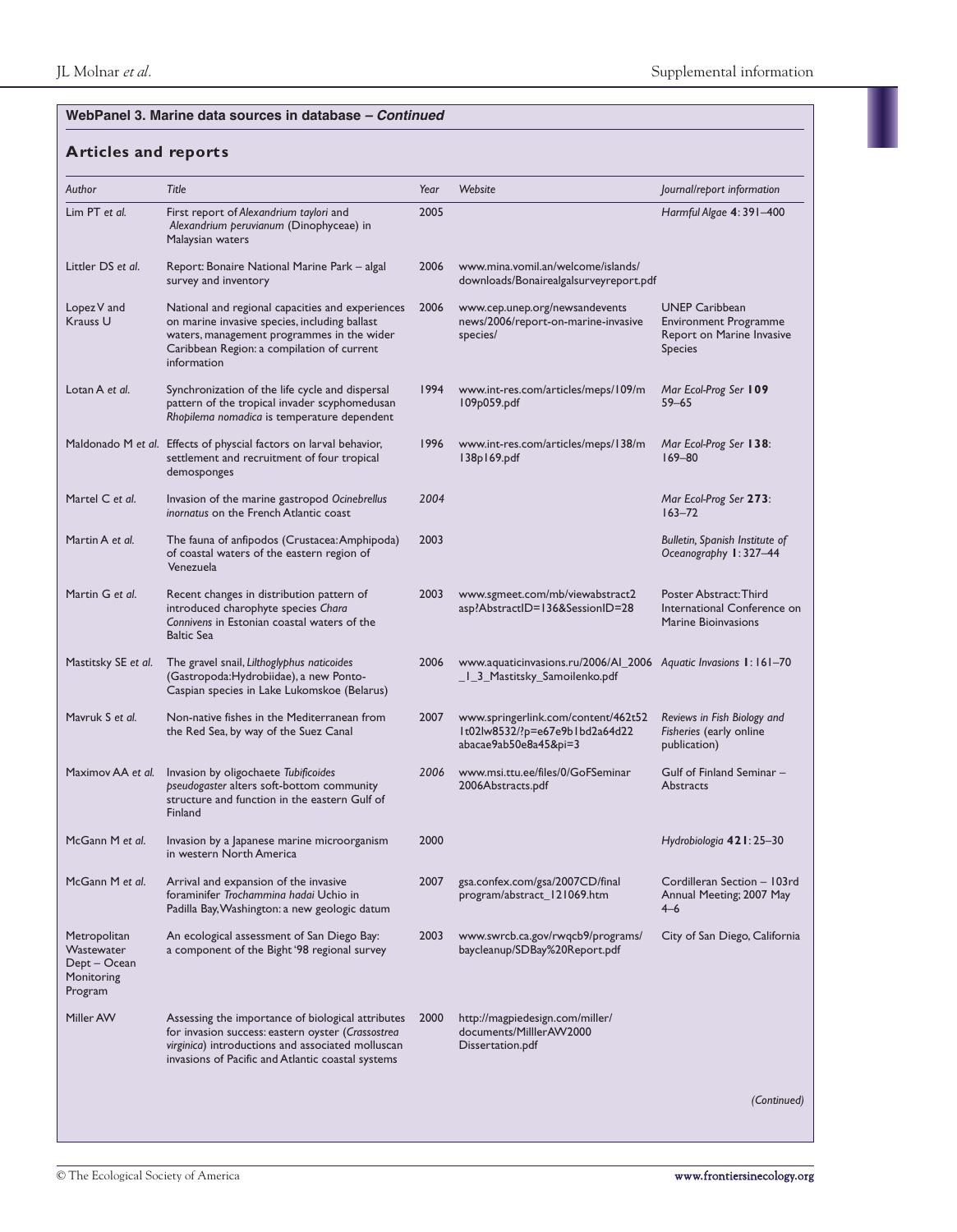| Author                              | Title                                                                                                                                                                                             | Year | Website                                                                                                                                                                                            | Journal/report information                                                                                      |
|-------------------------------------|---------------------------------------------------------------------------------------------------------------------------------------------------------------------------------------------------|------|----------------------------------------------------------------------------------------------------------------------------------------------------------------------------------------------------|-----------------------------------------------------------------------------------------------------------------|
| Mills CE et al.                     | Invertebrate introductions in marine habitats:<br>two species of hydromedusae (Cnidaria) native<br>to the Black Sea, Maeotias inexspectata and<br>Blackfordia virginica, invade San Francisco Bay | 1995 |                                                                                                                                                                                                    | Mar Biol 122: 279-88                                                                                            |
| Mito T et al.                       | Invasive alien species in Japan: the status quo and<br>the new regulation for prevention of their adverse<br>effects                                                                              | 2004 | www.airies.or.jp/publication/ger/<br>pdf/08-02-08.pdf                                                                                                                                              | <b>Global Environmental</b><br>Research 8: 171-91                                                               |
| Monti M et al.                      | First record of Ostreopsis cfr Ovata on<br>macroalgae in the Northern Adriatic Sea                                                                                                                | 2007 |                                                                                                                                                                                                    | Mar Pollut Bull 54: 598–601                                                                                     |
| Morello EB et al.                   | The alien bivalve Anadara demiri (Arcidae):<br>a new invader of the Adriatic Sea, Italy                                                                                                           | 2004 | http://journals.cambridge.org.offcampus.   Mar Biol Ass UK 84:<br>ib.washington.edu/download.php?file=<br>%2FMBI%2FMBI84_05%2FS0025315<br>404010410a.pdf&code=41a99853006ac<br>I44ef0a6e06d5ccf9fa | $1057 - 64$                                                                                                     |
| Morton B                            | The marine flora and fauna of Hong Kong and<br>Southern China V                                                                                                                                   | 2001 |                                                                                                                                                                                                    |                                                                                                                 |
| Nguyen-Ngoc L                       | An autecological study of the potentially toxic<br>dinoflagellate Alexandrium affine isolated from<br>Vietnamese waters                                                                           | 2004 |                                                                                                                                                                                                    | Harmful Algae 3: 117-29                                                                                         |
|                                     | Ni Chualain F et al. The invasive genus Asparagopsis (Bonnemaison-<br>iacea, Rhodophyta): molecular systematics,<br>morphology, and ecophysiology of Falkenbergia<br>isolates                     | 2004 |                                                                                                                                                                                                    | J Phycol 40: 1112-26                                                                                            |
| <b>NOAA</b>                         | Invasive marine species found on Georges Bank                                                                                                                                                     | 2003 | www.noaanews.noaa.gov/stories2003/<br>s2125.htm                                                                                                                                                    | NOAA Magazine                                                                                                   |
| Novosel M et al.                    | Ecology of an anchialine cave in the Adriatic<br>Sea with special reference to its thermal regime                                                                                                 | 2007 |                                                                                                                                                                                                    | Mar Ecol 28: 3-9                                                                                                |
| Ojaveer H et al.                    | Ecological impact of Ponto-Caspian invaders in<br>the Baltic Sea, European inland waters and the<br>Great Lakes: an inter-ecosystem comparison                                                    | 2002 | www.biomareweb.org/downloads/<br>ojaveer.pdf                                                                                                                                                       | In: Leppäkoski E et al. 2002.<br>Invasive aquatic species of<br>Europe: distribution, impacts<br>and management |
| Ozcan T et al.                      | The first record of the banana prawn<br>Fenneropenaeus merguiensis (De Man, 1888)<br>(Crustacea: Decapoda: Penaeidae) from the<br>Mediterranean Sea                                               | 2006 | www.aquaticinvasions.ru/2006/Al_<br>2006_1_4_Ozcan_etal.pdf                                                                                                                                        | Aquatic Invasions 1: 286-88                                                                                     |
| Ozturk B et al.                     | Indo-Pacific gastropod species in the Levantine<br>and Aegean Seas                                                                                                                                | 2006 | http://aquaticinvasions.ru/2006/Al_<br>2006_1_3_Ozturk_Can.pdf                                                                                                                                     | Aguatic Invasions 1:124–29                                                                                      |
| Pais A et al.                       | Westward range expansion of the Lessepsian<br>migrant Fistularia commersonii (Fistulariidae)<br>in the Mediterranean Sea, with notes on its<br>parasites                                          | 2007 |                                                                                                                                                                                                    | J Fish Biol 70: 269-77                                                                                          |
| Pallaoro A et al.                   | First record of the Sphyraena chrysotaenia<br>(Klunzinger, 1884) (Pisces, Sphyraenidae) from<br>the Adriatic Sea                                                                                  | 2001 |                                                                                                                                                                                                    | J Fish Biol 59: 179–82                                                                                          |
| Pancucci-<br>Papadopoulou MA waters | Update of marine alien species in Hellenic                                                                                                                                                        | 2005 | http://elnais.ath.hcmr.gr/PDF/Update%<br>20of%20marine%20alien%20species<br>%20in%20Hellenic%20waters.pdf                                                                                          | Medit Mar Sci 6                                                                                                 |
| Pannell A                           | Treatment methods used to manage<br>Didemnum vexillum in New Zealand                                                                                                                              | 2007 |                                                                                                                                                                                                    |                                                                                                                 |
|                                     |                                                                                                                                                                                                   |      |                                                                                                                                                                                                    | (Continued)                                                                                                     |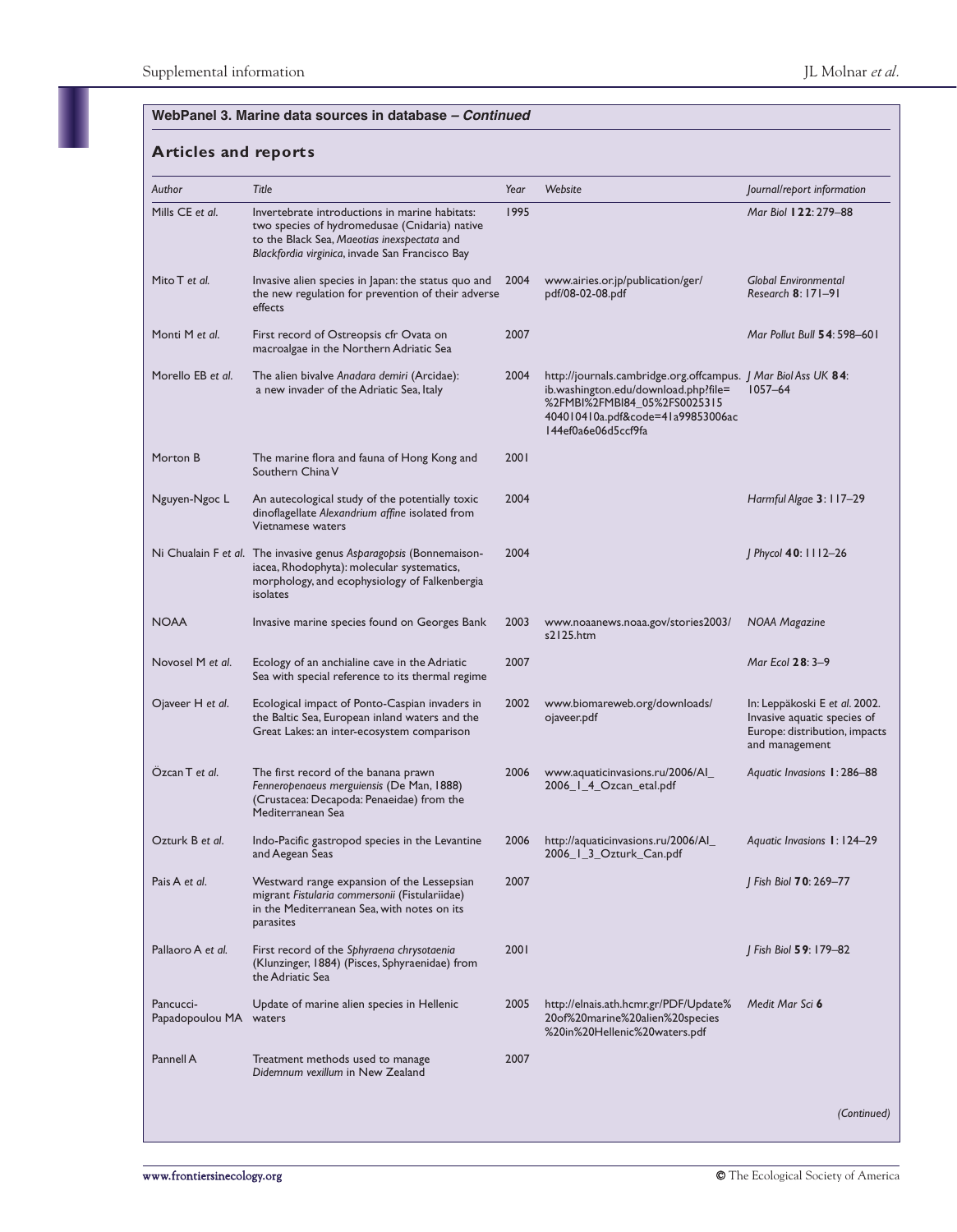| Author                          | Title                                                                                                                                                                                             | Year | Website                                                                                                                                                                                                                                               | Journal/report information                                                                                                        |
|---------------------------------|---------------------------------------------------------------------------------------------------------------------------------------------------------------------------------------------------|------|-------------------------------------------------------------------------------------------------------------------------------------------------------------------------------------------------------------------------------------------------------|-----------------------------------------------------------------------------------------------------------------------------------|
| Mills CE et al.                 | Invertebrate introductions in marine habitats:<br>two species of hydromedusae (Cnidaria) native<br>to the Black Sea, Maeotias inexspectata and<br>Blackfordia virginica, invade San Francisco Bay | 1995 |                                                                                                                                                                                                                                                       | Mar Biol 122: 279-88                                                                                                              |
| Parry GD and<br>Cohen B         | Exotic species established in Western Port,<br>including an assessment of the status of the<br>exotic species Corbula gibba, Alexandrium spp,<br>Gymnodinium spp and Undaria pinnatifida          | 2001 | http://72.14.253.104/search?q=cache:A-<br>9iBCN_nBYJ:www.land.vic.gov.au/DSE/<br>nrencm.nsf/646e9b4bbalafb2bca256c<br>420053b5ce/7ae83a588d2ce75eca256e<br>670017e6b0/%24FILE/report45.pdf+<br>Alexandrium+peruvianum&hl=en&ct=<br>$clnk&cd=11&g1=us$ |                                                                                                                                   |
| Paula AF et al.                 | Spatial distribution and abundance of non-<br>indigenous coral genus Tubastraea (Cnidaria,<br>Scleractinia) around Ilha Grande, Brazil                                                            | 2005 | www.scielo.br/pdf/bjb/v65n4/al4v<br>65n4.pdf                                                                                                                                                                                                          | Braz $\vert$ Biol 65:<br>$661 - 73$                                                                                               |
| Penna A et al.                  | Alexandrium catenella (Dinophyceae), a toxic<br>ribotype expanding in the NW Mediterranean<br>Sea                                                                                                 | 2005 |                                                                                                                                                                                                                                                       | Mar Biol 148: 12-23                                                                                                               |
| Piazzi L et al.                 | Spread of alien macroalgal species along the<br>Tuscany coasts                                                                                                                                    | 2000 | http://flux.ve.ismar.cnr.it/igbp/<br>proceeding2000/GLOBEC.pdf                                                                                                                                                                                        | Global Ocean Ecosystem<br>Dynamics (GLOBEC) -<br>Characteristics of and<br>variations in the<br>Mediterranean marine<br>ecosystem |
| Pierre MADL<br>and Maricela YIP | Literature review of Caulerpa taxifolia                                                                                                                                                           | 2005 | www.sbg.ac.at/ipk/avstudio/pierofun/ct/<br>caulerpa.htm                                                                                                                                                                                               | Contribution for the 31st<br><b>BUFUS Newsletter,</b><br>University of Salzburg -<br>Molecular Biology, Salzburg<br>Austria       |
| Pipitone C et al.               | Contribution to the knowledge of Percnon<br>gibbesi (Decapoda, Grapsidae), an exotic<br>species spreading rapidly in Sicilian waters                                                              | 2001 |                                                                                                                                                                                                                                                       | Crustac Int   Crustac Res<br>74: 1009-17                                                                                          |
| Pollard DA et al.               | Report on Port Kembla introduced marine<br>pest species survey                                                                                                                                    | 2002 | www.dpi.nsw.gov.au/_data/assets/pdf<br>_file/137166/output-41.pdf                                                                                                                                                                                     | <b>NSW Fisheries Final Report</b><br>Series 41                                                                                    |
| Psomadakis PN<br>et al.         | Additional record of Sphoeroides pachygaster<br>(Pisces: Tetraodontidae) in the Tyrrhenian Sea<br>and notes on the distribution of the species in<br>the Mediterranean                            | 2006 | www.mba.ac.uk/jmba/pdf/5186.pdf                                                                                                                                                                                                                       | JMBA2 - Biodiversity<br>Records                                                                                                   |
| Rahimian H et al.               | Pseudobacciger harengulae from the Atlantic<br>herring Clupea harengus: a new host and locality<br>record                                                                                         | 2003 |                                                                                                                                                                                                                                                       | Helminthol 77:69-75                                                                                                               |
| Ray GL                          | Invasive marine and estuarine animals of the<br>south Atlantic and Puerto Rico                                                                                                                    | 2005 | http://el.erdc.usace.army.mil/elpubs/<br>pdf/ansrp05-5.pdf                                                                                                                                                                                            | <b>US Army ERDCenter</b><br>Report: ERDC/TN ANSRP-<br>05-5                                                                        |
| Ray GL                          | Invasive marine and estuarine animals of the<br><b>Gulf of Mexico</b>                                                                                                                             | 2005 | http://el.erdc.usace.army.mil/elpubs/<br>pdf/ansrp05-4.pdf                                                                                                                                                                                            | <b>ANSRP Technical Notes</b><br>Collection (ERDC/TN<br>ANSRP-05-4)                                                                |
| Rees JT et al.                  | Non-indigenous hydromedusae in California's<br>upper San Francisco Estuary: life cycles,<br>distribution, and potential environmental<br>impacts*                                                 | 2000 | www.icm.csic.es/scimar/PDFs/sm64s<br>1073.pdf                                                                                                                                                                                                         | Sci Mar <b>64</b> : 73–86                                                                                                         |
| Rhodes LL et al.                | Coolia monotis (Dinophyceae): a toxic<br>epiphytic microalgal species found in New<br>Zealand (Note)                                                                                              | 1997 |                                                                                                                                                                                                                                                       | NZ   Mar Freshwat Res <b>3 I</b> :<br>$ 39 - 4 $                                                                                  |
|                                 |                                                                                                                                                                                                   |      |                                                                                                                                                                                                                                                       | (Continued)                                                                                                                       |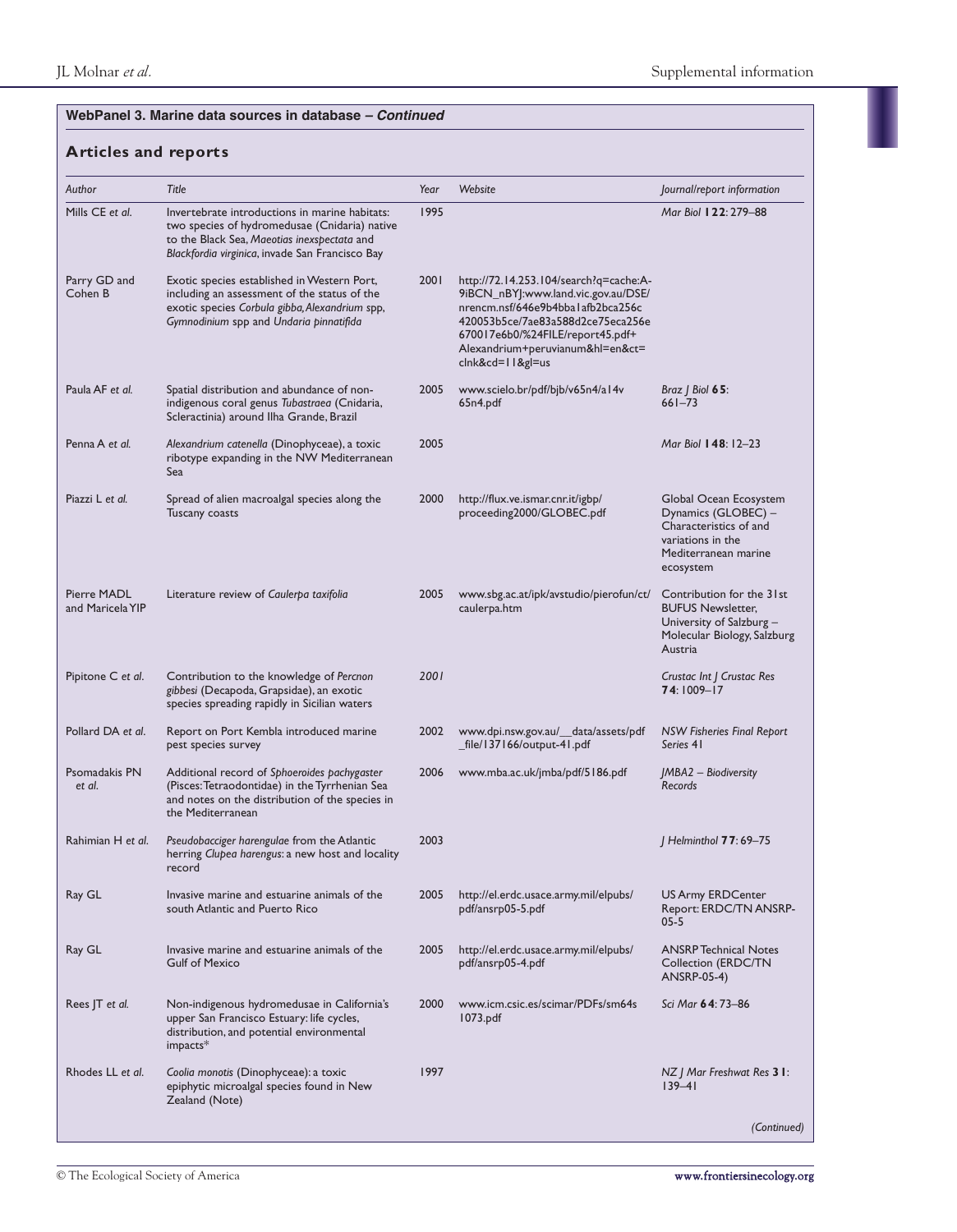| Author                       | Title                                                                                                                                                                               | Year | Website                                                                                            | Journal/report information                                                                                           |
|------------------------------|-------------------------------------------------------------------------------------------------------------------------------------------------------------------------------------|------|----------------------------------------------------------------------------------------------------|----------------------------------------------------------------------------------------------------------------------|
| Rodionova NV<br>and Panov VE | Establishment of the Ponto-Caspian predatory<br>cladoceran Evadne anonyx in the eastern Gulf<br>of Finland, Baltic Sea                                                              | 2006 | www.aquaticinvasions.ru/2006/Al<br>2006_1_1_Rodionova_Panov.pdf                                    | Aquatic Invasions 1:7-12                                                                                             |
| Rojas-Gonzalez B<br>et al.   | Notes on Rhodomelaceae (Rhodophyta) from<br>the Canary Islands: observations on reproductive<br>morphology and new records                                                          | 2000 | www.atypon-link.com/WDG/doi/pdf/<br>10.1515/BOT.2000.015                                           | Bot Mar 43: 147-55                                                                                                   |
| Rolbiecki L                  | The first record of parasites in Gammarus<br>tigrinus Sexton, 1939 - a recent newcomer to<br>the Gulf of Gdansk                                                                     | 2005 |                                                                                                    | Oceanologia <b>47</b> : 283–87                                                                                       |
| Ruesink J et al.             | Demographic comparisons and control<br>strategies for high- and low-impact invaders                                                                                                 | 2004 | http://abstracts.co.allenpress.com/<br>pweb/esa2004/document/?ID=38451                             | 2004 ESA Annual Meeting<br>Abstract                                                                                  |
| Ruitton S et al.             | First assessment of the Caulerpa racemosa<br>(Caulerpales, Chlorophyta) invasion along the<br>French Mediterranean coast                                                            | 2005 | www.unice.fr/LEML/Pages/Pub_LEML/<br>Ruitton_etal_2005.pdf                                         | Mar Pollut Bull 50: 1061-68                                                                                          |
| Ruiz GM                      | Invasion of coastal marine communities in<br>North America: apparent patterns, processes,<br>and biases                                                                             | 2000 |                                                                                                    | Annu Rev Ecol Syst 3 1:<br>$481 - 531$                                                                               |
| Russell DJ et al.            | Host utilization during ontogeny by two<br>pycnogonid species (Tanystylum duospinum<br>and Ammothea hilgendorfi) on the hydroid<br>Eucopella everta (Coelenterata: Campanulariidae) | 1990 | http://viticulture-enology.org/09/48/<br>094880.html                                               | Bijdr Dierkd 60: 215-24                                                                                              |
| <b>Russev vBK</b>            | Influence of some ecological factors on changes<br>of the standing crop of zoobenthos of the<br>Danube in the Bulgarian stretch                                                     | 1972 | www.iad.gs/content/library/artikel/<br>artikel6.php?PHPSESSID=a67e9c<br>66f51a1f0178dd34112743887f | Proceedings of the<br>IBP-UNESCO Symposium                                                                           |
| Sanson M et al.              | Sublittoral and deep-water red and brown algae<br>new from the Canary Islands                                                                                                       | 2002 |                                                                                                    | Bot Mar 45: 35-49                                                                                                    |
| Sartoni G et al.             | A survey of the marine algae of Milos Island,<br>Greece                                                                                                                             | 1999 |                                                                                                    | Cryptogamie: Algol 20:<br>$271 - 83$                                                                                 |
| Schramm W and<br>Nienhuis PH | Marine benthic vegetation: recent changes and<br>the effects of eutrophication                                                                                                      | 1996 |                                                                                                    |                                                                                                                      |
| Schwartz FJ                  | Tail spine characteristics of stingrays (order<br>Myliobatiformes) found in the northeast Atlantic,<br>Mediterranean, and Black Seas                                                | 2005 | http://ichthyology.tau.ac.il/2005/<br>Stingray.pdf                                                 | Electronic Journal of<br>Ichthyology I: I-9                                                                          |
| Seehagen A et al.            | The interspecific competition between Carcinus<br>maenas (Linnaeus 1758) and Hemigrapsus<br>penicillatus (De Haan 1835), a potential invader<br>into German coastal waters          | 2001 | www.sgnis.org/publicat/cmb57.htm                                                                   | Proceedings of the Second<br>International Conference on<br>Marine Bioinvasions; New<br>Orleans, LA; 2001 April 9-11 |
| Sei S                        | First report of the occurrence of Acartia tonsa<br>(Copepoda:Calanoida) in the Lesina lagoon<br>(south Adriatic Sea–Mediterranean Sea)                                              | 2006 | www.mba.ac.uk/jmba/pdf/5391.pdf                                                                    | <b>IMBA2</b> - Biodiversity<br>Records                                                                               |
| Selina MS et al.             | First records of dinoflagellates Alexandrium<br>margalefi Balech, 1994 and A tamutum<br>Montresor, Beran et Jon, 2004 in the seas of<br>the Russian Far East                        | 2005 |                                                                                                    | Russian Journal of Marine<br>Biology 3 1: 187–91                                                                     |
| Sezgin M et al.              | New record of a Lessepsian amphipod from the<br>Levantine coast of Turkey: Elasmopsus pectenicrus<br>(Bate 1862)                                                                    | 2007 |                                                                                                    | Crustaceana 80: 247-51                                                                                               |
| Shluker AD                   | State of Hawaii Aquatic Invasive Species<br>Management Plan                                                                                                                         | 2003 | www.hawaii.gov/dlnr/dar/pubs/ais_<br>mgmt_plan_final.pdf                                           |                                                                                                                      |
|                              |                                                                                                                                                                                     |      |                                                                                                    | (Continued)                                                                                                          |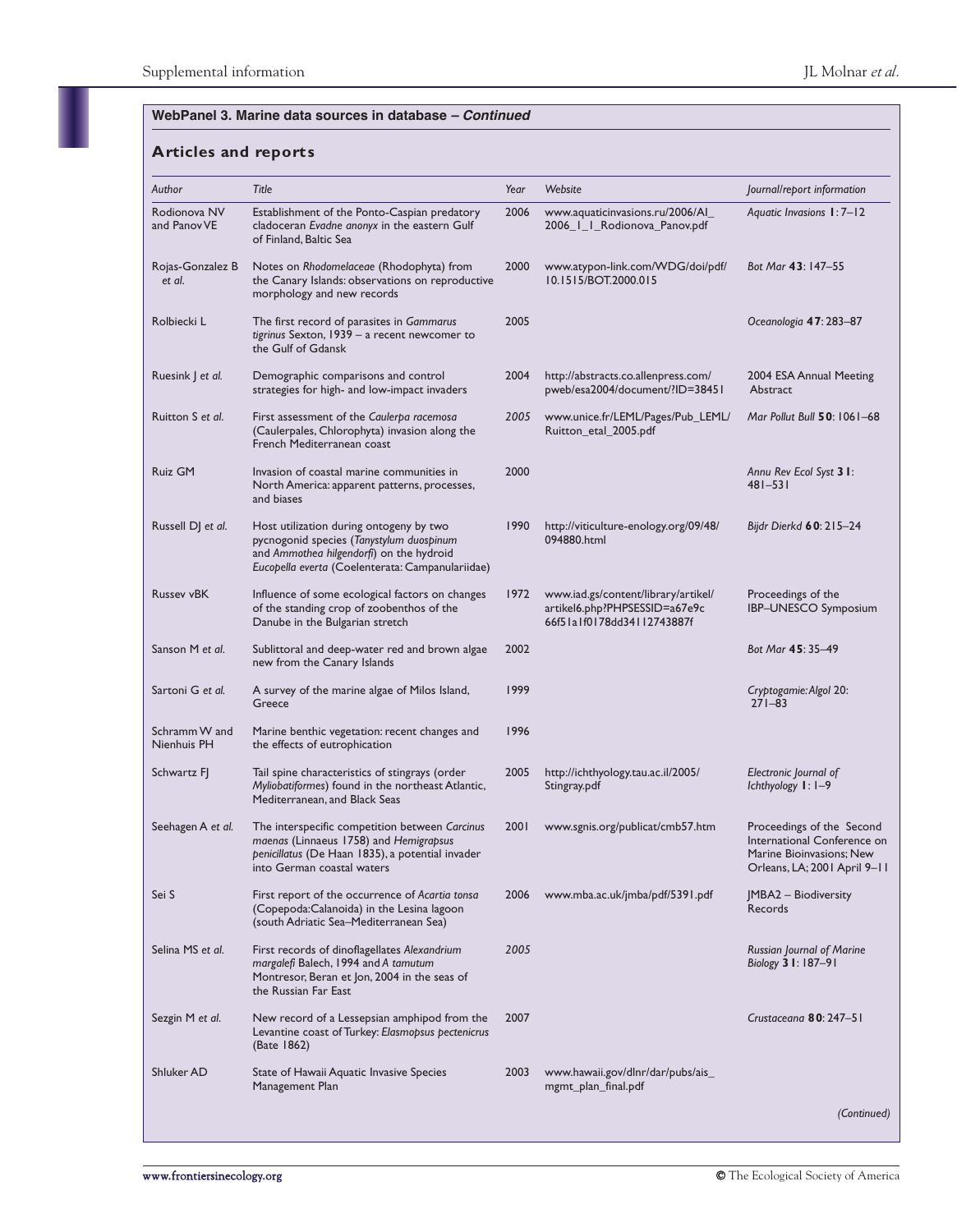| Author                     | Title                                                                                                                                                                               | Year | Website                                                                                                  | Journal/report information                                  |
|----------------------------|-------------------------------------------------------------------------------------------------------------------------------------------------------------------------------------|------|----------------------------------------------------------------------------------------------------------|-------------------------------------------------------------|
| Simon-Bouhet B<br>et al.   | Multiple introductions promote range expansion<br>of the mollusc Cyclope neritea (Nassariidae) in<br>France: evidence from mitochondrial sequence<br>data                           | 2006 |                                                                                                          | Mol Ecol 15:1699-1711                                       |
| Smayda T                   | Harmful algal bloom communities in Scottish<br>coastal waters: relationship to fish farming and<br>regional comparisons - a review: paper 2006/3                                    | 2006 | www.scottishexecutive.gov.uk/<br>Publications/2006/02/03095327/10                                        | <b>Scottish Executive</b><br><b>Publications</b>            |
| Stafford H et al.          | Port of Thursday Island - baseline survey for<br>introduced marine pests                                                                                                            | 2004 | www.rrrc.org.au/publications/<br>downloads/Port-of-Thurs-Island-<br>Baseline-Surveys-Final-300506.pdf    | Final Report of the March<br>2004 Port-Wide Field<br>Survey |
| Steele S et al.            | Impact of the copepod Mytilicola orientalis on<br>the Pacific oyster Crassotrea gigas in Ireland                                                                                    | 2001 |                                                                                                          | Dis Aquat Org 47: 145-49                                    |
| Stimson J et al.           | Effects of herbivory, nutrient levels, and<br>introduced algae on the distribution and<br>abundance of the invasive macroalga<br>Dictyosphaeria cavernosa in Kaneohe Bay,<br>Hawaii | 2001 |                                                                                                          | Coral Reefs 19: 343-57                                      |
| Streftaris N et al.        | Globalization in marine ecosystems: the story<br>of non-indigenous marine species across<br>European seas                                                                           | 2005 | www.nobanis.org/files/Streftaris%20et<br>%20al%202005.pdf                                                | Oceanogr Mar Biol Annu<br>Rev 43:419-53                     |
| Streftaris N et al.        | Alien marine species in the Mediterranean -<br>the 100 "worst invasives" and their impact                                                                                           | 2006 | www.sesame-ip.eu/doc/Streftaris_and_<br>Zenetos_2006_100_Worst_Invasive_<br>species_in_Mediterranean.pdf | Medit Mar Sci 7:87-118                                      |
| Svavarason J               | Does the wood-borer Sphaeroma terebrans<br>(Crustacea) shape the distribution of the<br>mangrove Rhizophora mucronata?                                                              | 2002 | http://wiomsa.org/pub/downloadfile.<br>asp?fid=41                                                        | Ambio 3 1:574-79                                            |
| Talley TS et al.           | Habitat utilization and alteration by the invasive<br>burrowing isopod, Sphaeroma quoyanum, in<br>California salt marshes                                                           | 2001 | http://levin.ucsd.edu/research/<br>Sphaeroma.pdf                                                         | Mar Biol 138: 561-73                                        |
| Taskin E et al.            | First report of Microspongium globosum Reinke<br>(Phaeophyceae, Myrionemataceae) in the<br>Mediterranean Sea                                                                        | 2006 |                                                                                                          | Nova Hedwigia 82: 135-42                                    |
| Terranova S et al.         | Population structure of Brachidontes pharaonis<br>(P Fisher, 1870) (Bivalvia, Mytilidae) in the<br>Mediterranean Sea, and evolution of a novel<br>mtDNA polymorphism                | 2006 |                                                                                                          | Mar Biol 150: 89-101                                        |
| Thessalou-Legaki<br>et al. | The establishment of the invasive crab Percnon<br>gibbesi (H Milne Edwards, 1853) (Crustacea:<br>Decapoda: Grapsidae) in Greek waters                                               | 2006 | www.aquaticinvasions.ru/2006/Al_<br>2006_1_3_Thessalou_etal.pdf                                          | Aquatic Invasions 1:133-36                                  |
| Torchin ME et al.          | Parasites and marine invasions                                                                                                                                                      | 2002 |                                                                                                          | Parasitology 124: 137-51                                    |
| Torchin ME et al.          | The introduced ribbed mussel (Geukensia<br>demissa) in Estero de Punta Banda, Mexico:<br>interactions with the native cord grass,<br>Spartina foliosa                               | 2005 |                                                                                                          | Biol Invasions $7:607-14$                                   |
| Torcu H                    | Lessepsian fishes spreading along the coasts of<br>the Mediterranean and the southern Aegean<br>Sea of Turkey                                                                       | 2000 |                                                                                                          | Turk   Zool 24: 139–48                                      |
| Troup C                    | Marine invaders                                                                                                                                                                     | 2007 | www.TeAra.govt.nz/EarthSeaAndSky/<br>OceanStudyAndConservation/<br>Marinelnvaders/en                     | Te Ara - the encyclopedia of<br>New Zealand                 |
|                            |                                                                                                                                                                                     |      |                                                                                                          | (Continued)                                                 |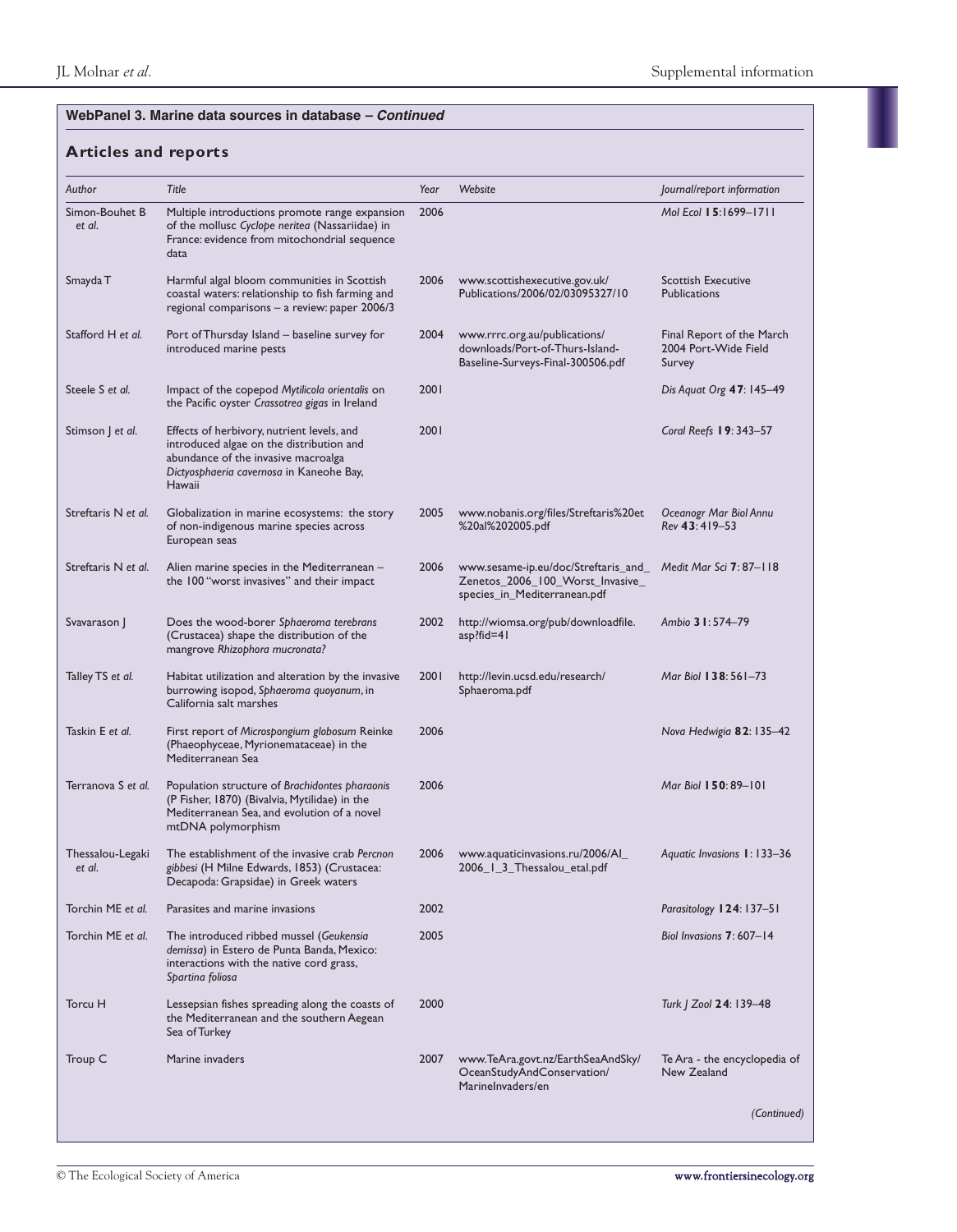| Author                                                      | Title                                                                                                                                                         | Year | Website                                                                                                                                                                                      | Journal/report information                                                                                           |
|-------------------------------------------------------------|---------------------------------------------------------------------------------------------------------------------------------------------------------------|------|----------------------------------------------------------------------------------------------------------------------------------------------------------------------------------------------|----------------------------------------------------------------------------------------------------------------------|
| Tsai ML et al.                                              | Desiccation resistance of two semiterrestrial<br>isopods, Ligia exotica and Ligia taiwanensis<br>(Crustacea) in Taiwan                                        | 1998 |                                                                                                                                                                                              | Comp Biochem Physiol A<br>Mol Integr Physiol 119:<br>$361 - 67$                                                      |
| Tsai ML et al.                                              | Life history plasticity and reproductive strategy<br>enabling the invasion of Ligia exotica (Crustacea:<br>Isopoda) from the littoral zone to an inland creek | 2001 | www.int-res.com/articles/meps/210/<br>m210p175.pdf                                                                                                                                           | Mar Ecol-Prog Ser 210:<br>$175 - 84$                                                                                 |
| Tsirika A et al.                                            | A survey of the benthic flora in the National<br>Marine Park of Zakynthos (Greece)                                                                            | 2005 | http://elnais.ath.hcmr.gr/PDF/Tsirika-<br>Haritonidis_2005.pdf                                                                                                                               | Bot Mar 48: 38-45                                                                                                    |
| Vanden Bossche<br>$J-P$ et al.                              | First record of the Pontocaspian invader Hypania<br>invalida (Grube, 1860) (Polychaeta:<br>Ampharetidae) in the River Meuse (Belgium)                         | 2001 | www.naturalsciences.be/institute/<br>associations/rbzs_website/bjz/back/<br>pdf/BJZ%20131(2)/Volume%20131<br>(2),%20pp.%20183-185.pdf                                                        | Belgian   Zool 131: 183-85                                                                                           |
| Verslyckel T et al.                                         | First occurrence of the Pontocaspian invader<br>Hemimysisanomala (Sars, 1907) in Belgium<br>(Crustacea: Mysidacea)                                            | 2000 | www.whoi.edu/cms/files/tverslycke/<br>2005/1/First_occurrence_of_the_<br>Pontocaspian_invader_Hemimysis_<br>anomala_(SARS,_1907)_in_Belgium_<br>(Crustacea,_Mysidacea)-_BJZ2000_<br>1041.pdf | Belgian   Zool 130: 157-58                                                                                           |
| Voultsiadou E                                               | Demosponge distribution in the eastern<br>Mediterranean: a NW-SE gradient                                                                                     | 2005 |                                                                                                                                                                                              | Helgol Mar Res 59: 237-51                                                                                            |
|                                                             | Wallentinus I et al. Introduced marine organisms as habitat modifiers 2007                                                                                    |      |                                                                                                                                                                                              | Mar Pollut Bull 55: 323-32                                                                                           |
| Webber WR et al.                                            | Life history studies on New Zealand Brachyura<br>*5. Larvae of the family Majidae                                                                             | 1981 | www.rsnz.org/publish/nzjmfr/1981/<br>39.php                                                                                                                                                  | $NZ$ J Mar Freshwat Res 15:<br>$331 - 83$                                                                            |
| Wisely B                                                    | Effects of antifouling paints on settling larvae of<br>the bryozoan Bugula neritina L                                                                         | 1963 |                                                                                                                                                                                              | Aust J Mar Freshw Res 14:<br>$44 - 59$                                                                               |
| Wittenberg R (Ed)                                           | An inventory of alien species and their threat to<br>biodiversity and economy of Switzerland                                                                  | 2005 | www.nobanis.org/files/invasives%20in%<br>20CH.pdf                                                                                                                                            | <b>CABI Bioscience Switzerland</b><br>Centre report to the Swiss<br>Agency for Environment,<br>Forests and Landscape |
| Wolff WJ                                                    | Non-indigenous marine and estuarine species in<br>the Netherlands                                                                                             | 2005 | www.marbee.fmns.rug.nl/pdf/marbee/<br>2005-Wolf-ZoolMed.pdf                                                                                                                                  | Zool Med Leiden 79:31                                                                                                |
| <b>Woods Hole</b><br>Oceanographic<br><b>Institution US</b> | Marine fouling and its prevention                                                                                                                             | 1952 | https://darchive.mblwhoilibrary.org/<br>bitstream/1912/191/18/chapter+10.pdf                                                                                                                 | Contribution No 580 from<br>the Woods Hole<br>Oceanographic Institute                                                |
| Workman ML<br>et al.                                        | Introduced yellowfin goby, Acanthogobius<br>flavimanus: diet and habitat use in the lower<br>Mokelumne River, California                                      | 2007 | http://repositories.cdlib.org/jmie/sfews/ San Francisco Estuary and<br>vol5/iss1/art1                                                                                                        | Watershed Science 5:<br>Article I                                                                                    |
| Xu H et al.                                                 | The status and causes of alien species invasion<br>in China                                                                                                   | 2006 |                                                                                                                                                                                              | <b>Biodiversity Conserv 15:</b><br>2892-2904                                                                         |
|                                                             | Yamamoto M et al. Draft priority species - freshwater and marine                                                                                              | 2003 | http://praise.manoa.hawaii.edu/news/<br>Priorityspecies_draft2.doc                                                                                                                           | State of Hawaii Aquatic<br>Nuisance Species Plan                                                                     |
| Yokes B et al.                                              | Touchdown – first record of Percnon gibbesi<br>(H Milne Edwards, 1853) (Crustacea: Decapoda:<br>Grapsidae) from the Levantine coast                           | 2006 | www.aquaticinvasions.ru/2006/Al_2006 Aquatic Invasions 1: 130-32<br>_I_3_Yokes_Galil.pdf                                                                                                     |                                                                                                                      |
| Zenetos A et al.                                            | Origin and vectors of introduction of exotic<br>molluscs in Greek waters                                                                                      | 2005 | www.naturalsciences.be/institute/<br>associations/rbzs_website/bjz/back/pdf/<br>BJZ%20135(2)/Volume%20135(2),<br>%20pp.%20279-286.pdf                                                        | Belgian   Zool 135: 279-86                                                                                           |
|                                                             |                                                                                                                                                               |      |                                                                                                                                                                                              | (Continued)                                                                                                          |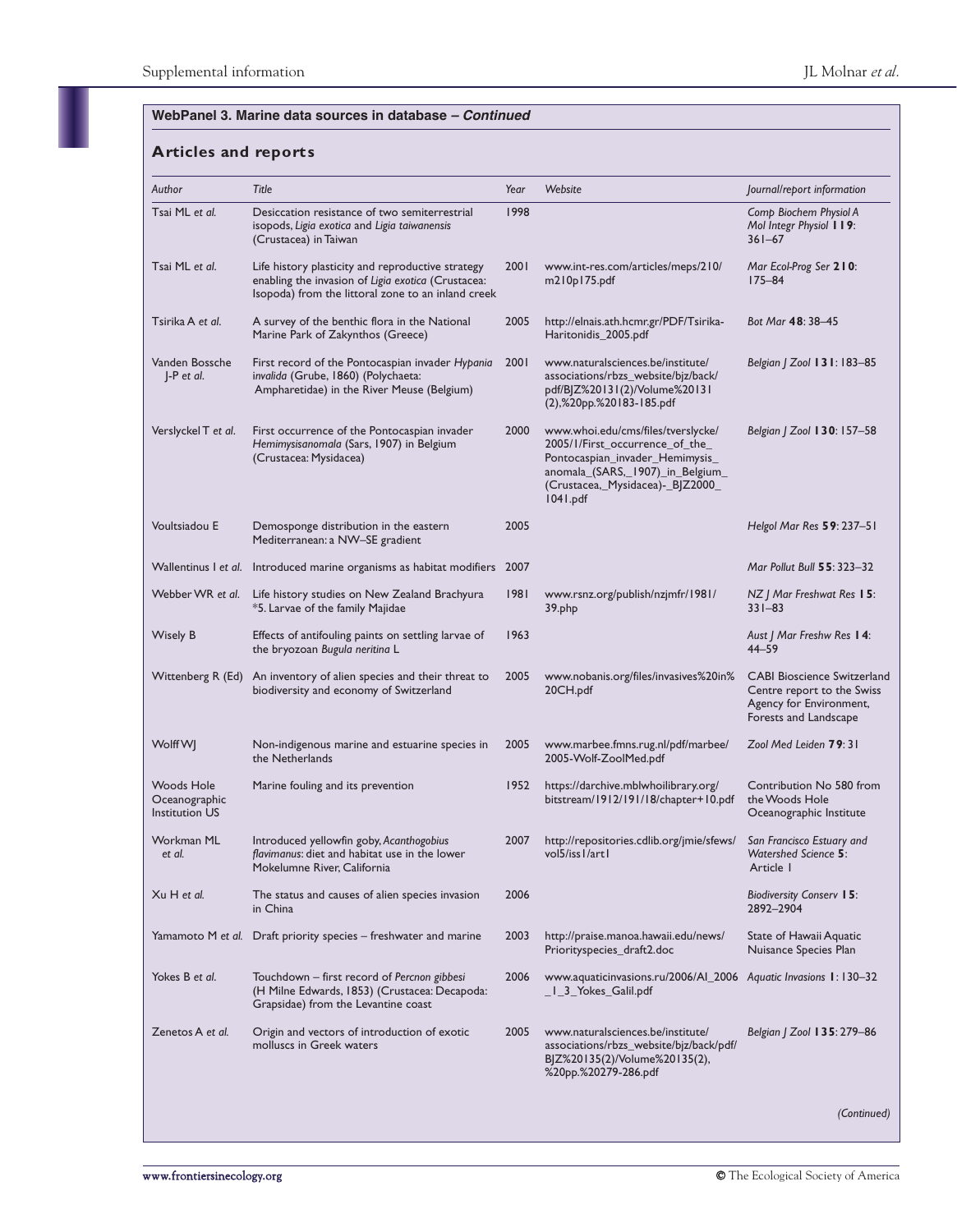# **Articles and reports**

| Author            | Title                                                                                                                                                     | Year | Website | Journal/report information          |
|-------------------|-----------------------------------------------------------------------------------------------------------------------------------------------------------|------|---------|-------------------------------------|
| Zettler ML et al. | Distribution and population dynamics of<br>Marenzelleria viridis (Polychaeta, Spionidae) in a<br>coastal water of the southern Baltic                     | 1995 |         | Arch Fish Mar Res 42:<br>$209 - 24$ |
| Zhokhov AE et al. | Dispersal of invading trematodes Nicolla<br>skrjabini (Iwanitzky, 1928) and Plagioporus<br>skrjabini Kowal, 1951 (Trematoda: Opecoelidae)<br>in the Volga | 2006 |         | Russ   Ecol <b>37</b> : 363–65      |

# **Other web resources**

| Title                                                                                                                | Website                                                                                                            |
|----------------------------------------------------------------------------------------------------------------------|--------------------------------------------------------------------------------------------------------------------|
| Alaska Invasive Species Working Group: Marine<br>Subcommittee Audio Conference                                       | www.uaf.edu/ces/aiswg/pdf-documents/MarineMinutes-5-30-06.pdf                                                      |
| Aquatic Nuisance Species: European Green Crab                                                                        | http://wdfw.wa.gov/fish/ans/greencrab.htm                                                                          |
| <b>Aukland Museum</b>                                                                                                | www.aucklandmuseum.com/                                                                                            |
| Australia identifies marine pest threats (2003<br>media release)                                                     | www.marine.csiro.au/media/03releases/14jul03b.htm                                                                  |
| Australia's NSW Dept of Primary Industries: Factsheets                                                               | www.dpi.nsw.gov.au/fisheries                                                                                       |
| Avian Web: Canada Geese                                                                                              | www.avianweb.com/canadageese.html                                                                                  |
| Battle of the Black Sea Jellies                                                                                      | www.imagequest3d.com/pages/general/news/blackseajellies/blackseajellies.htm                                        |
| Centre for Aquatic Plant Management's Information<br>Sheet 7: Canadian Waterweed                                     | www.nerc-wallingford.ac.uk/research/capm/pdf%20files/7%20Canadian%20pondweed.pdf                                   |
| Chesapeake Bay Program                                                                                               | www.chesapeakebay.net/index.cfm                                                                                    |
| Crustikon – Crustacean photographic website –<br>Tromsø Museum – University of Tromsø (author:<br>C d'Udekem d'Acoz) | www.imv.uit.no/crustikon/Decapoda/Decapoda2/Species_index/Hemigrapsus_<br>penicillatus.htm                         |
| CSIRO's The Web-Based Rapid Response Toolbox                                                                         | http://crimp.marine.csiro.au/NIMPIS/controls.htm                                                                   |
| Dauphin Island Sea Lab's Dock Watch                                                                                  | http://dockwatch.disl.org/haveyouseen.htm                                                                          |
| Defense scientists discover introduced marine species<br>(2001 media release)                                        | www.dsto.defence.gov.au/news/3308/                                                                                 |
| Ecoplan News Issue 58                                                                                                | www.naturebase.net/component/option,com_docman/task,doc_download/Itemid,<br>1075/gid, 324/                         |
|                                                                                                                      | Elkhorn Slough Research: Least Wanted Aquatic Invaders www.elkhornslough.org/research/aquaticinvaders/aquatic0.htm |
| Examples of marine invasive species introduced via<br>the shipping industry                                          | www.ortepa.org/pages/eil9pt5.htm                                                                                   |
| Exotic Species of San Francisco Bay                                                                                  | www.exoticsguide.org/                                                                                              |
| FAO Fishery and Aquaculture country profile – Bolivia                                                                | www.fao.org/fi/website/FIRetrieveAction.do?dom=countrysector&xml=FI-CP_BO.xml                                      |
| FloraBase: Western Australia Flora                                                                                   | http://florabase.calm.wa.gov.au/                                                                                   |
| Gammarus tigrinus, a new species in the Gulf of<br>Finland (Baltic Sea Portal)                                       | www.itameriportaali.fi/en/tietoa/artikkelit/ihminen/en_GB/gammarus/                                                |
| Government of Western Australia – Department of<br><b>Fisheries</b>                                                  | www.fish.wa.gov.au/index.php                                                                                       |
|                                                                                                                      | (Continued)                                                                                                        |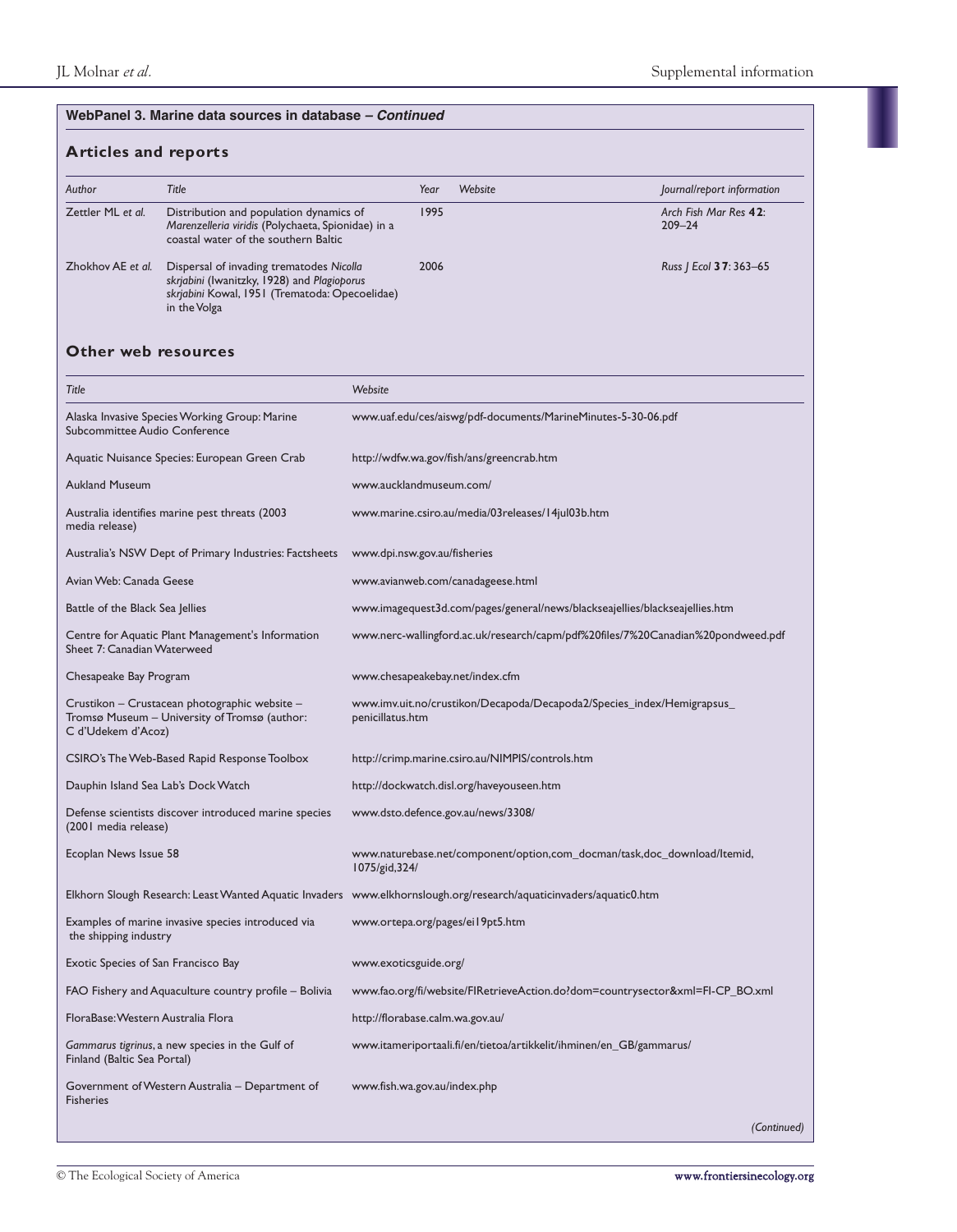#### **Other web resources**

| Title                                                                                                      | Website                                                                           |
|------------------------------------------------------------------------------------------------------------|-----------------------------------------------------------------------------------|
| Gracilaria salicornia                                                                                      | http://downwindproductions.com/tours/streams/algae.html                           |
| Greater Chicago Cichlid Association                                                                        | www.gcca.net/index.htm                                                            |
| Guide to Marine Invaders in the Gulf of Maine                                                              | www.mass.gov/czm/invasives/monitor/id.htm                                         |
| HELCOM (Helsinki Commission) 1/2005 Newsletter                                                             | http://helcom.navigo.fi/stc/files/Publications/Newsletters/newsletter_01_2005.pdf |
| Hemigrapsus takanoi in the Eastern Scheldt                                                                 | www.dochterland.org/hemigrapsus.htm                                               |
| Identifying Harmful Marine Dinoflagellates: Harmful<br>Marine Dinoflagellate Taxa                          | www.nmnh.si.edu/botany/projects/dinoflag/taxa.htm#Ostreopsis                      |
| Invasion of the Jellies: Unwelcome Visitors to the<br><b>Black Sea</b>                                     | www.ocean.udel.edu/blacksea/chemistry/jellyfish.html                              |
| Jax Shells (Jacksonville, FL)                                                                              | www.jaxshells.org/                                                                |
| Jellies Zone                                                                                               | http://jellieszone.com/gonionemus.htm                                             |
| Marine invasive species at our door steps: Seychelles is<br>taking early measures (author: Bijoux J)       | www.mcss.sc/MCNEWS/MCNews_v2_2.htm                                                |
| Maryland DNR: Harmful Algal Blooms in Maryland                                                             | www.dnr.state.md.us/Bay/hab/prorocentrum.html                                     |
| MIT Sea Grant's Introduced and Cryptogenic Species<br>of the North Atlantic                                | http://massbay.mit.edu/exoticspecies/exoticmaps/index.html                        |
| MLPC - Hemimysis anomala, shrimp                                                                           | http://blog.midwestlakes.org/06-12/hemimysis-anomala-shrimp.html                  |
| Museo Di Storia Naturale - Di Venezia: Bursatella leachi                                                   | www.msn.ve.it/index.php?pagina=progamb_view&id=4&idprog=18                        |
| NOAA NMFS - Southwest Regional Office                                                                      | http://swr.nmfs.noaa.gov/Default.htm                                              |
| Non-indigenous aquatic species of concern for Alaska –<br><b>Fact Sheets</b>                               | www.pwsrcac.org/projects/NIS/factsheets.html                                      |
| Overview of the Conservation of Australian Marine<br>Invertebrates (Report for Environment Australia 2002) | www.amonline.net.au/invertebrates/marine_overview/chapt6aa.html                   |
| Poisonous Red Sea Pufferfish Reach Crete                                                                   | www.cretegazette.com/2007-05/crete_lagocephalus_sceleratus.php                    |
| Polysiphonia Ecology: Invasions (author: S Skikne)                                                         | www.mbari.org/staff/conn/botany/reds/Sarah/ecology-invasions.htm                  |
| San Francisco Estuary Invasive Spartina Project                                                            | www.spartina.org/maps_findings.htm                                                |
| Seastar threat grows in southern Australia (1999<br>media release)                                         | www.csiro.au/files/mediarelease/mr1999/SeastarThreatGrowsInSouthernAustralia.htm  |
| Sierra Club Comments for the US Coral Reef Task<br>Force $-10/24/06$                                       | www.coralreef.gov/taskforce/pdf/sierra_club_usvi.pdf                              |
| Southern Ocean Amphipoda Checklist                                                                         | www.naturalsciences.be/amphi/checklist.pdf                                        |
| Synopsis of Infectious Diseases and Parasites of<br>Commercially Exploited Shellfish                       | www.pac.dfo-mpo.gc.ca/sci/shelldis/pages/morwoy_e.htm                             |
| The Indian River Lagoon Species Inventory<br>(Smithsonian Marine Station at Fort Pierce)                   | www.sms.si.edu/irLspec/index.htm                                                  |
| UNEP-GRID Fact Sheet: Hemimysis anomala GO Sars,<br>1907                                                   | www.grid.unep.ch/bsein/redbook/txt/hemimysa.htm                                   |
| University of Michigan Museum of Zoology's Animal<br><b>Diversity Web</b>                                  | http://animaldiversity.ummz.umich.edu/site/index.html                             |
| University of Tartu: Benthic Invertebrates                                                                 | www.sea.ee/Sektorid/merebioloogia/MASE/Benthic_invertebrates.htm<br>(Continued)   |